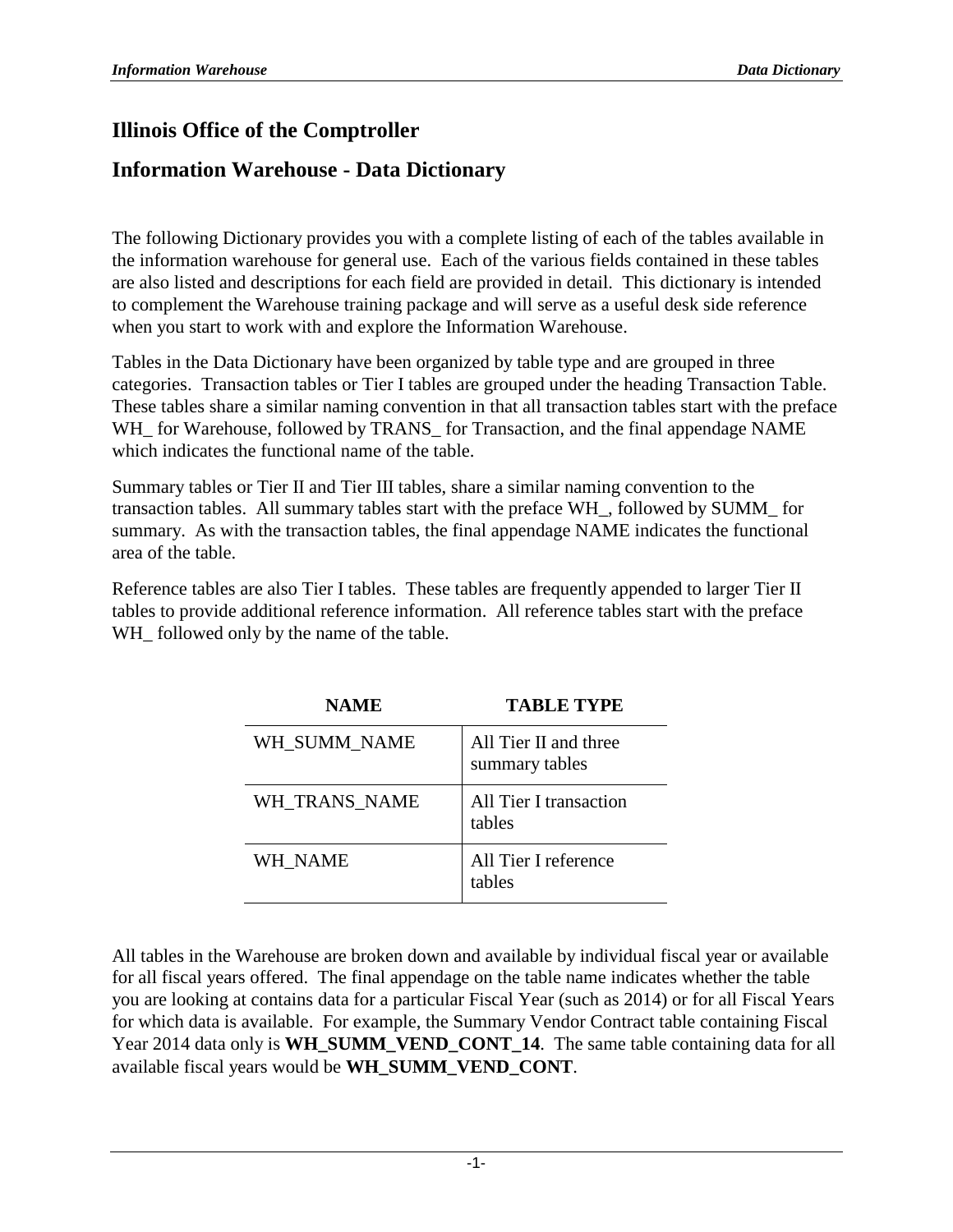Throughout this document you will notice the  $\boxtimes$  symbol. This symbol indicates that the table field is a primary key field. The primary key field is a field or combination of fields that uniquely identifies each record in a table. As the main index for the table, it is used to associate data between tables. If a table doesn't include an obvious primary key field, you can have Microsoft Access create a field that assigns a unique number to each record.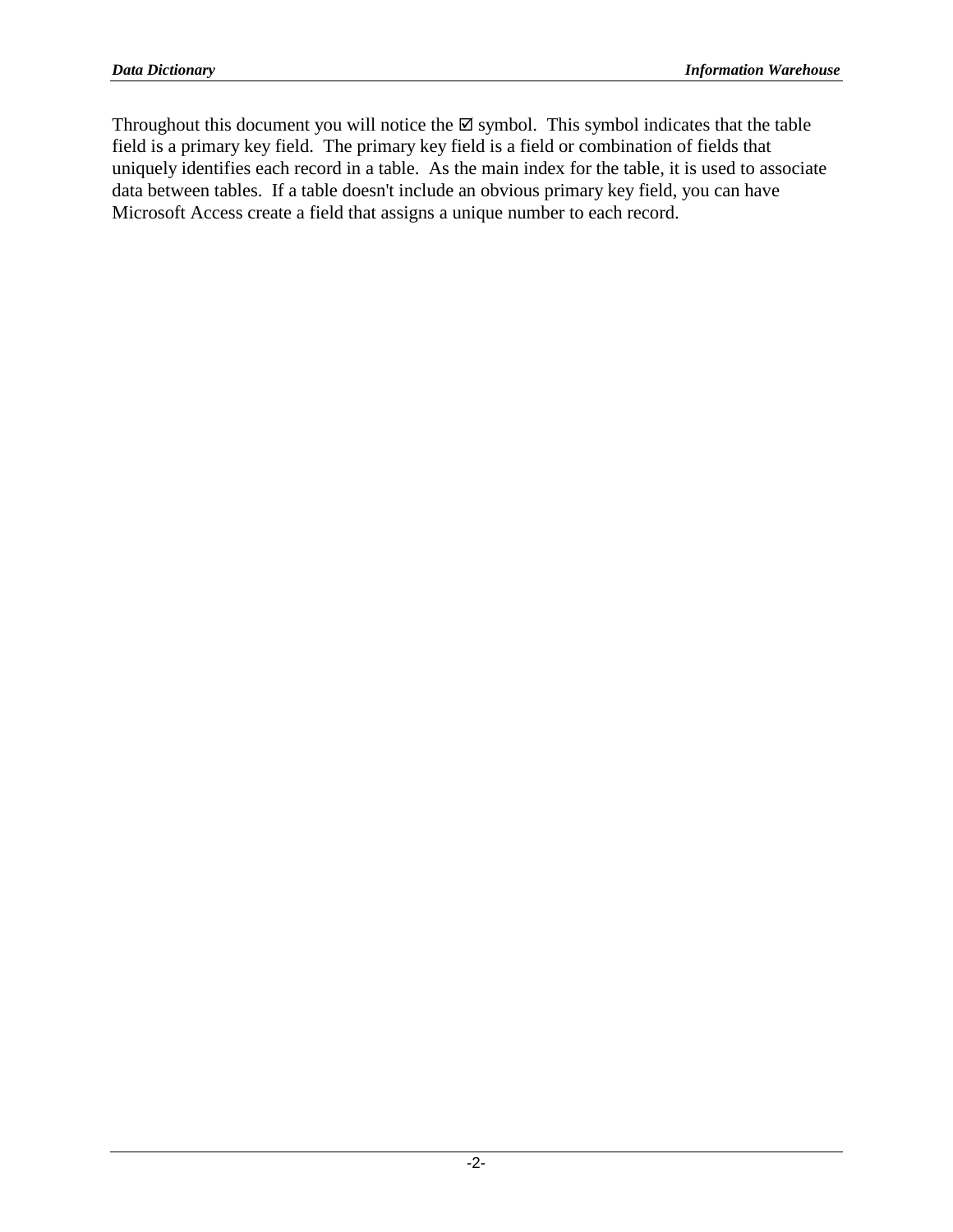**3**

**6**

### *Table of Contents*

|--|

| <b>REFERENCE TABLES</b> |  |
|-------------------------|--|
|                         |  |

| WH ACTIVITY                     | 6  |
|---------------------------------|----|
| <b>WH_AGENCY</b>                | 6  |
| <b>LA WH_AGENCY_CAT</b>         | 7  |
| <b>WH_AGENCY_GRP</b>            | 7  |
| <b>LA WH_AGENCY_TYP</b>         | 8  |
| <b>A</b> WH_APPROP              | 8  |
| WH_APPROP_NOXTND_NAME           | 9  |
| <b>WH_APPROP_CLS</b>            | 10 |
| <b>LAWH_APPROP_GRP</b>          | 10 |
| <b>Q</b> WH_APPROP_CAT          | 11 |
| <b>LAWH_APPROP_TYP</b>          | 11 |
| <b>LA WH_CFDA</b>               | 11 |
| WH CLAIMING AGENCY              | 12 |
| <b>WH_CLS_CODE</b>              | 13 |
| LA WH_DESC_PO_TYPE              | 13 |
| <b>LA WH_GAFD</b>               | 13 |
| <b>OF WH_FUND</b>               | 14 |
| <b>LA WH_FUND_AGENCY</b>        | 15 |
| <b>Q</b> WH_FUND_CAT            | 17 |
| <b>WH_FUND_CLS</b>              | 17 |
| <b>WH_FUND_GRP</b>              | 17 |
| LA WH_FUND_TYP                  | 18 |
| LA WH_OBJ_EXP                   | 18 |
| WH_OBJ_LEGAL_ STATUS            | 18 |
| <b>LA WH_OBJECT</b>             | 18 |
| LA WH_OBJECT_CAT                | 20 |
| LA WH_OBJECT_CLS                | 20 |
| LA WH_OBJECT_GRP                | 20 |
| <b>LA WH_OBJECT_TYP</b>         | 21 |
| <b>LA WH_ORGN</b>               | 21 |
| <b>A</b> WH_PAYCODE             | 21 |
| <b>LA WH_RECEIPT_ CROSSWALK</b> | 22 |
| $\mathcal{L}$ wh REV SRC        | 22 |
| $\mathcal D$ wh_rev_src_cls     | 23 |
|                                 |    |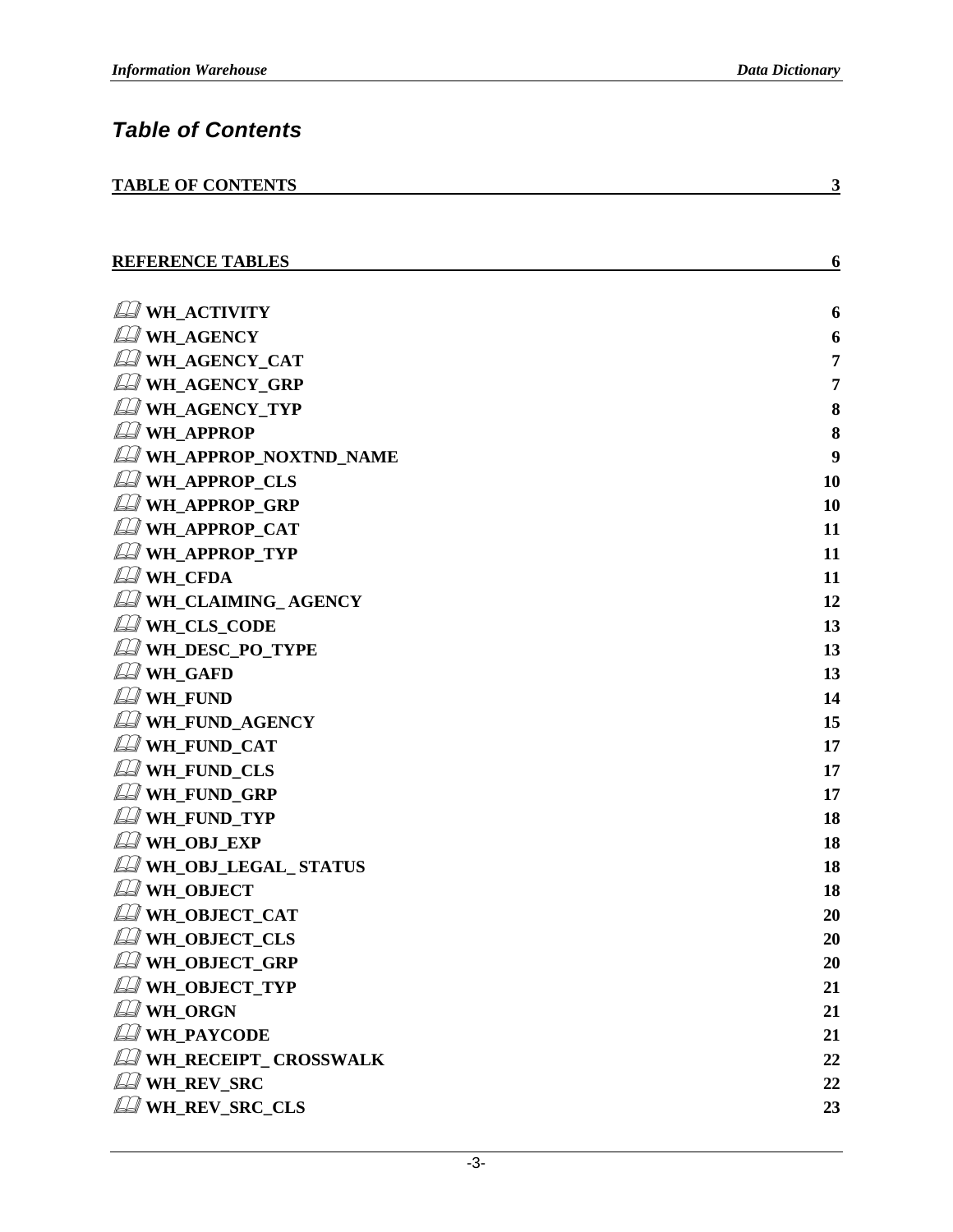| <b>LA WH_REV_SRC_GRP</b>            | 23 |
|-------------------------------------|----|
| LA WH_REV_SRC_TYP                   | 24 |
| <b>LA WH_WRITE_TONIGHT</b>          | 24 |
| LA WH_VENDOR                        | 25 |
| <b>TRANSACTION TABLES</b>           | 27 |
| WH_TRANS_BUDG                       | 27 |
| WH_TRANS_CONT_HDR                   | 28 |
| WH_TRANS_CONT_LINE                  | 30 |
| <i>■</i> WH_TRANS_EFT               | 32 |
| WH_TRANS_EXP                        | 33 |
| WH_TRANS_REV                        | 35 |
| WH_TRANS_WARR_HDR                   | 37 |
| WH_TRANS_WARR_LINE                  | 38 |
| WH_TRANS_IFCD                       | 41 |
| <i><b>■ WH_ESCHEATS</b></i>         | 42 |
| WH_PROPER_BILLDATE                  | 43 |
| <b>SUMMARY TABLES</b>               | 45 |
| WH_CONT_HIST                        | 45 |
| WH_ISL_OBJ_EXP                      | 45 |
| WH_ISL_OBJECT                       | 46 |
| <b>I</b> wh_summ_budg               | 47 |
| <b>I</b> WH_SUMM_EXP_APPR           | 49 |
| <i>  w</i> H_SUMM_EXP_OBJ           | 52 |
| $\int \equiv \parallel$ wh_summ_rev | 55 |
| WH_SUMM_VEND_CONT                   | 57 |
| WH_SUMM_VEND_EXP                    | 58 |
| WH_SUMM_DAILY_CASH                  | 59 |
| WH_BLNCESHT_ENDNG_ BAL              | 60 |
| <b>SPECIAL WAREHOUSE TABLES</b>     | 60 |

-4-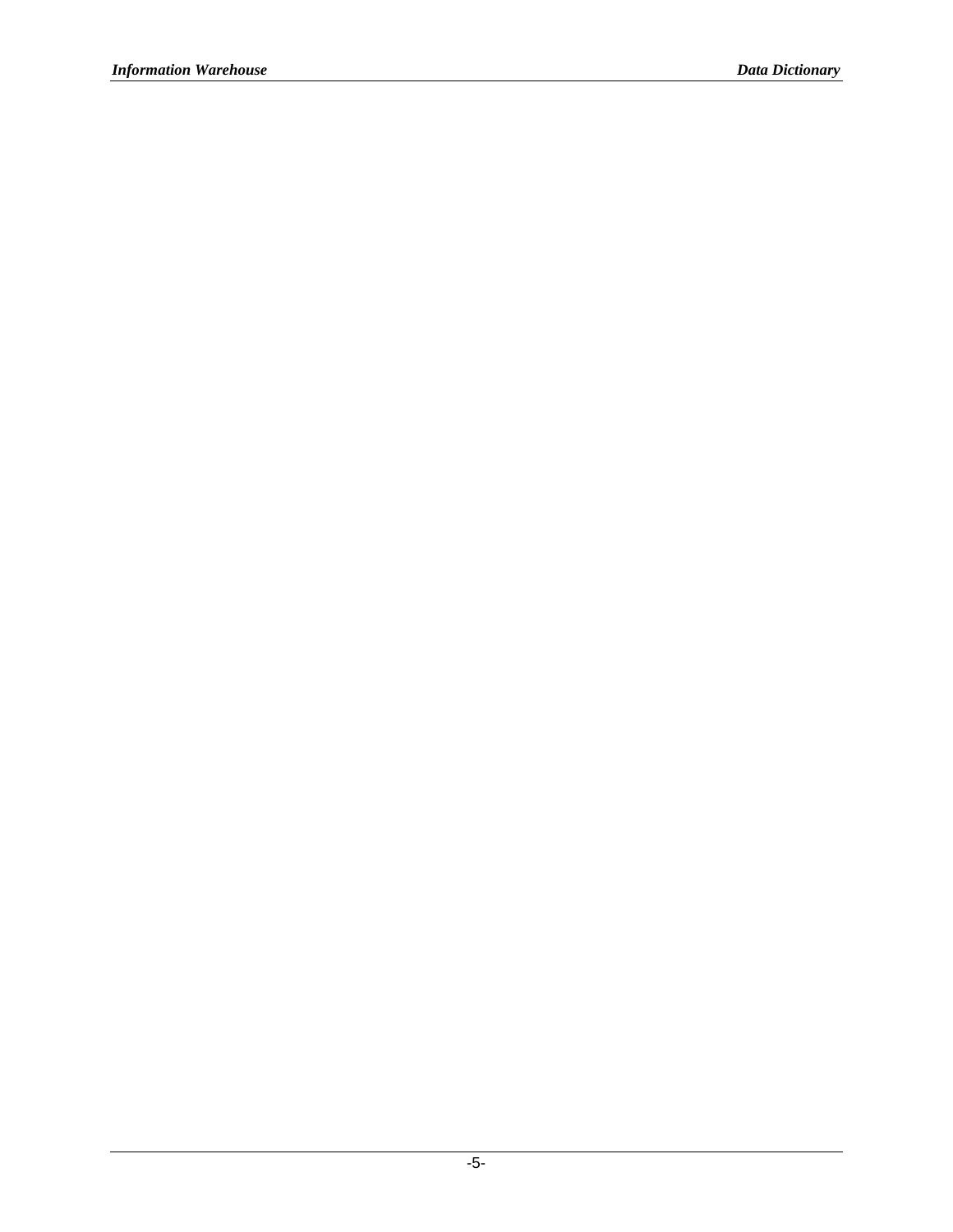#### *Reference Tables*

| <b>Reference</b><br>Field<br><b>Table</b> |   |                    | <b>Description</b>                                                                                                                                                                                                                                                                                                                       |
|-------------------------------------------|---|--------------------|------------------------------------------------------------------------------------------------------------------------------------------------------------------------------------------------------------------------------------------------------------------------------------------------------------------------------------------|
|                                           |   | <b>WH ACTIVITY</b> | A Tier I reference table, with detailed information pertaining to<br>Activities. This table contains valid codes for activities. An activity is<br>an internal program defined for budgeting and/or reporting purposes.<br>Activities can cut across agency and fund boundaries.                                                         |
|                                           |   |                    | SAMS uses activity to reflect the function codes that are assigned to<br>each budget authority account. Examples of activities include health,<br>This reference table is updated<br>social services, highways, etc.<br>whenever a change is made to the SAMS Activity Table.                                                            |
|                                           | ⊻ | FISCAL_YEAR        | The IOC budget fiscal year (July 1 - June 30), i.e. 2002.                                                                                                                                                                                                                                                                                |
|                                           | ☑ | <b>ACTIVITY</b>    | A field in the SAMS account code structure that is used to assign the<br>reporting function codes to each commercial payment.                                                                                                                                                                                                            |
|                                           |   | <b>NAME</b>        | The long name assigned to the activity.                                                                                                                                                                                                                                                                                                  |
|                                           |   | SHORT_NAME         | The abbreviated name associated with the activity.                                                                                                                                                                                                                                                                                       |
|                                           |   | <b>CLASS</b>       | The value from the SAMS Activity Class table (ACLS) that describes<br>the activity. This field is not currently used.                                                                                                                                                                                                                    |
|                                           |   | <b>CATEGORY</b>    | The value from the SAMS Activity Category table (ACAT) that<br>describes the activity. This field is not currently used.                                                                                                                                                                                                                 |
|                                           |   | <b>GROUP</b>       | The value from the SAMS Activity Group table (AGRP) that<br>describes the activity. This field is not currently used.                                                                                                                                                                                                                    |
|                                           |   | <b>TYPE</b>        | The value from the SAMS Activity Type table (ATYP) that describes<br>the activity. This field is used to group expenditures for GAAP<br>reporting purposes.                                                                                                                                                                              |
|                                           |   | <b>WH AGENCY</b>   | A Tier I reference table, with detailed information pertaining to<br>Agency. Agency values can be classified into progressively larger<br>groups through the use of the Agency Class code, the Agency<br>Category code, Group code and Type code. This reference table is<br>updated whenever a change is made to the SAMS Agency Table. |
|                                           | ☑ | FISCAL_YEAR        | The IOC budget fiscal year (July 1 - June 30), i.e. 2002.                                                                                                                                                                                                                                                                                |
|                                           | ☑ | <b>AGENCY</b>      | A three digit code identifying the state agency.                                                                                                                                                                                                                                                                                         |
|                                           |   | <b>NAME</b>        | The long name of the agency.                                                                                                                                                                                                                                                                                                             |
|                                           |   | SHORT_NAME         | The abbreviated name of the agency.                                                                                                                                                                                                                                                                                                      |
|                                           |   | <b>CLASS</b>       | The four digit code of the agency class, valid values are defined on<br>the SAMS agency class (AGCL) table. This field is not currently<br>used.                                                                                                                                                                                         |
|                                           |   | <b>CATEGORY</b>    | A four digit code identifying a valid agency category.<br>Agency                                                                                                                                                                                                                                                                         |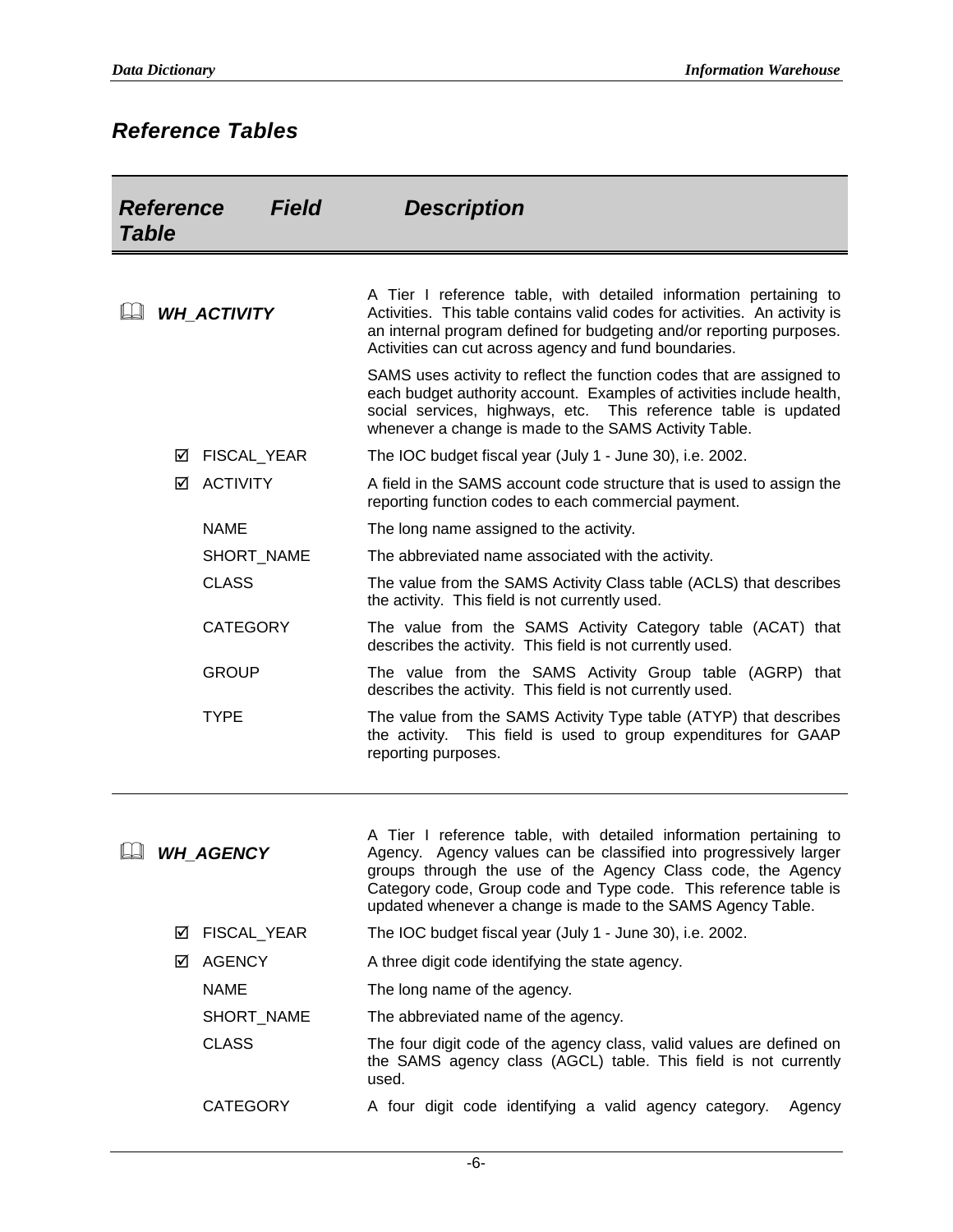| <b>Reference</b><br><b>Table</b> | <b>Field</b>         | <b>Description</b>                                                                                                                                                                                                                                                                                          |
|----------------------------------|----------------------|-------------------------------------------------------------------------------------------------------------------------------------------------------------------------------------------------------------------------------------------------------------------------------------------------------------|
|                                  |                      | category refers to a group of related agencies aimed at<br>accomplishing a major activity such as human services, public<br>safety, or higher education. Valid values are defined on the SAMS<br>agency category (AGCT) table. Agency category combines agencies<br>by activity.                            |
|                                  | <b>GROUP</b>         | A four digit code identifying the agency group. Valid values are<br>defined on the SAMS agency group (AGRP) table. There are seven<br>agency groups. These groups are: legislative, judicial, elected<br>officials, code departments, other, higher education, and those not<br>classified elsewhere.       |
|                                  | <b>TYPE</b>          | A four digit code identifying the agency type. Valid values are defined<br>on the SAMS agency type (ATYP) table and include primary<br>government, component unit and transfers and are used for GAAP<br>reporting.                                                                                         |
|                                  | CONTACT_INFO         | The telephone number given by the agency that vendors can use<br>when they have questions on payments.                                                                                                                                                                                                      |
|                                  | WH AGENCY_CAT        | A Tier I reference table with information pertaining to Agency<br>categories. Agency category can be used to further group agency<br>Agency category combines agencies by activity.<br>values.<br><b>This</b><br>reference table is updated whenever a change is made to the SAMS<br>Agency Category Table. |
|                                  | FISCAL_YEAR<br>⊻     | The IOC budget fiscal year (July 1 - June 30), i.e. 2002.                                                                                                                                                                                                                                                   |
|                                  | <b>CATEGORY</b><br>☑ | A four digit code identifying a valid agency category.<br>Agency<br>category refers to a group of related agencies aimed at<br>accomplishing a major activity such as human services, public safety<br>or higher education.                                                                                 |
|                                  | <b>NAME</b>          | The long name of the agency category.                                                                                                                                                                                                                                                                       |
|                                  | SHORT_NAME           | The abbreviated name of the agency category.                                                                                                                                                                                                                                                                |
|                                  | <b>WH_AGENCY_GRP</b> | A Tier I reference table with information pertaining to Agency group.<br>Agency group can be used to further summarize agency values.<br>This reference table is updated whenever a change is made to the<br>SAMS Agency Group Table.                                                                       |
|                                  | FISCAL_YEAR<br>⋈     | The IOC budget fiscal year (July 1 - June 30), i.e. 2002.                                                                                                                                                                                                                                                   |
|                                  | <b>GROUP</b><br>☑    | A four digit code identifying the agency group. Valid values are<br>defined on the SAMS agency group (AGRP) table. There are seven<br>agency groups. They are legislative, judicial, elected officials, code<br>departments, other, higher education, and those not elsewhere                               |

classified. NAME The long name of the agency group.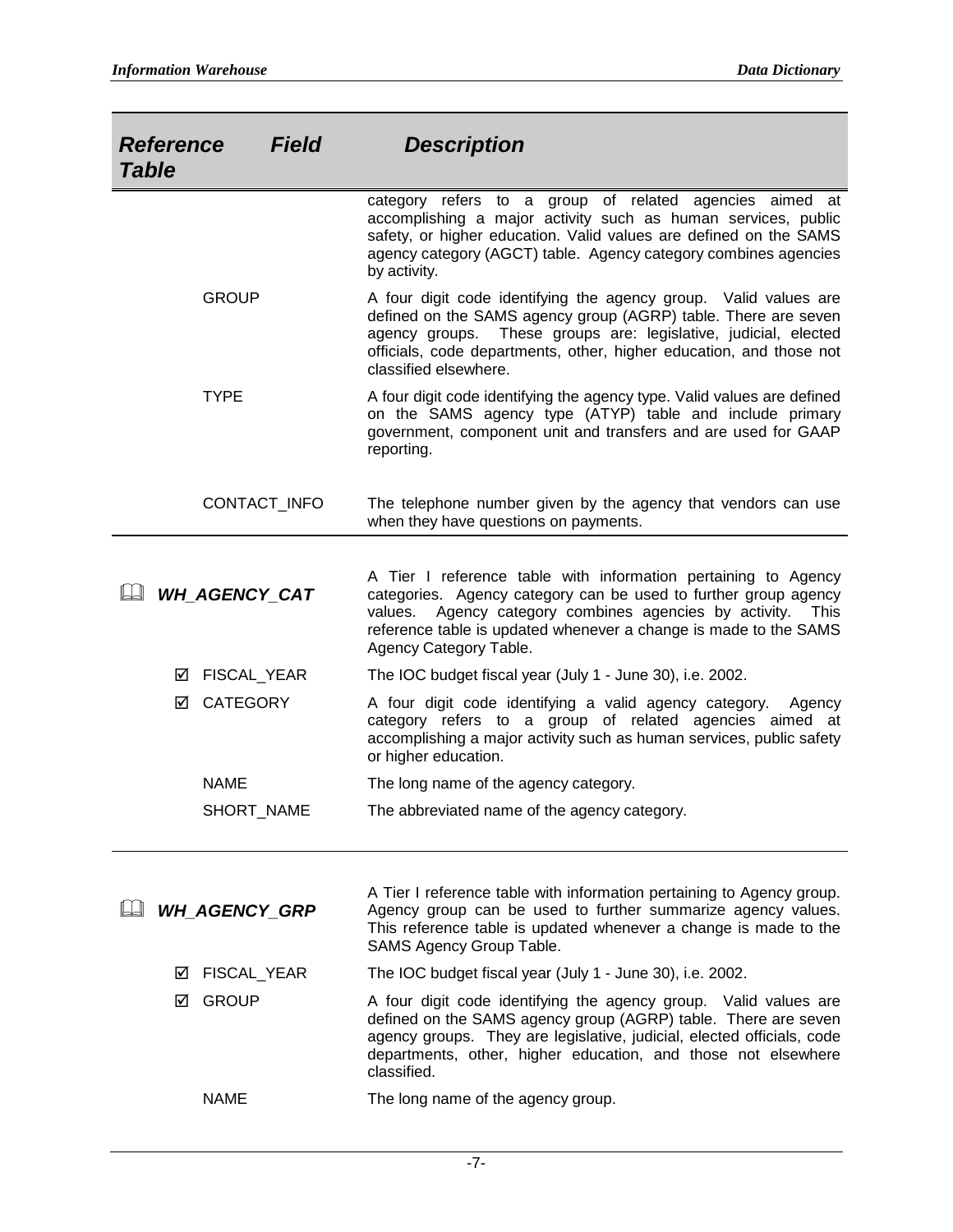| <b>Table</b> | <b>Reference</b> | <b>Field</b>        | <b>Description</b>                                                                                                                                                                                                                                                                                                                                                                                                                    |
|--------------|------------------|---------------------|---------------------------------------------------------------------------------------------------------------------------------------------------------------------------------------------------------------------------------------------------------------------------------------------------------------------------------------------------------------------------------------------------------------------------------------|
|              |                  | SHORT_NAME          | The abbreviated name of the agency group.                                                                                                                                                                                                                                                                                                                                                                                             |
|              |                  | WH_AGENCY_TYP       | A Tier I reference table with information pertaining to Agency type.<br>Agency type can be used to further group agency values. Agency<br>type represents classifications for GAAP reporting purposes. This<br>reference table is updated whenever a change is made to the SAMS<br>Agency Type Table.                                                                                                                                 |
|              | ⊻                | FISCAL_YEAR         | The IOC budget fiscal year (July 1 - June 30), i.e. 2002.                                                                                                                                                                                                                                                                                                                                                                             |
|              | ☑                | <b>TYPE</b>         | A four digit code identifying the agency type. Valid values are defined<br>on the SAMS agency type (ATYP) table and include primary<br>government, component unit and transfers.                                                                                                                                                                                                                                                      |
|              |                  | <b>NAME</b>         | The long name of the agency type.                                                                                                                                                                                                                                                                                                                                                                                                     |
|              |                  | SHORT_NAME          | The abbreviated name of the agency type.                                                                                                                                                                                                                                                                                                                                                                                              |
|              |                  | <b>WH APPROP</b>    | A Tier I reference table with information pertaining to Appropriations.<br>Detailed information regarding Appropriation Class, Category, Type<br>and Object of Expenditure are included in this table. This reference<br>table is updated whenever a change is made to the SAMS<br>Appropriation Table. This table does include the extended name.                                                                                    |
|              | ⊻                | FISCAL_YEAR         | The IOC budget fiscal year (July 1 - June 30), i.e. 2002.                                                                                                                                                                                                                                                                                                                                                                             |
|              | ⊻                | <b>FUND</b>         | The fund charged for the appropriated amount.                                                                                                                                                                                                                                                                                                                                                                                         |
|              | ⋈                | <b>AGENCY</b>       | The agency charged for the appropriated amount.                                                                                                                                                                                                                                                                                                                                                                                       |
|              | ☑                | <b>ORGANIZATION</b> | Organizations are a division or program within an agency. Usually,<br>budgets are established at the organizational level and expenses are<br>recorded at this level. Organizations are breakdowns of agencies.                                                                                                                                                                                                                       |
|              | М                | APPROPRIATION       | The Appropriation is a combination of the major object, the sequence<br>and the type. Along with the fund, agency and organization it is an<br>account designated by an official action for a specific purpose with a<br>specific dollar amount. An appropriation refers to a set of expense<br>budget lines, all governed by the same legislative authorization.<br>Appropriations are established for an entire budget fiscal year. |
|              |                  | <b>NAME</b>         | The long name assigned to the unit of appropriation.                                                                                                                                                                                                                                                                                                                                                                                  |
|              |                  | SHORT NAME          | The abbreviated name associated to the unit of appropriation.                                                                                                                                                                                                                                                                                                                                                                         |
|              |                  | <b>CLASS</b>        | The grouping of similar appropriations for reporting purposes. These<br>are the function codes used for external reporting and extended<br>report classifications.                                                                                                                                                                                                                                                                    |
|              |                  | <b>CATEGORY</b>     | This grouping summarizes expenditures and budget amounts by<br>object of appropriation. Appropriation categories are used to group<br>budget lines for "extended" reporting.                                                                                                                                                                                                                                                          |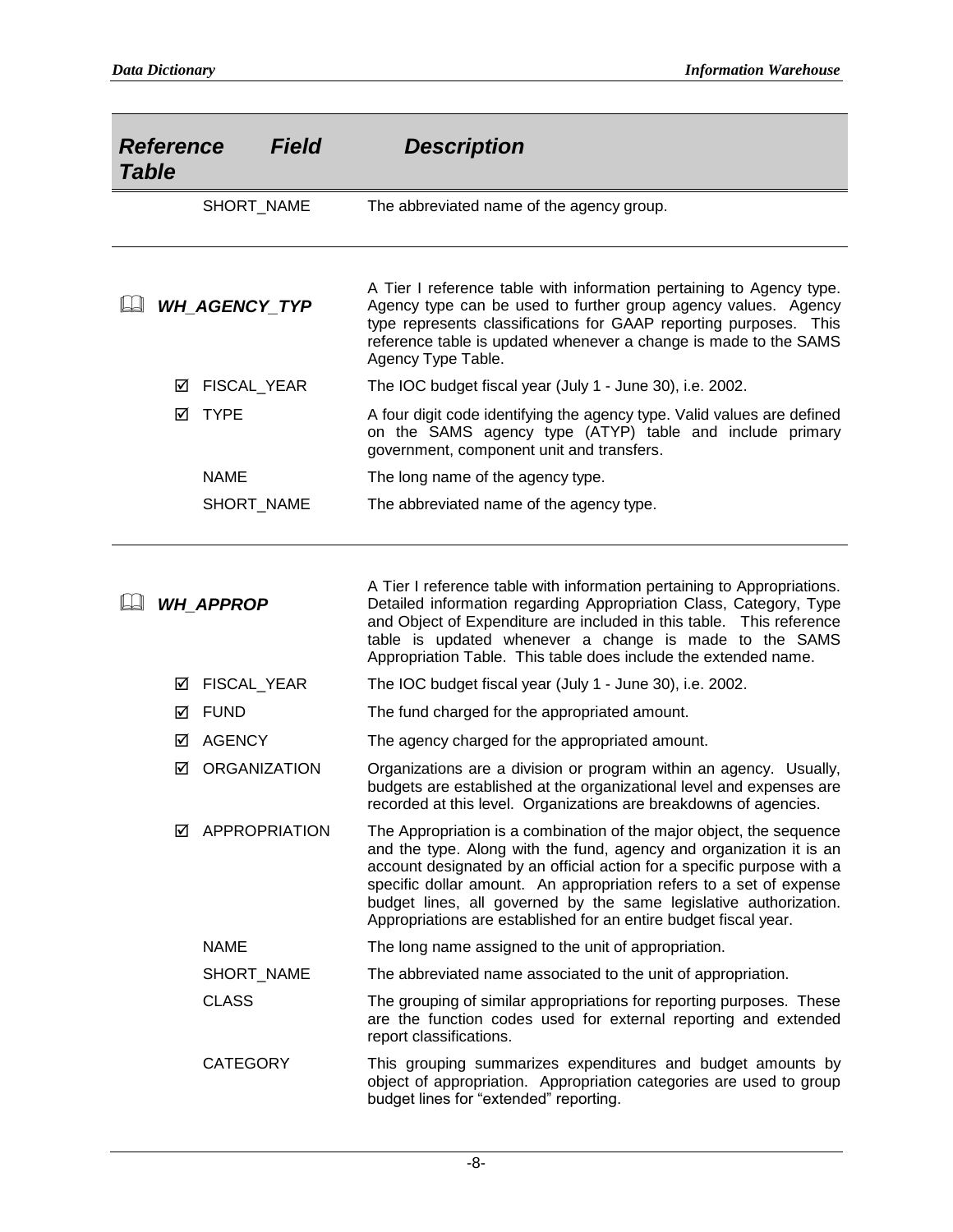| <b>Reference</b><br><b>Field</b><br><b>Table</b> | <b>Description</b>                                                                                                                                                                                                                                               |
|--------------------------------------------------|------------------------------------------------------------------------------------------------------------------------------------------------------------------------------------------------------------------------------------------------------------------|
| <b>GROUP</b>                                     | Appropriation Group classifies budget lines for bond reporting.                                                                                                                                                                                                  |
| <b>TYPE</b>                                      | This field is used to designate an appropriation as new, deficiency,<br>supplemental, casual deficit, continuing, re-appropriated, no<br>appropriation or statutory transfer. Generally, it corresponds to the<br>last two characters of the appropriation unit. |
| OBJ_EXP                                          | Objects of Expenditure are generally the first four characters of the<br>appropriation unit. This is also referred to as the major object.                                                                                                                       |
| APPROPRIATION_<br><b>LVL</b>                     | The type of appropriation as defined in baseline ADVANTAGE<br>The Comptroller's Office always defines the level as<br>Financial.<br>"regular".                                                                                                                   |
| <b>TRANSFER TYPE</b>                             | This field indicates whether the appropriation can be transferred.<br>Valid values are: Transferable (T); Non-Transferable (N); Personal<br>Services (P); Contingency (C) or; Special (S).                                                                       |
| <b>STATUS</b>                                    | A field that indicates whether the account is Active (A) or Inactive (I).                                                                                                                                                                                        |
| APPR_END_DATE                                    | This field reflects the day through which the appropriation account is<br>active.                                                                                                                                                                                |
| EXTENDED_NAME                                    | The full appropriation name as displayed on the Appropriation<br>Establishment System. Generally, this name is more descriptive<br>than the name displayed on SAMS due to the field size limitation in<br>SAMS.                                                  |

| <b>NAME</b> | WH_APPROP_NOXTND_    | A Tier I reference table with information pertaining to Appropriations.<br>Detailed information regarding Appropriation Class, Category, Type<br>and Object of Expenditure are included in this table.  This reference<br>table is updated whenever a change is made to the SAMS<br>Appropriation Table. This table does not contain the extended<br>name. |
|-------------|----------------------|------------------------------------------------------------------------------------------------------------------------------------------------------------------------------------------------------------------------------------------------------------------------------------------------------------------------------------------------------------|
| ⊠           | FISCAL YEAR          | The IOC budget fiscal year (July 1 - June 30), i.e. 2002.                                                                                                                                                                                                                                                                                                  |
| ☑           | <b>FUND</b>          | The fund charged for the appropriated amount.                                                                                                                                                                                                                                                                                                              |
| ⊠           | <b>AGENCY</b>        | The agency charged for the appropriated amount.                                                                                                                                                                                                                                                                                                            |
| ⊠           | <b>ORGANIZATION</b>  | Organizations are a division or program within an agency. Usually,<br>budgets are established at the organizational level and expenses are<br>recorded at this level. Organizations are breakdowns of agencies.                                                                                                                                            |
| ⊠           | <b>APPROPRIATION</b> | A dollar amount designated by an official action for a specific<br>purpose. An appropriation refers to a set of expense budget lines, all<br>governed by the same legislative authorization. Appropriations are<br>established for an entire budget fiscal year. The Appropriation is a<br>combination of the major object, the sequence and the type.     |
|             | <b>NAME</b>          | The long name assigned to the unit of appropriation.                                                                                                                                                                                                                                                                                                       |
|             | SHORT_NAME           | The abbreviated name associated to the unit of appropriation.                                                                                                                                                                                                                                                                                              |
|             | CLASS                | The grouping of similar appropriations for reporting purposes. These                                                                                                                                                                                                                                                                                       |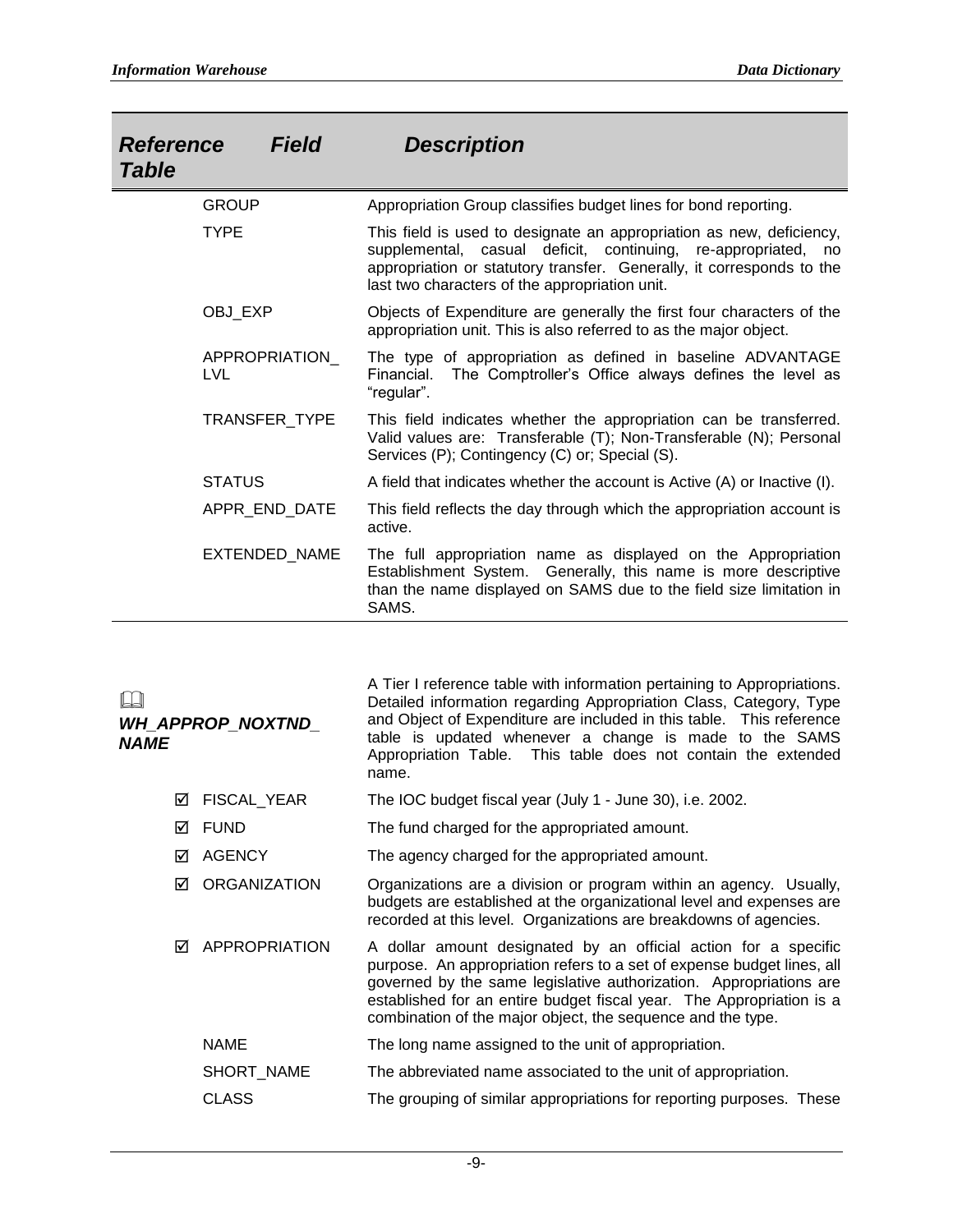| <b>Field</b><br><b>Reference</b><br><b>Table</b> |   |                             | <b>Description</b>                                                                                                                                                                                                                                                                                                                                                                                              |
|--------------------------------------------------|---|-----------------------------|-----------------------------------------------------------------------------------------------------------------------------------------------------------------------------------------------------------------------------------------------------------------------------------------------------------------------------------------------------------------------------------------------------------------|
|                                                  |   |                             | are the function codes used for external reporting and extended<br>report classifications.                                                                                                                                                                                                                                                                                                                      |
|                                                  |   | <b>CATEGORY</b>             | This grouping summarizes expenditures and budget amounts by<br>object of appropriation. Appropriation categories are used to group<br>budget lines for "extended" reporting.                                                                                                                                                                                                                                    |
|                                                  |   | <b>GROUP</b>                | Appropriation Group classifies budget lines for bond reporting.                                                                                                                                                                                                                                                                                                                                                 |
|                                                  |   | <b>TYPE</b>                 | This field is used to designate an appropriation as new, deficiency,<br>supplemental, casual deficit, continuing, re-appropriated,<br>no<br>appropriation or statutory transfer. Generally, it corresponds to the<br>last two characters of the appropriation unit.                                                                                                                                             |
|                                                  |   | OBJ_EXP                     | Objects of Expenditure are generally the first four characters of the<br>appropriation unit. This is also referred to as the major object.                                                                                                                                                                                                                                                                      |
|                                                  |   | APPROPRIATION<br><b>LVL</b> | The type of appropriation as defined in baseline ADVANTAGE<br>Financial.<br>The Comptroller's Office always defines the level as<br>"regular".                                                                                                                                                                                                                                                                  |
|                                                  |   | TRANSFER_TYPE               | This field indicates whether the appropriation can be transferred.<br>Valid values are: Transferable (T); Non-Transferable (N); Personal<br>Services (P); Contingency (C) or; Special (S).                                                                                                                                                                                                                      |
|                                                  |   | <b>STATUS</b>               | A field that indicates whether the account is Active (A) or Inactive (I).                                                                                                                                                                                                                                                                                                                                       |
|                                                  |   | APPR_END_DATE               | This field reflects the day through which the appropriation account is<br>active.                                                                                                                                                                                                                                                                                                                               |
|                                                  |   | <b>WH APPROP CLS</b>        | A Tier I reference table with information pertaining to Appropriation<br>Appropriation Class is a reporting tool used to further<br>Class.<br>summarize individual appropriations. Appropriation Class represents<br>the function codes used for external reporting and extended report<br>classifications. This reference table is updated whenever a change<br>is made to the SAMS Appropriation Class Table. |
|                                                  | ☑ | FISCAL_YEAR                 | The IOC budget fiscal year (July 1 - June 30), i.e. 2002.                                                                                                                                                                                                                                                                                                                                                       |
|                                                  | ☑ | <b>CLASS</b>                | The grouping of similar appropriations for external and extended<br>report classifications.                                                                                                                                                                                                                                                                                                                     |
|                                                  |   | <b>NAME</b>                 | The long name assigned to the unit of appropriation.                                                                                                                                                                                                                                                                                                                                                            |
|                                                  |   | SHORT_NAME                  | The abbreviated name associated with the unit of appropriation.                                                                                                                                                                                                                                                                                                                                                 |
|                                                  |   | <b>WH_APPROP_GRP</b>        | A Tier I reference table with information pertaining to Appropriation<br>Groups. The Appropriation Group is used to classify budget lines for<br>bond reporting. This reference table is updated whenever a change<br>is made to the SAMS Appropriation Group Table.                                                                                                                                            |
|                                                  | ☑ | FISCAL_YEAR                 | The IOC budget fiscal year (July 1 - June 30), i.e. 2002.                                                                                                                                                                                                                                                                                                                                                       |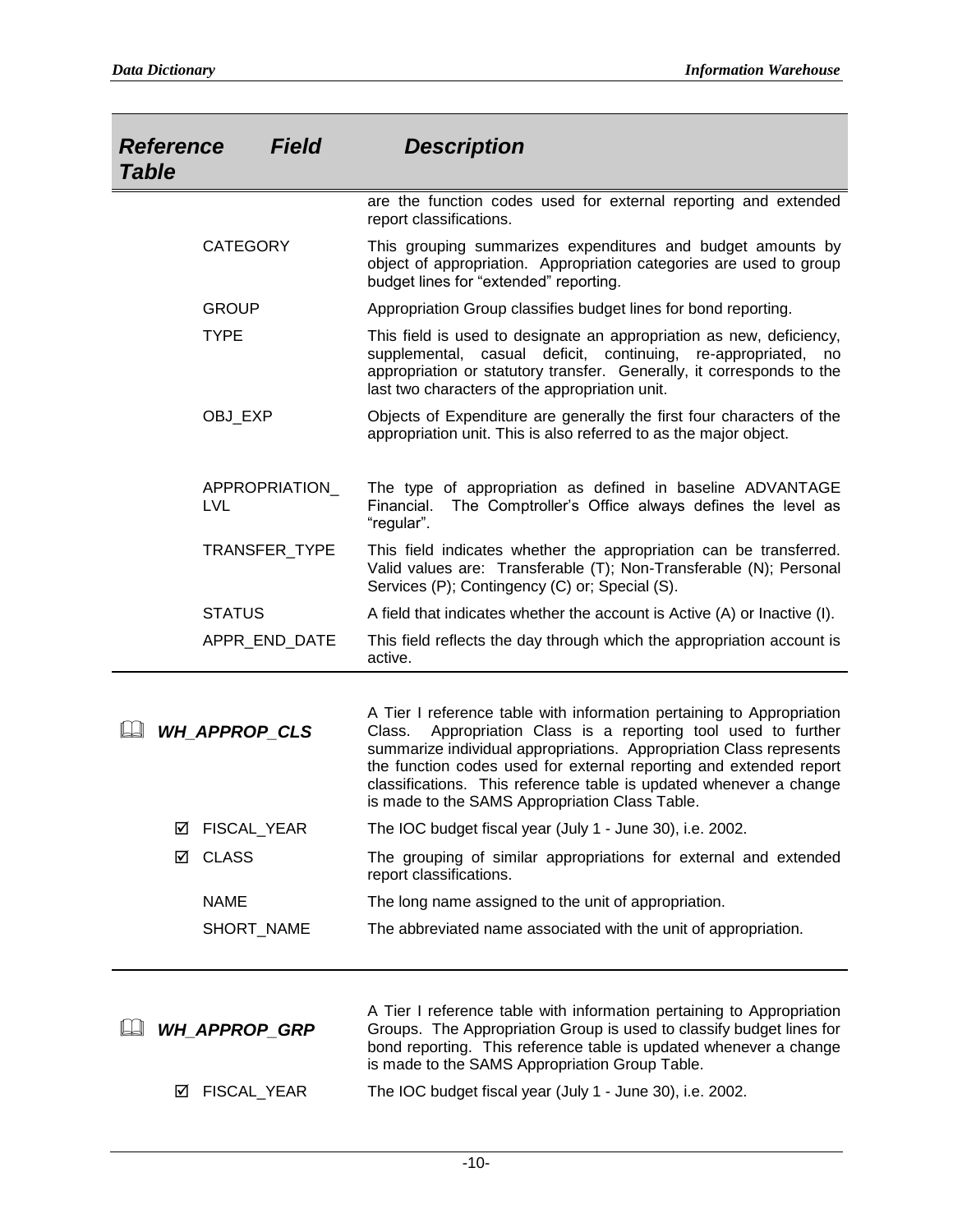| <b>Table</b> | <b>Reference</b> | <b>Field</b>         | <b>Description</b>                                                                                                                                                                                                                                                        |
|--------------|------------------|----------------------|---------------------------------------------------------------------------------------------------------------------------------------------------------------------------------------------------------------------------------------------------------------------------|
|              | ☑                | <b>GROUP</b>         | Appropriation Group classifies budget lines for bond reporting.                                                                                                                                                                                                           |
|              |                  | <b>NAME</b>          | The long name assigned to the appropriation group.                                                                                                                                                                                                                        |
|              |                  | SHORT_NAME           | The abbreviated name associated with the appropriation group.                                                                                                                                                                                                             |
|              |                  | WH APPROP CAT        | A Tier I reference table with information pertaining to appropriation<br>categories. This grouping summarizes expenditures and budget<br>amounts by object of appropriation. This table is updated whenever<br>a change is made to the SAMS Appropriation Category Table. |
|              | ☑                | FISCAL_YEAR          | The IOC budget fiscal year (July 1 - June 30), i.e. 2002.                                                                                                                                                                                                                 |
|              | ☑                | <b>CATEGORY</b>      | A grouping of appropriations with similar purpose such as travel,<br>printing, equipment, etc. Appropriation Category is used to support<br>"extended" reporting.                                                                                                         |
|              |                  | <b>NAME</b>          | The long name assigned to the appropriation category.                                                                                                                                                                                                                     |
|              |                  | SHORT_NAME           | The abbreviated name associated with the appropriation category.                                                                                                                                                                                                          |
|              |                  | <b>WH_APPROP_TYP</b> | A Tier I reference table with information pertaining to Appropriation<br>Type. The Appropriation Type designates an appropriation as new,<br>re-appropriated, etc. This reference table is updated whenever a<br>change is made to the SAMS Appropriation Type Table.     |
|              | ☑                | FISCAL_YEAR          | The IOC budget fiscal year (July 1 - June 30), i.e. 2002.                                                                                                                                                                                                                 |
|              | ☑                | <b>TYPE</b>          | Appropriation Type is used to designate an appropriation as new,<br>deficiency, supplemental, casual deficit, continuing, re-appropriated,<br>no appropriation or statutory transfer.                                                                                     |
|              |                  | <b>NAME</b>          | The long name assigned to the appropriation type.                                                                                                                                                                                                                         |
|              |                  | SHORT_NAME           | The abbreviated name associated with the appropriation type.                                                                                                                                                                                                              |
|              |                  | <b>WH_CFDA</b>       | A Tier I reference table with information pertaining to the Catalogue<br>of Federal Domestic Assistance Number that is cited on certain<br>payment vouchers and receipt deposit transmittals.                                                                             |
|              | ⋈                | <b>CFDA</b>          | The five character number assigned to the federal program.<br>⊤he<br>first two characters designate the administering federal agency.<br>They are followed by a dot and three additional characters that<br>designate the program.                                        |
|              |                  | <b>NAME</b>          | The title of the program to which the CFDA number refers.                                                                                                                                                                                                                 |
|              |                  | FEDERAL_AGENCY       | The Federal agency responsible for managing the program.                                                                                                                                                                                                                  |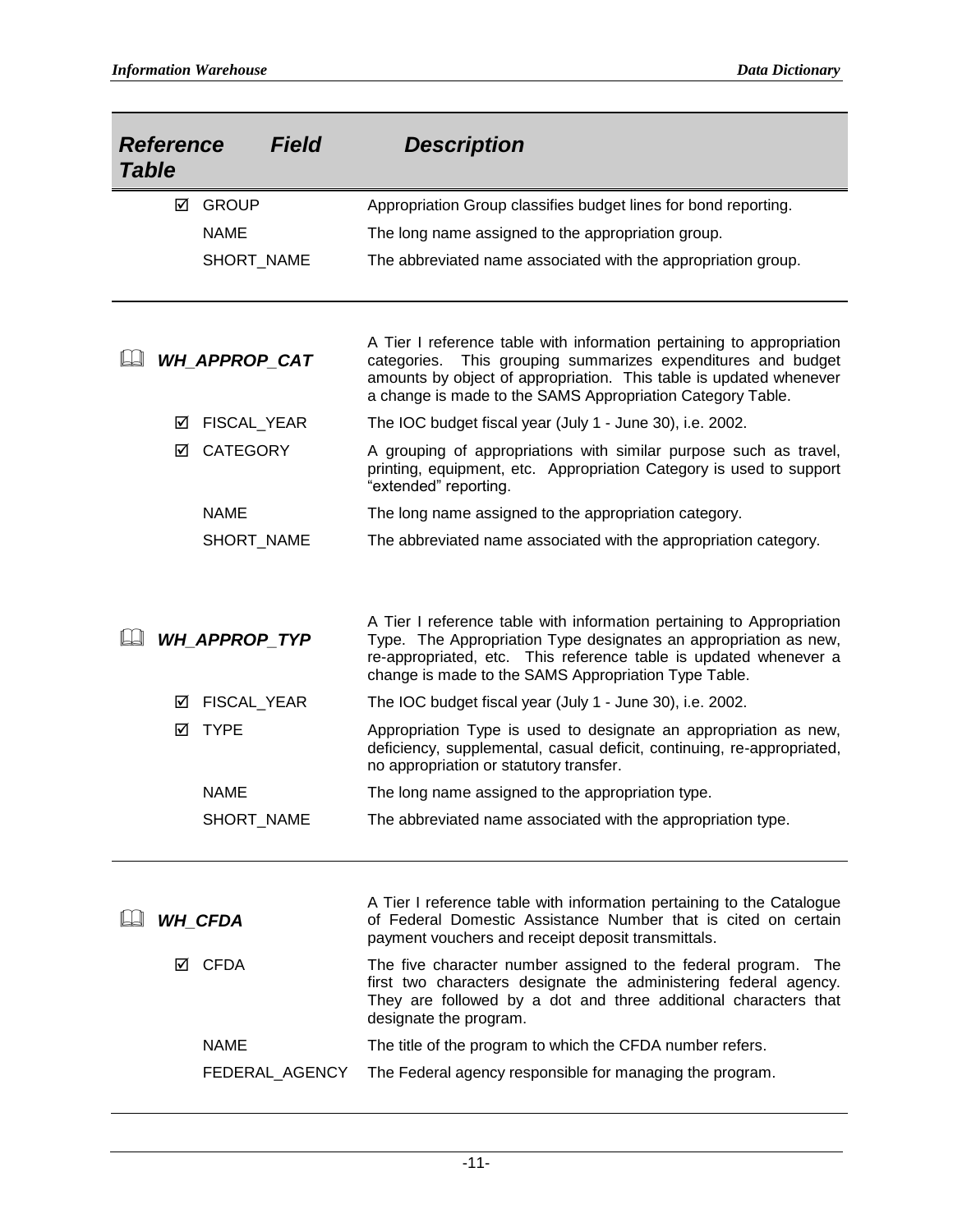| <b>Field</b><br><b>Reference</b><br><b>Table</b> | <b>Description</b>                                                                                                                                                                                                                                                                                                                                                                                    |
|--------------------------------------------------|-------------------------------------------------------------------------------------------------------------------------------------------------------------------------------------------------------------------------------------------------------------------------------------------------------------------------------------------------------------------------------------------------------|
| <b>WH_CLAIMING_</b><br><b>AGENCY</b>             | A Tier I reference table containing information from the SAMS CLAT<br>The SAMS table is used by the involuntary withholding<br>Table.<br>process to store the address, phone number, vendor number and,<br>revenue source for an agency claiming a withholding from an<br>It is also used to validate the<br>individual or business.<br>agency/organization combinations cited on a SAMS IW document. |
| AGENCY<br>☑                                      | This field contains the three digit code that identifies the State<br>agency.                                                                                                                                                                                                                                                                                                                         |
| <b>ORGANIZATION</b><br>☑                         | This field contains the division or program associated with an<br>agency. Organizations are breakdowns of agencies.                                                                                                                                                                                                                                                                                   |
| REVENUE_SOURCE                                   | The term 'revenue source' replaces the terms 'receipt source' and<br>'sub-source' from CUSAS. Valid values cross walked from CUSAS<br>can be found using the RSCX table or the SAMS (CUSAS) Manual<br>Procedure 25.50.10. Revenue source is the level used to code<br>transactions. Similar revenue sources make a revenue class.                                                                     |
| SUB_REVENUE_<br><b>SOURCE</b>                    | This field is available to be used in conjunction with the revenue<br>source to account for a smaller segregation within the revenue<br>source. It is currently not used in SAMS.                                                                                                                                                                                                                     |
| <b>FUND</b>                                      | This field contains the four digit fund number as established by the<br>Comptroller's Office. The fund code is the level of detail used on<br>transaction lines and recorded in the ledgers.                                                                                                                                                                                                          |
| VENDOR_TIN                                       | The taxpayer identification number (TIN) that uniquely identifies the<br>agency. Refer to the SAMS Vendor (VEN2) table for valid values.                                                                                                                                                                                                                                                              |
| VENDOR_ADDR_<br><b>IND</b>                       | The location ID that is associated with the Vendor TIN. This is a 1<br>character ID automatically populated by SAMS to the Vendor TIN<br>field (11 <sup>th</sup> position of the Vendor Code).                                                                                                                                                                                                        |
| AGENCY_NAME                                      | The long name of the agency.                                                                                                                                                                                                                                                                                                                                                                          |
| ADDRESS_LINE_1                                   | This field contains the first address line associated with the vendor<br>TIN cited above.                                                                                                                                                                                                                                                                                                             |
| ADDRESS_LINE_2                                   | This field contains the second address line associated with the<br>vendor TIN cited above.                                                                                                                                                                                                                                                                                                            |
| <b>CITY</b>                                      | This field contains the city associated with the vendor TIN cited<br>above.                                                                                                                                                                                                                                                                                                                           |
| <b>STATE</b>                                     | This field contains the State associated with the vendor TIN cited<br>above.                                                                                                                                                                                                                                                                                                                          |
| ZIP CODE                                         | This field contains the zip code associated with the vendor TIN cited<br>above.                                                                                                                                                                                                                                                                                                                       |
| <b>PHONE</b>                                     | This field contains the telephone number associated with the vendor<br>TIN cited above.                                                                                                                                                                                                                                                                                                               |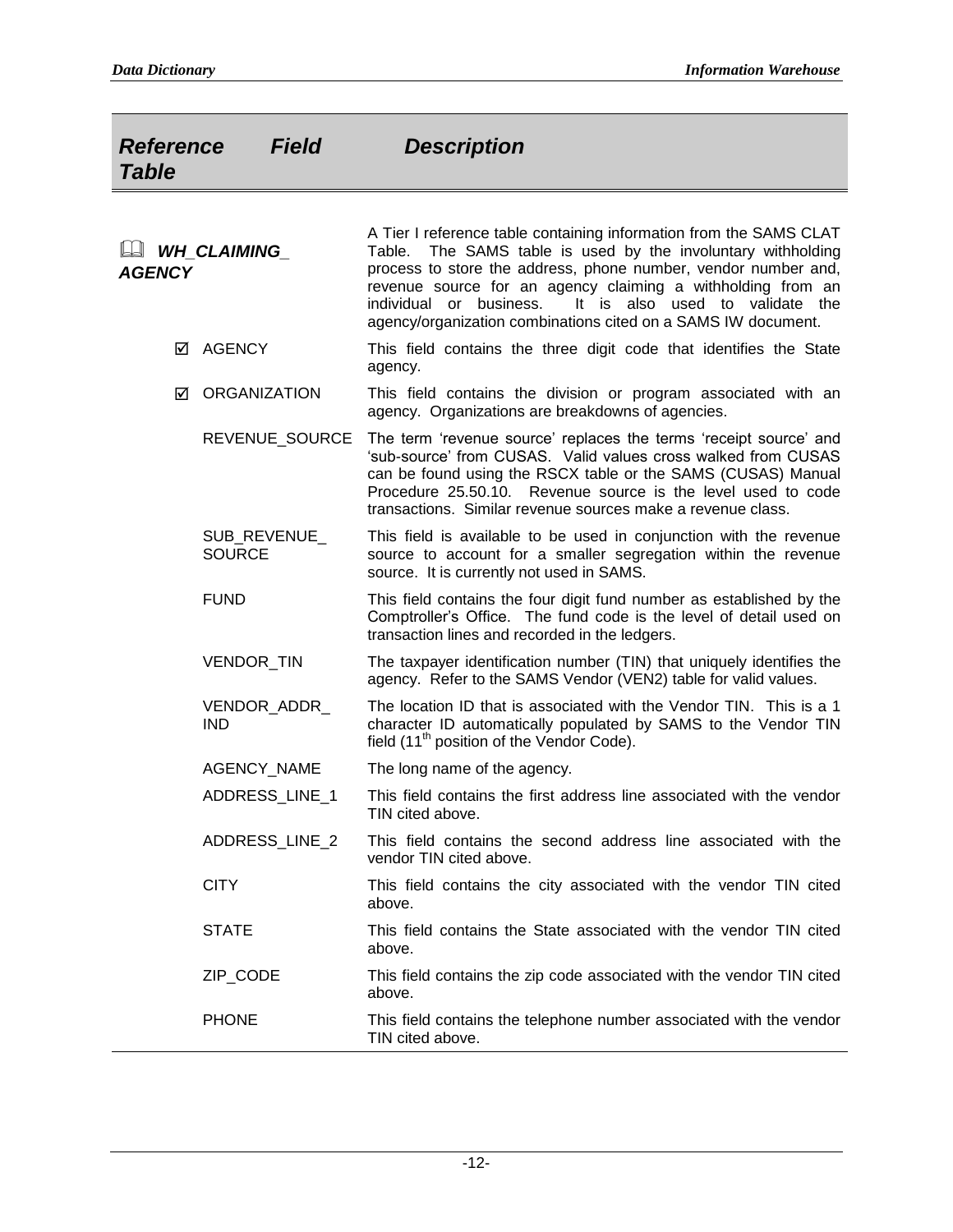| <b>Table</b> | <b>Reference</b> | Field                          | <b>Description</b>                                                                                                                                                                                                                                                                                |
|--------------|------------------|--------------------------------|---------------------------------------------------------------------------------------------------------------------------------------------------------------------------------------------------------------------------------------------------------------------------------------------------|
|              |                  | WH_CLS_CODE                    | A Tier I reference table containing information pertaining to Purchase<br>Order Contracts. In particular the class code reflects the purpose of<br>the contract.                                                                                                                                  |
|              | ☑                | PO_TYPE                        | The CUSAS transaction type (type code). The SAMS PO Type table<br>(XPOT) provides a crosswalk of the CUSAS 2-digit transaction type<br>code to the SAMS 1-digit alpha order type. PO types include such<br>classifications as professional and artistic, awards and grants,<br>construction, etc. |
|              | ☑                | CLASS_CODE                     | The IOC assigns this code. The class code reflects the purpose of<br>the contract. The SAMS Class Code Table (CLCD) provides a listing<br>of valid class codes by purchase order type. It is a further breakdown<br>of the transaction type.                                                      |
|              |                  | <b>DESCRIPTION</b>             | Text describing the class code.                                                                                                                                                                                                                                                                   |
|              |                  | WH_DESC_PO_TYPE                | A Tier I reference table. The Description PO type table maps<br>CUSAS transaction types to SAMS Purchase Order types and can<br>be used to determine contract types.                                                                                                                              |
|              | ☑                | TYPE_OF_ORDER                  | A two digit code defining SAMS contract type.                                                                                                                                                                                                                                                     |
|              | ☑                | CUSAS_TRANS_<br><b>TYPE</b>    | The CUSAS transaction type that matches the SAMS contract type.                                                                                                                                                                                                                                   |
|              |                  | <b>DESCRIPTION</b>             | Description of the transaction.                                                                                                                                                                                                                                                                   |
|              |                  | BLANKET_SPEND_<br><b>LIMIT</b> | This field is currently not being used.                                                                                                                                                                                                                                                           |
|              |                  | <b>WH GAFD</b>                 | A Tier I reference table. The GAAP Agency Fund Table contains<br>information about agency/fund combinations that will be used to<br>compile the Comprehensive Annual Financial Report (CAFR).                                                                                                     |
|              | ⊻                | FISCAL_YEAR                    | The IOC budget fiscal year (July 1 - June 30), i.e. 2002.                                                                                                                                                                                                                                         |
|              |                  | <b>AGENCY</b>                  | A three digit code identifying the state agency.                                                                                                                                                                                                                                                  |
|              |                  | <b>FUND</b>                    | A four digit code identifying the fund.                                                                                                                                                                                                                                                           |
|              |                  | AGENCY_NAME1_<br>50            | The name of the state agency.                                                                                                                                                                                                                                                                     |
|              |                  | AGENCY_NAME51_<br>100          | A continuation of the previous field where the number of characters<br>in the agency name exceeds 50.                                                                                                                                                                                             |
|              |                  | FUND_NAME1_50                  | The name of the fund.                                                                                                                                                                                                                                                                             |
|              |                  | FUND_NAME51_100                | A continuation of the previous field where the number of characters<br>in the fund name exceeds 50.                                                                                                                                                                                               |
|              |                  | FUND_ORIGIN                    | The means by which the fund was established: through statute,<br>administratively or through the budget                                                                                                                                                                                           |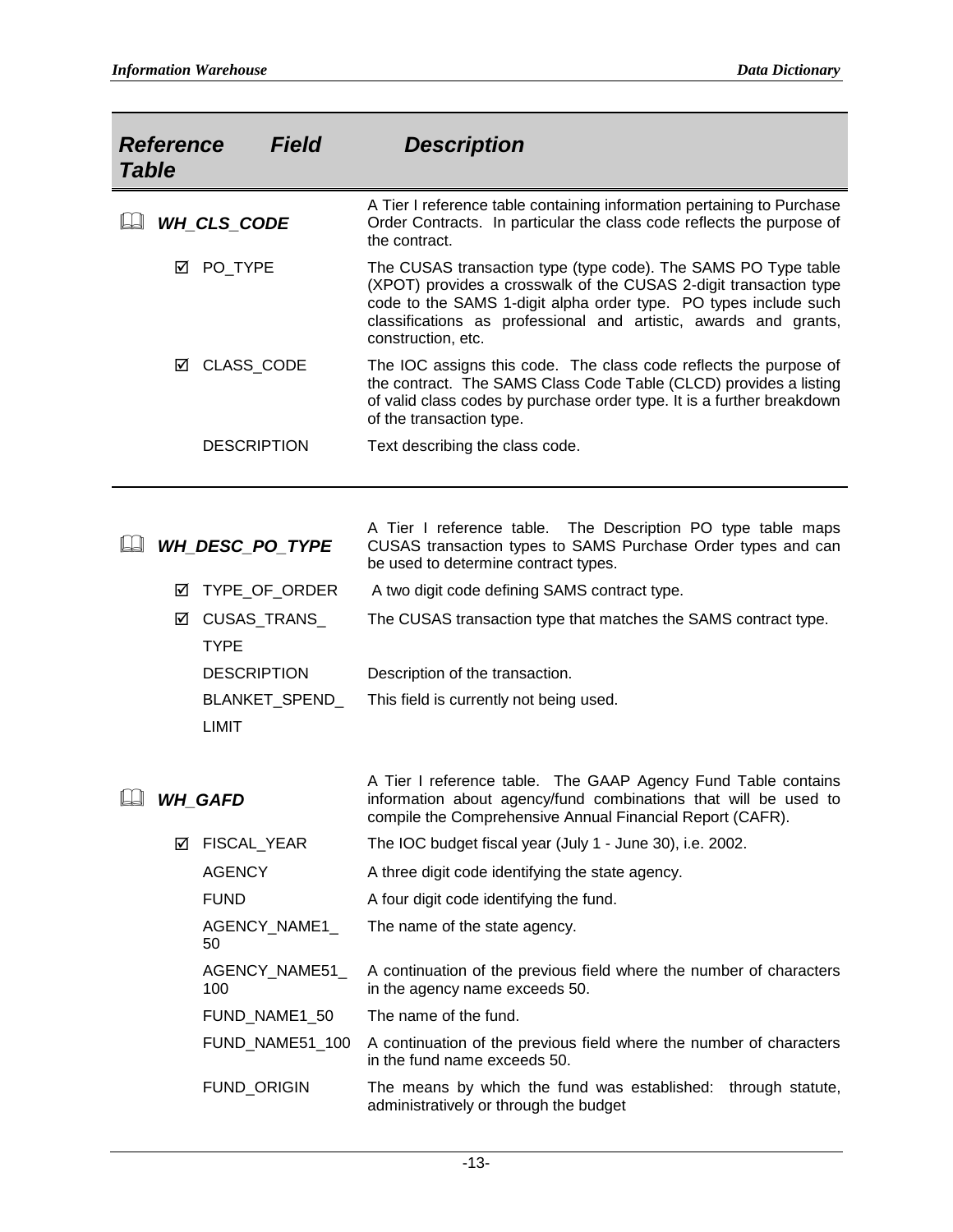| <b>Reference</b><br><b>Table</b> | <b>Field</b>                  | <b>Description</b>                                                                                                                                                                                                                                                                                       |
|----------------------------------|-------------------------------|----------------------------------------------------------------------------------------------------------------------------------------------------------------------------------------------------------------------------------------------------------------------------------------------------------|
|                                  | <b>FUNC</b>                   | The GAAP expenditure function code that is associated with the<br>agency/fund combination.                                                                                                                                                                                                               |
|                                  | ADMIN_AGENCY                  | The state agency that administers the fund for GAAP reporting<br>purposes.                                                                                                                                                                                                                               |
|                                  | PY_EXPENSE_<br><b>BUDGET</b>  | This field will indicate if the agency/fund combination had<br>expenditures in the prior fiscal year lapse period. It is a Yes/No field.                                                                                                                                                                 |
|                                  | CY_EXPENSE_<br><b>BUDGET</b>  | This field will indicate if the agency/fund combination had<br>expenditures in the current fiscal year. It is a Yes/No field.                                                                                                                                                                            |
|                                  | REVENUE_BUDGET                | This field will indicate if the agency/fund combination had revenues<br>in the current fiscal year. It is a Yes/No field.                                                                                                                                                                                |
|                                  | INHOUSE_<br><b>PACKAGE</b>    | This field indicates whether the Financial Reporting Department staff<br>will prepare the agency/fund GAAP package in-house. It is a Yes/No<br>field.                                                                                                                                                    |
|                                  | VALID_PACKAGE                 | This field indicates whether the agency/fund combination needs a<br>GAAP reporting package prepared. It is a Yes/No field.                                                                                                                                                                               |
|                                  | PACKAGE_TYPE_<br><b>WEDGE</b> | This field displays the classification the GAAP package will carry in<br>the WEDGE system. Shared or Non-Shared would be examples of<br>package types.                                                                                                                                                   |
|                                  | PACKAGE_TYPE_<br>400          | This field displays the classification the GAAP package will carry in<br>the 400 system. Shared or Non-Shared would be examples of<br>package types.                                                                                                                                                     |
|                                  | GAFD_ACTIVE                   | This is a Yes/No field. It will be marked yes if the agency/fund<br>combination had prior year lapse period expenditures and/or a<br>current year expense budget and/or a revenue budget.                                                                                                                |
|                                  | FUND_TYPE_GAAP                | This field displays the GAAP fund type.                                                                                                                                                                                                                                                                  |
|                                  | FUND_TYPE_SAMS                | This field displays the budgetary fund type.                                                                                                                                                                                                                                                             |
|                                  | STATUTORY_CITE1               | The main statutory reference for the fund establishment.                                                                                                                                                                                                                                                 |
|                                  | STATUTORY_CITE2               | The secondary statutory reference for the fund establishment.                                                                                                                                                                                                                                            |
|                                  | COMMENTS1_50                  | This is a miscellaneous comments field for information not placed in<br>any of the other fields.                                                                                                                                                                                                         |
|                                  | COMMENTS51_100                | This is a miscellaneous comments field for information not placed in<br>any of the other fields when the comments exceed 50 characters.                                                                                                                                                                  |
|                                  | <b>WH FUND</b>                | A Tier I reference table. The Fund table gives information pertaining<br>to the fund including details on the associated fund class, category,<br>group and type. Fund represents the current 4 digit SAMS fund.<br>This reference table is updated whenever a change is made to the<br>SAMS Fund Table. |
| ⋈                                | FISCAL_YEAR                   | The IOC budget fiscal year (July 1 - June 30), i.e. 2002.                                                                                                                                                                                                                                                |
| ☑                                | <b>FUND</b>                   | Funds may be classified up to five levels (Group, type, category,<br>class, and fund). The fund code is the level of detail used on                                                                                                                                                                      |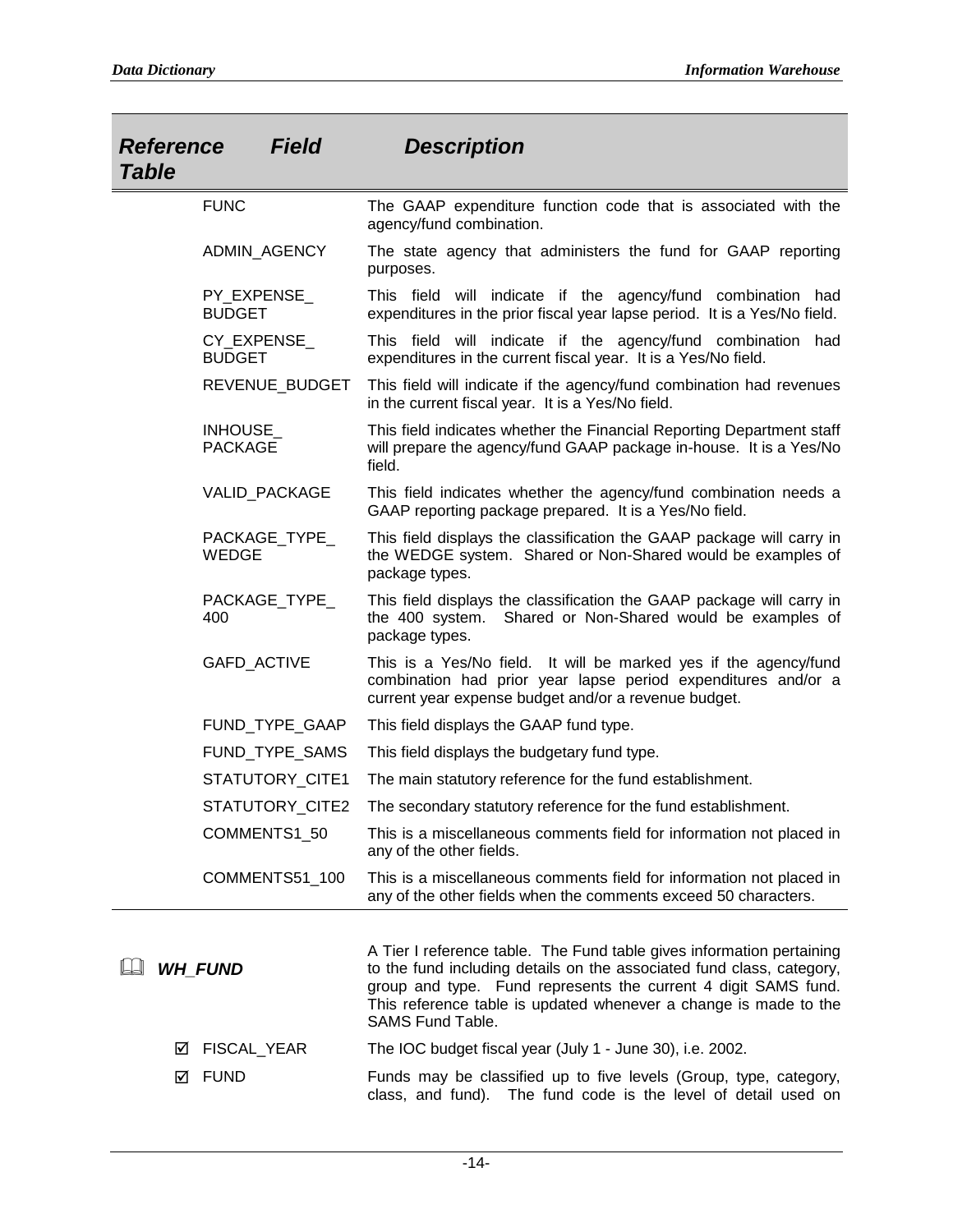| <b>Reference</b><br><b>Table</b> | <b>Field</b>                 | <b>Description</b>                                                                                                                                                                                                                                                                                                                                                                                           |
|----------------------------------|------------------------------|--------------------------------------------------------------------------------------------------------------------------------------------------------------------------------------------------------------------------------------------------------------------------------------------------------------------------------------------------------------------------------------------------------------|
|                                  |                              | transaction lines and recorded in the ledgers.                                                                                                                                                                                                                                                                                                                                                               |
|                                  | <b>NAME</b>                  | The long name of the fund.                                                                                                                                                                                                                                                                                                                                                                                   |
|                                  | SHORT_NAME                   | The abbreviated name of the fund.                                                                                                                                                                                                                                                                                                                                                                            |
|                                  | <b>CLASS</b>                 | The three digit code of the fund class. Valid values are defined on<br>the SAMS Fund Class (FCLS) table and are used to combine similar<br>funds within an agency for financial reporting purposes.                                                                                                                                                                                                          |
|                                  | <b>CATEGORY</b>              | A two digit code identifying a valid fund category code. Valid values<br>are defined on the SAMS Fund Category (FCAT) table. This level of<br>the fund hierarchy is used to assign each fund to a budgetary fund<br>group.                                                                                                                                                                                   |
|                                  | <b>GROUP</b>                 | A one digit code identifying the fund group. Valid values are defined<br>on the SAMS Fund Group (FGRP) table. Fund groups are<br>predefined in SAMS to include GAAP classifications such as<br>governmental, proprietary, fiduciary, etc.                                                                                                                                                                    |
|                                  | <b>TYPE</b>                  | The one digit code identifying the fund type. Used for classification<br>purposes on the financial statements. Valid values are defined on the<br>SAMS Fund Type (FTYP) table and are predefined in SAMS to<br>include general and special revenue, debt service, etc.                                                                                                                                       |
|                                  | CASH_MANAGED_<br><b>FLAG</b> | A single character field that indicates if the Fund is being cash<br>managed. Valid values are 'Y' or 'N'.                                                                                                                                                                                                                                                                                                   |
|                                  | <b>WH_FUND_AGENCY</b>        | A Tier I reference table that defines all the fund/agency combinations<br>that are valid in SAMS and the budget options that pertain to them.                                                                                                                                                                                                                                                                |
| М                                | FISCAL_YEAR                  | The budget fiscal year (July 1 - June 30) to which the fund/agency<br>combinations apply.                                                                                                                                                                                                                                                                                                                    |
| ⋈                                | FUND                         | This field contains the four digit fund number as established by the<br>Comptroller's Office. The fund code is the level of detail used on<br>transaction lines and recorded in the ledgers.                                                                                                                                                                                                                 |
| ☑                                | AGENCY                       | A three digit code identifying the state agency.                                                                                                                                                                                                                                                                                                                                                             |
|                                  | EXP_BUD_ORG_<br><b>OPT</b>   | This field indicates whether expense budgets are established by<br>organization. Valid values are: "Y" - requires organization on<br>budgeting and accounting, "A" - requires organization on accounting<br>transactions but prevents entry of the organization on budgeting<br>transactions, "N" - optionally enter organization on accounting but<br>prevent entry of organization on budget transactions. |
|                                  | EXP_BUD_ACT_<br><b>OPT</b>   | This field can be used to indicate whether expense budgets are<br>established by activity. Valid values are: "Y" - requires activity on<br>budgeting and accounting, "A" - requires activity on accounting<br>transactions but prevents entry of the activity on budgeting<br>transactions, "N" – optionally enter activity on accounting but prevent                                                        |

entry of activity on budget transactions.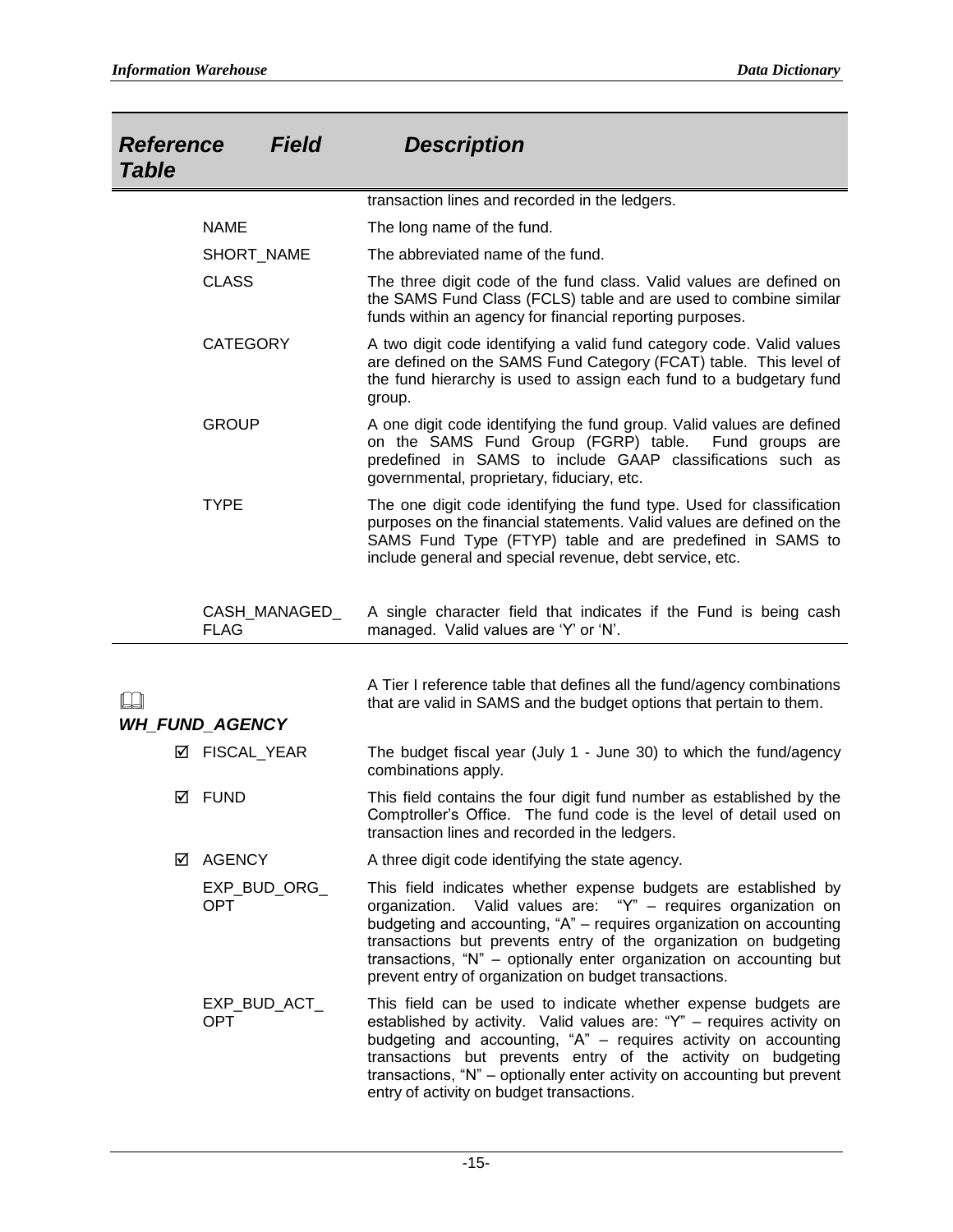| <b>Reference</b><br><b>Table</b> | <b>Field</b>    | <b>Description</b>                                                                                                                                                                                                                                                                                                                                                                                              |
|----------------------------------|-----------------|-----------------------------------------------------------------------------------------------------------------------------------------------------------------------------------------------------------------------------------------------------------------------------------------------------------------------------------------------------------------------------------------------------------------|
| <b>OPT</b>                       | REV_BUD_ORG_    | This field indicates whether revenue budgets are established by<br>Valid values are: "Y" - requires organization on<br>organization.<br>budgeting and accounting, "A" - requires organization on accounting<br>transactions but prevents entry of the organization on budgeting<br>transactions, "N" - optionally enter organization on accounting but<br>prevent entry of organization on budget transactions. |
| <b>OPT</b>                       | REV_BUD_ACT_    | This field can be used to indicate whether revenue budgets are<br>established by activity. Valid values are: "Y" - requires activity on<br>budgeting and accounting, "A" - requires activity on accounting<br>transactions but prevents entry of the activity on budgeting<br>transactions, "N" – optionally enter activity on accounting but prevent<br>entry of activity on budget transactions.              |
|                                  | PLAN_FREQUENCY  | This field indicates if the SAMS planning functionality is used. The<br>fund/agency can select plans to be expressed yearly, quarterly or<br>monthly.                                                                                                                                                                                                                                                           |
|                                  | FED_AID_IND     | This field is used to specify if the fund/agency combination is using<br>federal aid accounting.                                                                                                                                                                                                                                                                                                                |
| <b>OPT</b>                       | FED_AID_ORGN_   | This field specifies the organizational level used to access Federal<br>Aid Inference, when applicable.<br>Valid values are: "A" for<br>appropriation; "B" for expense or revenue or; "N" for organization.                                                                                                                                                                                                     |
| $\_$ OPT                         | FED_AID_OBJ_CLS | This is a yes/no field that is used to specify whether the object class<br>is used to access federal aid inference.                                                                                                                                                                                                                                                                                             |
| $\_$ OPT                         | FED_AID_REV_CLS | This is a yes/no field that is used to specify whether the revenue<br>class is used to access federal aid inference.                                                                                                                                                                                                                                                                                            |
| <b>OPT</b>                       | FED_AID_ACTV_   | This is a yes/no field that is used to specify whether the activity is<br>used to access federal aid inference.                                                                                                                                                                                                                                                                                                 |
|                                  | APPR_ORG_OPT    | This field indicates whether appropriations are established by<br>organization. Valid values are: "Y" - requires organization on<br>budgeting and accounting, "A" - requires organization on accounting<br>transactions but prevents entry of the organization on budgeting<br>transactions, "N" - optionally enter organization on accounting but<br>prevent entry of organization on budget transactions.     |
|                                  | ALLT_ORG_OPT    | This field indicates whether allotments are established<br>by<br>organization. Valid values are: "Y" - requires organization on<br>budgeting and accounting, "A" - requires organization on accounting<br>transactions but prevents entry of the organization on budgeting<br>transactions, "N" - optionally enter organization on accounting but<br>prevent entry of organization on budget transactions.      |
|                                  | JOB_PROJECT_IND | When both job cost and project accounting are used, this field can<br>be marked to show whether job or project has precedence for<br>validation.                                                                                                                                                                                                                                                                |
| <b>OPT</b>                       | EXP_BUD_FUNC_   | This field indicates whether expense budgets are established by<br>function.                                                                                                                                                                                                                                                                                                                                    |
| <b>OPT</b>                       | FED_AID_FUNC_   | This is a yes/no field that is used to specify whether the function is<br>used to access federal aid inference.                                                                                                                                                                                                                                                                                                 |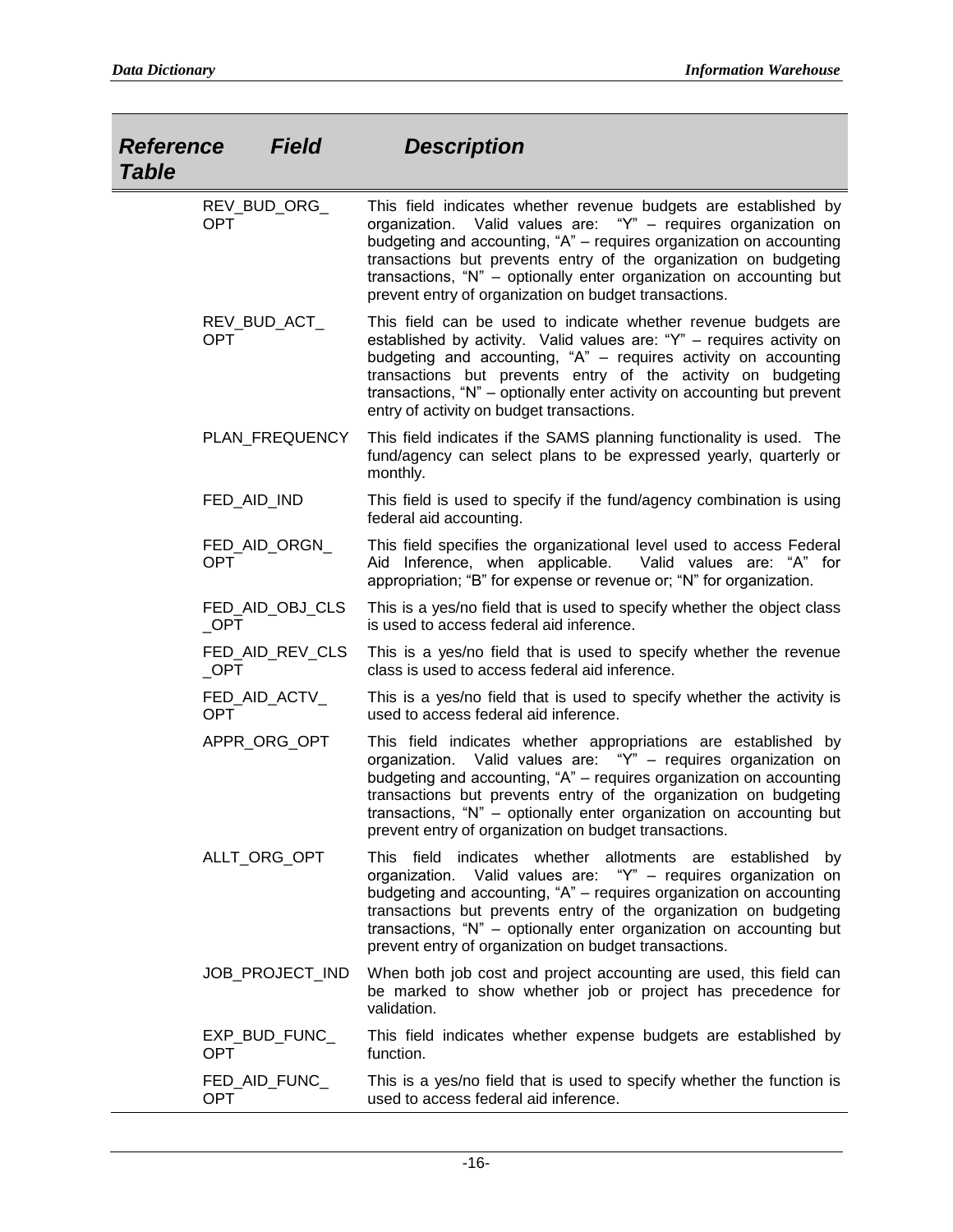| <b>Table</b> | <b>Reference</b> | <b>Field</b>       | <b>Description</b>                                                                                                                                                                                                                                                                                                  |
|--------------|------------------|--------------------|---------------------------------------------------------------------------------------------------------------------------------------------------------------------------------------------------------------------------------------------------------------------------------------------------------------------|
|              |                  | <b>WH FUND CAT</b> | A Tier I reference table. Fund Category is a reporting tool used to<br>further define fund values. This level of the fund hierarchy is used to<br>assign each fund to a budgetary fund group. This reference table is<br>updated whenever a change is made to the SAMS Fund Category<br>Table.                      |
|              | ⊻                | FISCAL_YEAR        | The IOC budget fiscal year (July 1- June 30), i.e. 1998.                                                                                                                                                                                                                                                            |
|              | ⊠                | <b>CATEGORY</b>    | A two digit code identifying a valid fund category code that is used to<br>assign each fund to a budgetary fund group.                                                                                                                                                                                              |
|              |                  | <b>NAME</b>        | The long name of the fund group.                                                                                                                                                                                                                                                                                    |
|              |                  | SHORT-NAME         | The abbreviated name of the fund group.                                                                                                                                                                                                                                                                             |
|              |                  | <b>WH FUND CLS</b> | A Tier I reference table. Fund Class is a reporting tool used to<br>combine similar funds within an agency for financial reporting<br>purposes. This reference table is updated whenever a change is<br>made to the SAMS Fund Class Table.                                                                          |
|              | ⊻                | FISCAL_YEAR        | The IOC budget fiscal year (July 1- June 30), i.e. 1998.                                                                                                                                                                                                                                                            |
|              | ☑                | <b>CLASS</b>       | The three digit code of the fund class used to combine similar funds<br>within agency for financial reporting purposes.                                                                                                                                                                                             |
|              |                  | <b>NAME</b>        | The long name of the fund class.                                                                                                                                                                                                                                                                                    |
|              |                  | SHORT-NAME         | The abbreviated name of the fund class.                                                                                                                                                                                                                                                                             |
|              |                  | <b>WH FUND GRP</b> | A Tier I reference table. Fund Group is a reporting tool used to<br>further summarize funds. Fund groups are predefined in SAMS to<br>include GAAP classifications such as governmental, proprietary,<br>fiduciary, etc. This reference table is updated whenever a change is<br>made to the SAMS Fund Group Table. |
|              | ⊻                | FISCAL_YEAR        | The IOC budget fiscal year (July 1- June 30), i.e. 1998.                                                                                                                                                                                                                                                            |
|              | ☑                | <b>GROUP</b>       | A one digit code identifying the fund group. These are predefined in<br>SAMS as the fund groups for GAAP reporting.                                                                                                                                                                                                 |
|              |                  | <b>NAME</b>        | The long name of the fund group.                                                                                                                                                                                                                                                                                    |
|              |                  | SHORT-NAME         | The abbreviated name of the fund group.                                                                                                                                                                                                                                                                             |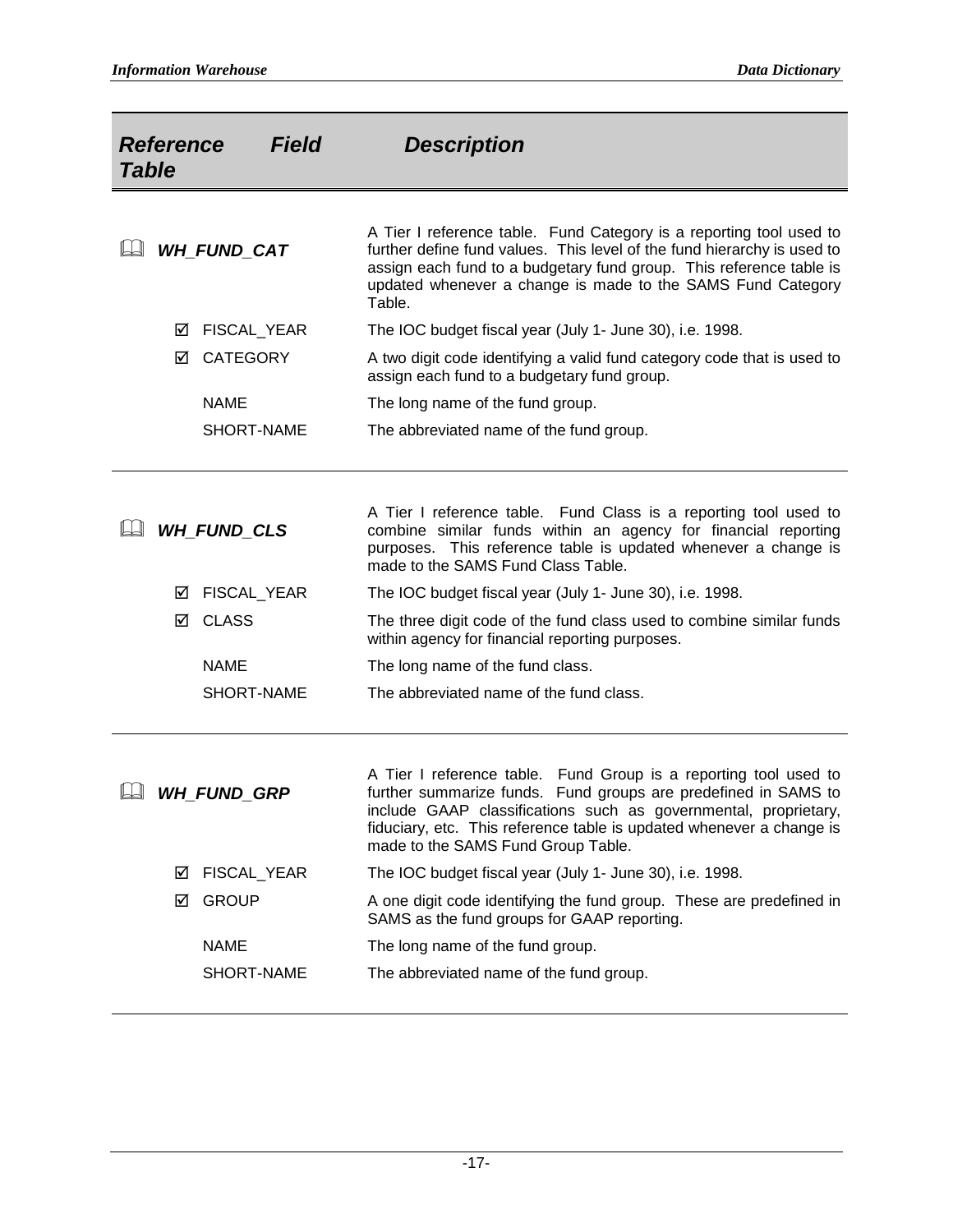| <b>Reference</b><br><b>Table</b> |   | <b>Field</b>         | <b>Description</b>                                                                                                                                                                                                                                                                                                                                                                                                                                                                                                                                                |
|----------------------------------|---|----------------------|-------------------------------------------------------------------------------------------------------------------------------------------------------------------------------------------------------------------------------------------------------------------------------------------------------------------------------------------------------------------------------------------------------------------------------------------------------------------------------------------------------------------------------------------------------------------|
| IJ                               |   | <b>WH FUND TYP</b>   | A Tier I reference table. Fund Type is a reporting tool used to further<br>define fund values. Valid values are defined on the SAMS Fund<br>Type (FTYP) table and are predefined in SAMS to include general<br>and special revenue, debt service, etc.<br>This reference table is<br>updated whenever a change is made to the SAMS Fund Type Table.                                                                                                                                                                                                               |
|                                  | ☑ | <b>TYPE</b>          | The one digit code identifying the fund type.                                                                                                                                                                                                                                                                                                                                                                                                                                                                                                                     |
|                                  | ☑ | <b>NAME</b>          | The long name of the fund.                                                                                                                                                                                                                                                                                                                                                                                                                                                                                                                                        |
|                                  |   | <b>WH_OBJ_EXP</b>    | A Tier I reference table, this table provides the names associated<br>with Objects of Expenditures or the major object.                                                                                                                                                                                                                                                                                                                                                                                                                                           |
|                                  | ⊻ | FISCAL_YEAR          | The IOC budget fiscal year (July 1 - June 30), i.e. 1998.                                                                                                                                                                                                                                                                                                                                                                                                                                                                                                         |
|                                  | ☑ | OBJ_EXP              | The first four characters of the appropriation unit. This is sometimes<br>referred to as major object.                                                                                                                                                                                                                                                                                                                                                                                                                                                            |
|                                  |   | <b>NAME</b>          | The object of expenditure name description from the appropriation<br>unit.                                                                                                                                                                                                                                                                                                                                                                                                                                                                                        |
| IJ                               |   | <b>WH_OBJ_LEGAL_</b> | A Tier I reference table, this table provides a list of detailed objects<br>and their associated compatible legal status(es)                                                                                                                                                                                                                                                                                                                                                                                                                                      |
| <b>STATUS</b>                    |   |                      |                                                                                                                                                                                                                                                                                                                                                                                                                                                                                                                                                                   |
|                                  | ☑ | <b>OBJECT</b>        | The object of the expenditure, valid values are defined on the SAMS<br>Object (OBJ2) table. This is sometimes referred to as detailed<br>object.                                                                                                                                                                                                                                                                                                                                                                                                                  |
|                                  | ☑ | LEGAL_STATUS         | The valid legal statuses for vendors (e.g. individual, governmental<br>entity, etc.). For a certified vendor, the legal status on the Purchase<br>Order (PO) must match the legal status on the vendor file. Valid legal<br>status codes on SAMS are: 00-Unknown; 01-Individual; 02-Sole<br>Proprietor; 03-Partnership/Legal Corporation; 04-Corporation; 06-<br>Medical Corporation; 08-Governmental; 10-Estate or Trust; 11-<br>Pharmacy (Non-Corp); 13-Non-Resident Alien; 15-Pharmacy/Funeral<br>Home/Cemetery(Corp); 16-Tax Exempt; 42-Petty Cash Custodian. |
|                                  |   | <b>WH_OBJECT</b>     | A Tier I reference table providing the name, class, category, group,<br>type and operating indicator for all Objects of Expenditure listed in<br>the SAMS OBJ2 table. Object is the same as the CUSAS detailed<br>Object. This reference table is updated whenever a change is made<br>to the SAMS Object Table.                                                                                                                                                                                                                                                  |
|                                  | ⊻ | FISCAL_YEAR          | The IOC budget fiscal year (July 1- June 30), i.e. 1998.                                                                                                                                                                                                                                                                                                                                                                                                                                                                                                          |
|                                  | ⊻ | <b>OBJECT</b>        | The object of the expenditure, valid values are defined on the SAMS<br>Object (OBJ2) table. This is sometimes referred to as detailed                                                                                                                                                                                                                                                                                                                                                                                                                             |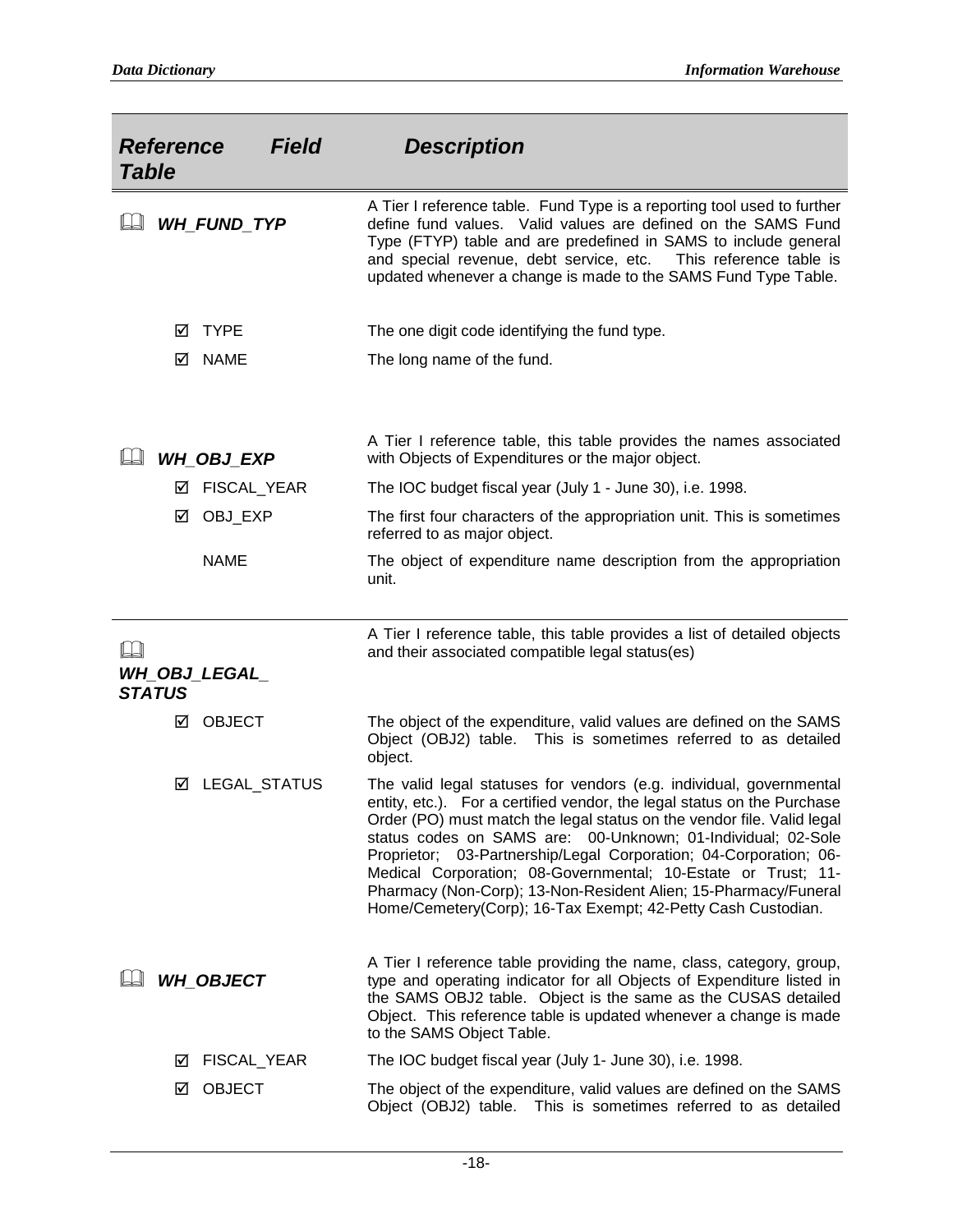| <b>Reference</b><br><b>Table</b> | <b>Field</b> | <b>Description</b>                                                                                                                                                                                                                                                                                                                                                                                                                                        |
|----------------------------------|--------------|-----------------------------------------------------------------------------------------------------------------------------------------------------------------------------------------------------------------------------------------------------------------------------------------------------------------------------------------------------------------------------------------------------------------------------------------------------------|
|                                  |              | object.                                                                                                                                                                                                                                                                                                                                                                                                                                                   |
| <b>NAME</b>                      |              | The object name description.                                                                                                                                                                                                                                                                                                                                                                                                                              |
| SHORT_NAME                       |              | The abbreviated object name.                                                                                                                                                                                                                                                                                                                                                                                                                              |
| <b>CLASS</b>                     |              | A three-character user defined object class code. Valid values are<br>defined on the SAMS Object Class (OCLS) table. This field is used<br>to group objects for GAAP reporting.                                                                                                                                                                                                                                                                           |
| <b>CATEGORY</b>                  |              | A two-character user-defined object category code. Valid values are<br>defined on the SAMS Object Category (OCAT) table. This field is<br>used to group objects by function where two objects have been<br>created for tax reporting purposes but, capture the same item.                                                                                                                                                                                 |
| <b>GROUP</b>                     |              | A two-character user-defined object group code. Valid values are<br>defined on the SAMS Object Group (OGRP) table. This field is not<br>currently used except for designating certain objects as transfer (TR)<br>objects.                                                                                                                                                                                                                                |
| <b>TYPE</b>                      |              | A two-character user-defined object type code. Valid values are<br>defined on the SAMS Object Type (OTYP) table. This field is used<br>to designate an object as operations, awards and grants, etc.                                                                                                                                                                                                                                                      |
| OP NOOP IND                      |              | A one character yes/no flag indicating if the object is for operating [Y]<br>or non-operating [N] purposes.                                                                                                                                                                                                                                                                                                                                               |
| TYPE_OF_RETURN                   |              | This field displays which IRS 1099 Form is used to report<br>expenditures charged to the object. Values can be "A" for a<br>1099MISC Form, "G" for a 1099G Form, "I" for a 1099INT Form or<br>blank for no form.                                                                                                                                                                                                                                          |
| TYPE_OF_INCOME                   |              | This field displays the IRS income classification of the object, if the<br>expenditures charged to the object are reportable under IRS<br>regulations for 1099 reporting. It can be blank or display 1-9.                                                                                                                                                                                                                                                 |
| PREAUDIT_IND                     |              | This field indicates whether a payment voucher displaying the object<br>requires a manual pre-audit. Valid values are "1" for no manual pre-<br>audit; "2" for a manual pre-audit or; "3" for the manual pre-audit's<br>depending on the payment voucher header amount.                                                                                                                                                                                   |
| OBLIGATION_IND                   |              | This field indicates whether or not the object requires an obligation<br>for the expenditures charged to it. Values are "1" for obligation<br>required if a specified amount is exceeded or "2" for obligation not<br>required.                                                                                                                                                                                                                           |
| SERVICE_IND                      |              | This field can display 1-5 to indicate the edits applied to dates of<br>service entered on the payment voucher line citing the object.<br>Values are "1" for no edits; "2" for within the fiscal year; "3" for within<br>the budget fiscal year; "4" for within the fiscal year and the<br>appropriate from and to dates on the SAMS OPOC Table or; "5" for<br>within the budget fiscal year and the appropriate from and to dates<br>on SAMS OPOC Table. |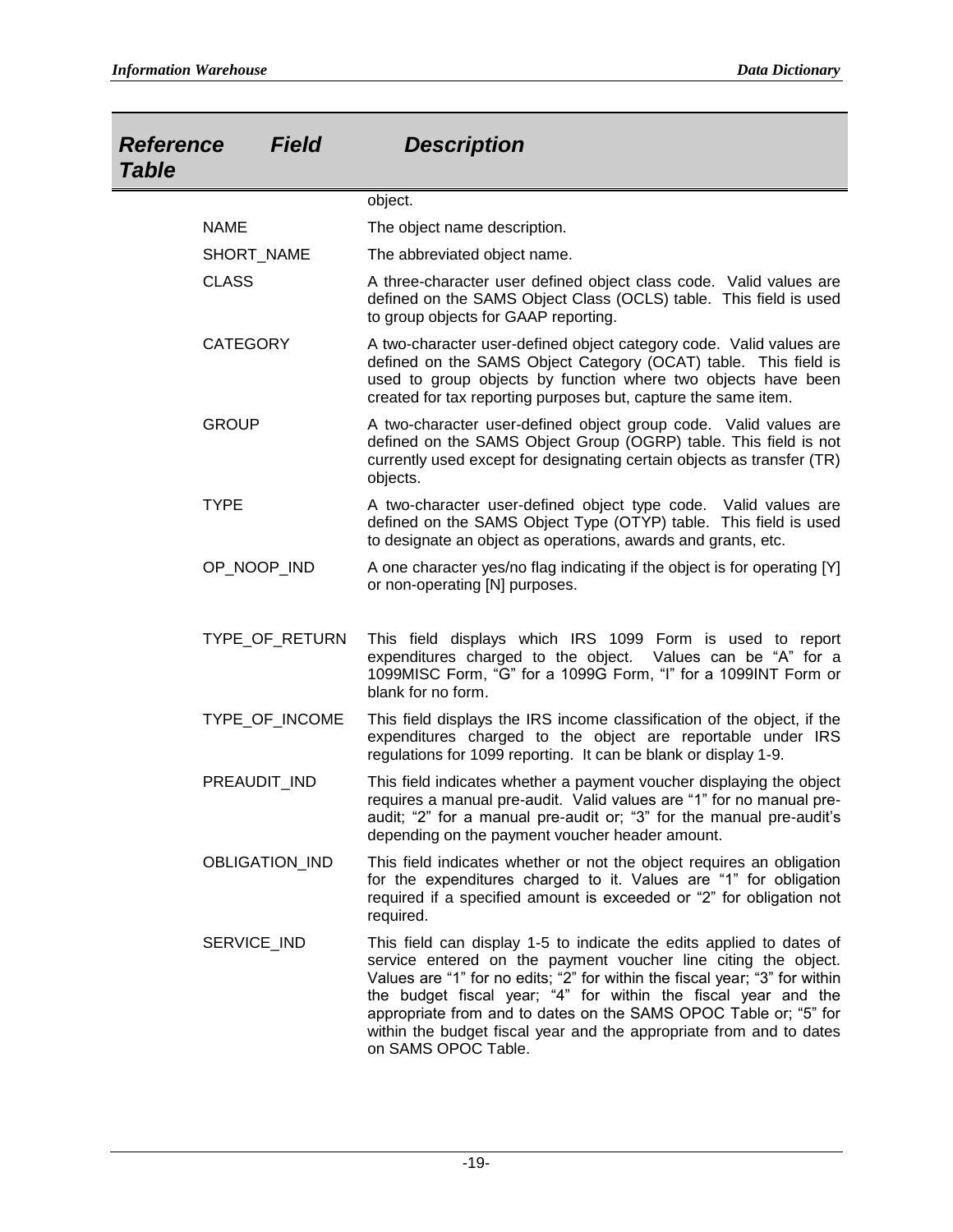| <b>Table</b> | <b>Reference</b> | <b>Field</b>            | <b>Description</b>                                                                                                                                                                                                                                                                                                                                            |
|--------------|------------------|-------------------------|---------------------------------------------------------------------------------------------------------------------------------------------------------------------------------------------------------------------------------------------------------------------------------------------------------------------------------------------------------------|
| LJ           |                  | <b>WH_OBJECT_CAT</b>    | A Tier I reference table. Object Category is a reporting tool used to<br>further summarize Object values. This field is used to group objects<br>by function where two objects have been created for tax reporting<br>purposes but, capture the same item. This reference table is<br>updated whenever a change is made to the SAMS Object Category<br>Table. |
|              | ⊻                | FISCAL_YEAR             | The IOC budget fiscal year (July 1- June 30), i.e. 1998.                                                                                                                                                                                                                                                                                                      |
|              | ☑                | <b>CATEGORY</b>         | A two-character user-defined object category code. Valid values are<br>defined on the SAMS Object Category (OCAT) table.<br>This field is<br>used to group objects by function.                                                                                                                                                                               |
|              |                  | <b>NAME</b>             | The object category description.                                                                                                                                                                                                                                                                                                                              |
|              |                  | SHORT_NAME              | The abbreviated object category.                                                                                                                                                                                                                                                                                                                              |
|              |                  |                         |                                                                                                                                                                                                                                                                                                                                                               |
|              |                  |                         |                                                                                                                                                                                                                                                                                                                                                               |
|              |                  | <b>WH OBJECT CLS</b>    | A Tier I reference table. Object Class is a reporting tool used to<br>further summarize Object values. This field is used to group objects<br>for GAAP reporting. This reference table is updated whenever a<br>change is made to the SAMS Object Class Table.                                                                                                |
|              | ⊻                | FISCAL_YEAR             | The IOC budget fiscal year (July 1- June 30), i.e. 1998.                                                                                                                                                                                                                                                                                                      |
|              | ☑                | <b>CLASS</b>            | A three-character user defined object class code. Valid values are<br>defined on the SAMS Object Class (OCLS) table. This field is used<br>to group objects for GAAP reporting.                                                                                                                                                                               |
|              |                  | <b>NAME</b>             | The object class description.                                                                                                                                                                                                                                                                                                                                 |
|              |                  | SHORT_NAME              | The abbreviated object class name.                                                                                                                                                                                                                                                                                                                            |
|              |                  |                         |                                                                                                                                                                                                                                                                                                                                                               |
|              |                  | <b>LU WH_OBJECT_GRP</b> | A Tier I reference table. Object Group is a reporting tool available to<br>further summarize Object values. This field is not currently used<br>except for designating certain objects as transfer (TR) objects. This<br>reference table is updated whenever a change is made to the SAMS<br>Object Group Table.                                              |
|              | ⊻                | FISCAL_YEAR             | The IOC budget fiscal year (July 1- June 30), i.e. 1998.                                                                                                                                                                                                                                                                                                      |
|              | ⊻                | <b>GROUP</b>            | A two-character user-defined object group code. Valid values are<br>defined on the SAMS Object Group (OGRP) table. This field is not<br>currently being used except for designating certain objects as<br>transfer (TR) objects.                                                                                                                              |
|              |                  | <b>NAME</b>             | The object group description.                                                                                                                                                                                                                                                                                                                                 |
|              |                  | SHORT_NAME              | The abbreviated object group name.                                                                                                                                                                                                                                                                                                                            |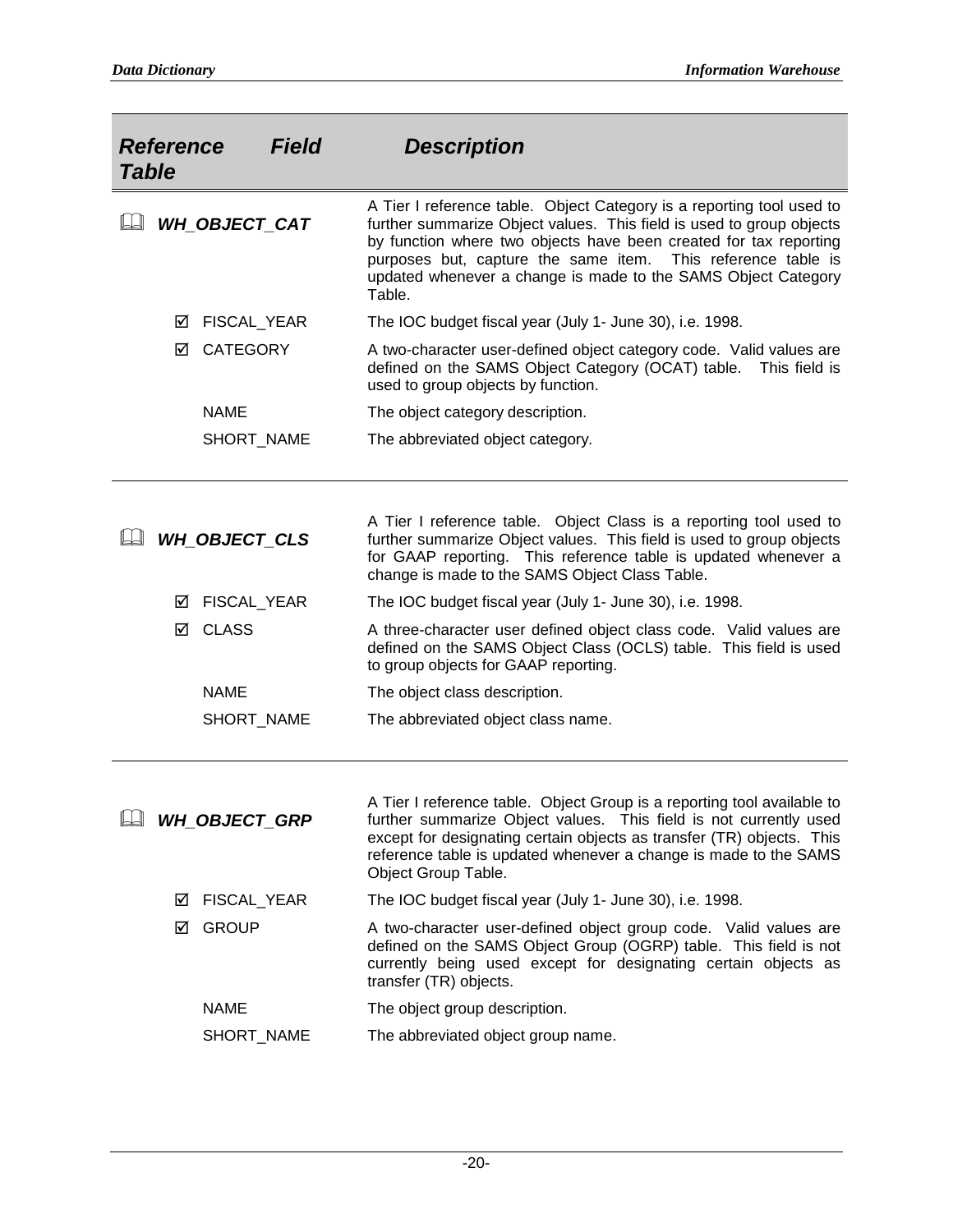| <b>Field</b><br><b>Reference</b><br><b>Table</b> |                          | <b>Description</b>                                                                                                                                                                                                                                                                                                                                                                                                                                                                                  |
|--------------------------------------------------|--------------------------|-----------------------------------------------------------------------------------------------------------------------------------------------------------------------------------------------------------------------------------------------------------------------------------------------------------------------------------------------------------------------------------------------------------------------------------------------------------------------------------------------------|
|                                                  | WH_OBJECT_TYP            | A Tier I reference table. Object Type is a reporting tool used to<br>further summarize Object values. This field is used to designate an<br>object as operations, awards and grants, etc. This reference table is<br>updated whenever a change is made to the SAMS Object Type<br>Table.                                                                                                                                                                                                            |
|                                                  | FISCAL_YEAR<br>⊻         | The IOC budget fiscal year (July 1- June 30), i.e. 1998.                                                                                                                                                                                                                                                                                                                                                                                                                                            |
|                                                  | <b>TYPE</b><br>⊠         | A two-character user-defined object type code. Valid values are<br>defined on the SAMS Object Type (OTYP) table. This field is used<br>to designate an object as operations, awards and grants, etc.                                                                                                                                                                                                                                                                                                |
|                                                  | <b>NAME</b>              | The object type description.                                                                                                                                                                                                                                                                                                                                                                                                                                                                        |
|                                                  | SHORT_NAME               | The abbreviated object type name.                                                                                                                                                                                                                                                                                                                                                                                                                                                                   |
|                                                  |                          |                                                                                                                                                                                                                                                                                                                                                                                                                                                                                                     |
|                                                  | <b>WH_ORGN</b>           | A Tier I reference table, this table provides a further breakdown of an<br>agency. Organizations are divisions or programs of an agency. This<br>reference table is updated whenever a change is made to the SAMS<br>Organization Table.                                                                                                                                                                                                                                                            |
|                                                  | FISCAL_YEAR<br>⊻         | The IOC budget fiscal year (July 1- June 30), i.e. 1998.                                                                                                                                                                                                                                                                                                                                                                                                                                            |
|                                                  | <b>AGENCY</b><br>☑       | A three digit code identifying the agency. The agency code is the<br>level of detail used on transactions. Agencies are classified up to<br>five levels (group, type, category, class, and agency). Examples of<br>agencies are: any department, office, authority, public corporation,<br>quasi-public corporation, commission, board, institution, State<br>college or university and any other public agency created by the<br>State, other than a unit of local government or school districts. |
|                                                  | <b>ORGANIZATION</b><br>☑ | Organizations are the divisions or programs of an agency. Usually,<br>budgets are established at the organizational level and expenses are<br>recorded at this level. Organizations are breakdowns of agencies.                                                                                                                                                                                                                                                                                     |
|                                                  | <b>NAME</b>              | The long name of the organization.                                                                                                                                                                                                                                                                                                                                                                                                                                                                  |
|                                                  | <b>WH PAYCODE</b>        | A Tier I reference table that contains all the information that is in the<br>SAMS PYCD Table. The Paycode Table in SAMS is used to<br>determine the payroll officer name and address for an employee's<br>payroll warrant when it has been adjusted due to an involuntary<br>withholding. If an amount is being withheld against is a payroll<br>warrant, an adjusted warrant is created for the employee in care of<br>their payroll officer.                                                      |
|                                                  | <b>PAYCODE</b><br>М      | This field contains the five character numeric code that identifies the<br>person in a State agency to whom the replacement payroll warrant is<br>sent when it has been intercepted for involuntary withholding. It is a<br>unique identifier assigned by the Comptroller's Office for payrolls.<br>The first two digits indicate the agency. The last three digits indicate                                                                                                                        |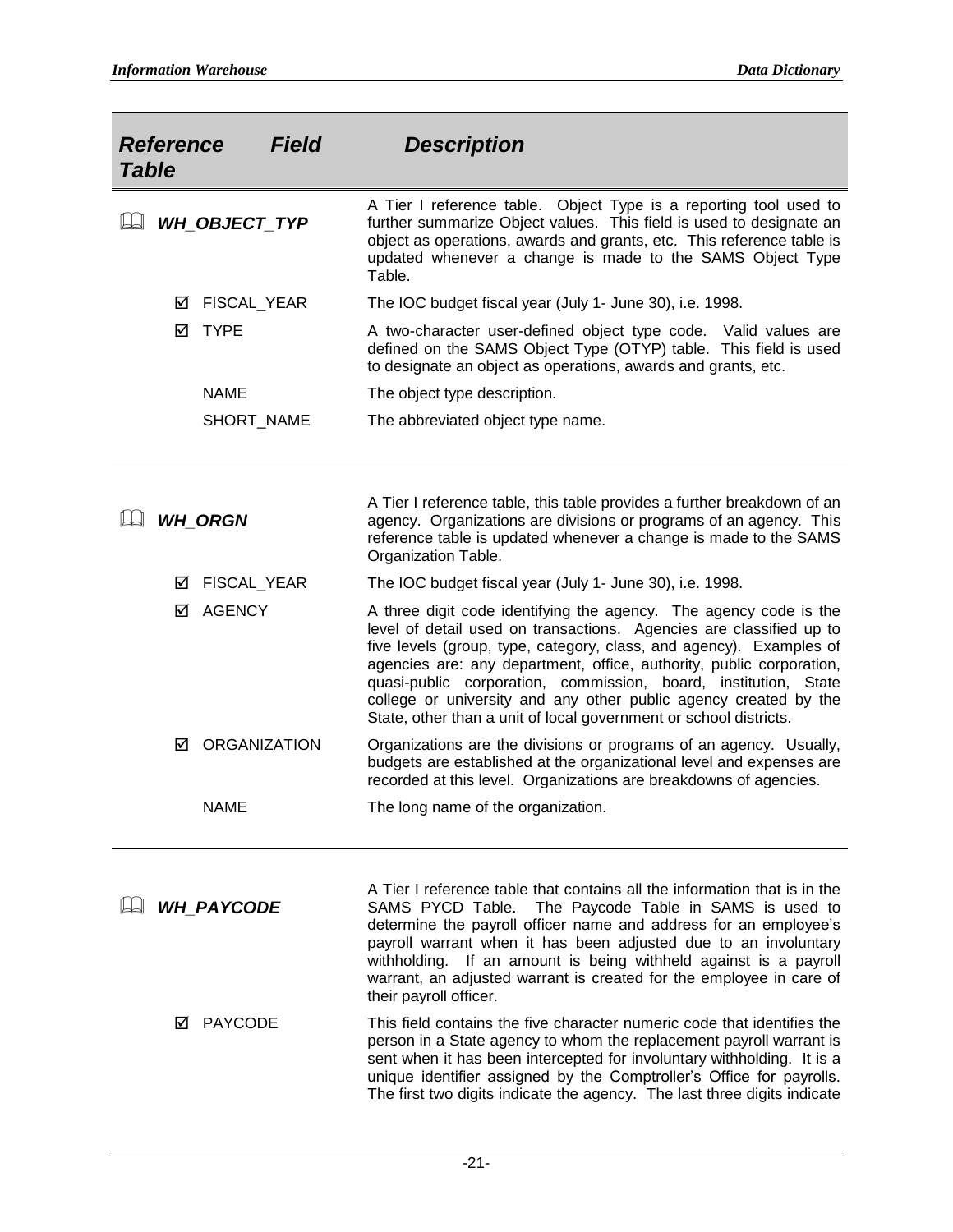| <b>Field</b><br><b>Reference</b><br><b>Table</b> |                               | <b>Description</b>                                                                                                                                                                                                                                                                                                                                                                                                                                                                  |
|--------------------------------------------------|-------------------------------|-------------------------------------------------------------------------------------------------------------------------------------------------------------------------------------------------------------------------------------------------------------------------------------------------------------------------------------------------------------------------------------------------------------------------------------------------------------------------------------|
|                                                  |                               | a division/group within the agency.                                                                                                                                                                                                                                                                                                                                                                                                                                                 |
|                                                  | OFFICER_NAME                  | This field displays the name of the payroll officer.                                                                                                                                                                                                                                                                                                                                                                                                                                |
|                                                  | <b>AGENCY</b>                 | This field displays the 3 digit agency number related to the payroll<br>officer.                                                                                                                                                                                                                                                                                                                                                                                                    |
|                                                  | ADDRESS_LINE_1                | This field displays the first line of the street address for the payroll<br>officer.                                                                                                                                                                                                                                                                                                                                                                                                |
|                                                  | ADDRESS_LINE_2                | This field displays the second line of the street address for the<br>payroll officer.                                                                                                                                                                                                                                                                                                                                                                                               |
|                                                  | <b>CITY</b>                   | This field displays the payroll officer's city.                                                                                                                                                                                                                                                                                                                                                                                                                                     |
|                                                  | <b>STATE</b>                  | This field displays the payroll officer's state.                                                                                                                                                                                                                                                                                                                                                                                                                                    |
|                                                  | ZIP_CODE                      | This field displays the payroll officer's zip code.                                                                                                                                                                                                                                                                                                                                                                                                                                 |
|                                                  | CHECK_CATG                    | This field displays the payroll warrant's check category.<br>Allowable<br>values are on the SAMS Check Category (CCAT) Table.                                                                                                                                                                                                                                                                                                                                                       |
| <b>WH RECEIPT</b><br><b>CROSSWALK</b>            |                               | A Tier I reference table that displays the translation of the CUSAS<br>receipt source/sub-source combination to the comparable SAMS<br>revenue source.                                                                                                                                                                                                                                                                                                                              |
| ☑                                                | RECEIPT_SOURCE                | This field displays the CUSAS three digit receipt (major) source<br>code. It specifies the source of deposit within the agency                                                                                                                                                                                                                                                                                                                                                      |
| ☑                                                | RECEIPT_SUB_<br><b>SOURCE</b> | This field displays the CUSAS three digit receipt sub-source code. It<br>is used when necessary to define the source further. It is used to<br>solely facilitate agency reconciliation when the source of receipts is<br>received from multiple locations.                                                                                                                                                                                                                          |
|                                                  | REVENUE SOURCE<br>$\_CDE$     | The field displays the SAMS four character revenue source code that<br>corresponds to the CUSAS receipt source/sub-source combination.                                                                                                                                                                                                                                                                                                                                              |
|                                                  | <b>WH_REV_SRC</b>             | A Tier II reference table, the revenue source table provides names<br>and associated classes, categories, groups and types for valid<br>revenue sources. The term revenue source replaces the CUSAS<br>terms receipt source and sub-source. This reference table is<br>updated whenever a change is made to the SAMS Revenue Source<br>Table.                                                                                                                                       |
| ⊻                                                | FISCAL_YEAR                   | The IOC budget fiscal year (July 1- June 30), i.e. 1998.                                                                                                                                                                                                                                                                                                                                                                                                                            |
| ☑                                                | REVENUE_SOURCE                | The term 'revenue source' replaces the terms 'receipt source' and<br>'sub-source' from CUSAS. Valid values cross walked from CUSAS<br>can be found using the RSCX table or the SAMS (CUSAS) Manual<br>Procedure 25.50.10. Revenue source is the lowest level of a<br>classification hierarchy that puts similar revenue sources together in<br>progressively larger groups. Revenue source is the level used to<br>code transactions. Similar revenue sources make a revenue class. |
|                                                  | <b>NAME</b>                   | The revenue source name generally corresponds to the receipt title<br>in CUSAS.                                                                                                                                                                                                                                                                                                                                                                                                     |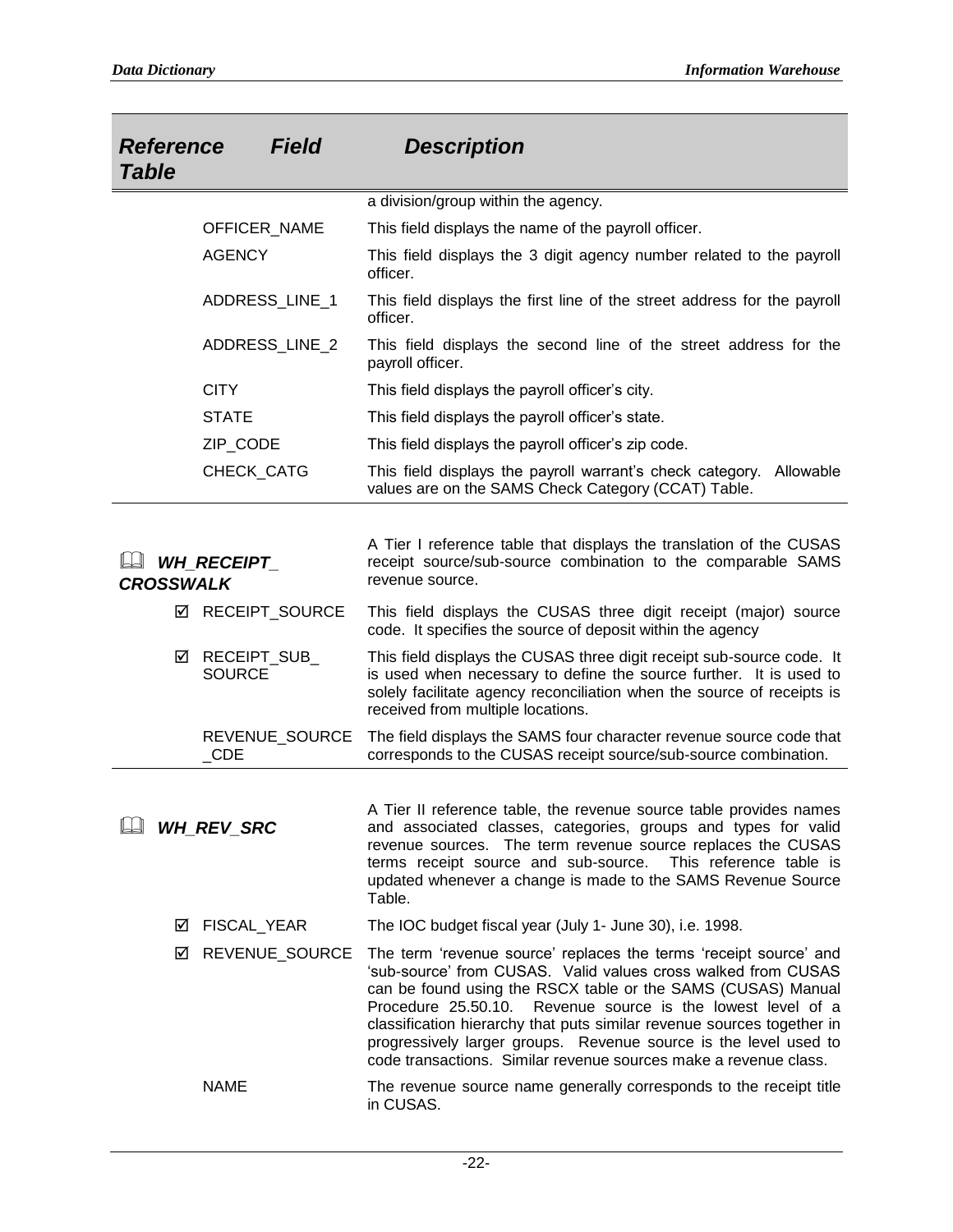| <b>Field</b><br><b>Reference</b><br><b>Table</b> | <b>Description</b>                                                                                                                                                                                                                                                                       |
|--------------------------------------------------|------------------------------------------------------------------------------------------------------------------------------------------------------------------------------------------------------------------------------------------------------------------------------------------|
| SHORT_NAME                                       | The abbreviated revenue source name.                                                                                                                                                                                                                                                     |
| <b>CLASS</b>                                     | A three-character user defined revenue source class code. Valid<br>values are defined on the SAMS Revenue Class (RCLS) table. This<br>hierarchy level contains the major source designation.                                                                                             |
| <b>CATEGORY</b>                                  | A two-character user-defined revenue source category code. Valid<br>values are defined on the SAMS Revenue Category (RCAT) table.<br>Revenue Source Category defines the revenue sub-source.<br>This<br>hierarchy level is not currently used.                                           |
| <b>GROUP</b>                                     | A two-character user-defined revenue source group code.<br>Valid<br>values are defined on the SAMS Revenue Group (RGRP) table.<br>This level of the hierarchy is being used to combine revenue sources<br>for GAAP reporting and designate certain revenue sources as<br>transfers (TR). |
| <b>TYPE</b>                                      | A two-character user-defined revenue source type code.<br>Valid<br>values are defined on the SAMS Revenue Type (RTYP) table. The<br>type level of the hierarchy will be used to group revenue sources for<br>the Flash Report.                                                           |
| OP_NOOP_IND                                      | A one character yes/no flag indicating if the revenue source is for<br>operating [Y] or non-operating [N].                                                                                                                                                                               |
| <b>WH_REV_SRC_CLS</b>                            | A Tier I reference table. Revenue Source Class is a reporting tool<br>representing the major source designation. This reference table is<br>updated whenever a change is made to the SAMS Revenue Source<br>Class Table.                                                                 |
| <b>FISCAL YEAR</b><br>☑                          | The IOC budget fiscal year (July 1- June 30), i.e. 1998.                                                                                                                                                                                                                                 |
| <b>CLASS</b><br>☑                                | A three-character user defined revenue source class code. Valid<br>values are defined on the SAMS Revenue Class (RCLS) table. The<br>hierarchy level contains the major source designation.                                                                                              |
| <b>NAME</b>                                      | The revenue source class description.                                                                                                                                                                                                                                                    |
| SHORT_NAME                                       | The abbreviated revenue source class name.                                                                                                                                                                                                                                               |
| <b>WH_REV_SRC_GRP</b>                            | A Tier I reference table. Revenue Source Group is a reporting tool<br>representing GAAP classifications such as Income Taxes, Sales<br>Taxes, etc. This reference table is updated whenever a change is<br>made to the SAMS Revenue Source Group Table.                                  |
| FISCAL_YEAR<br>⊻                                 | The IOC budget fiscal year (July 1- June 30), i.e. 1998.                                                                                                                                                                                                                                 |
| <b>GROUP</b><br>☑                                | A two-character user-defined revenue source group code.<br>Valid<br>values are defined on the SAMS Revenue Group (RGRP) table. The<br>hierarchy level is being used to combine revenue sources for GAAP<br>reporting and to designate certain revenue sources as transfers               |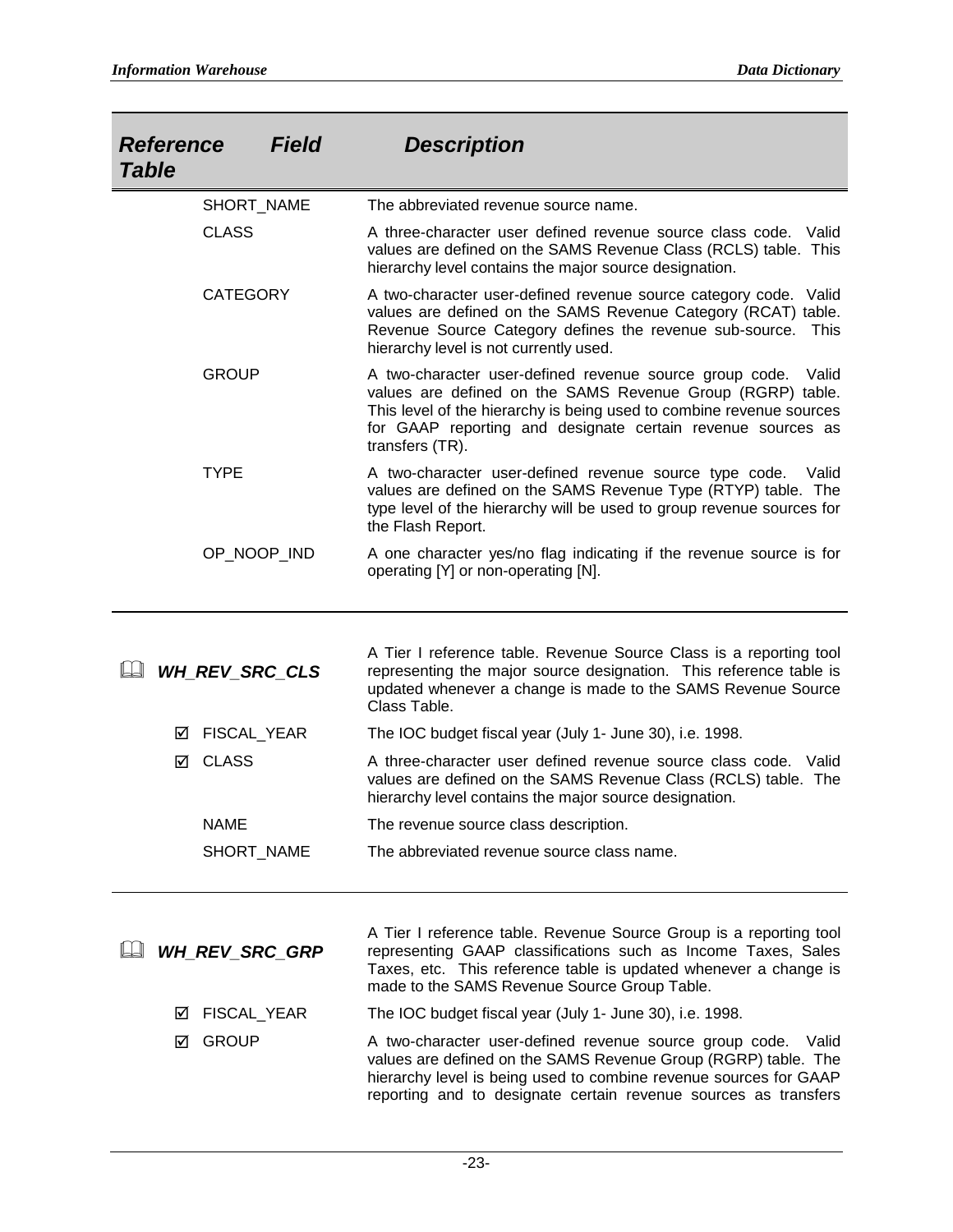| <b>Field</b><br><b>Reference</b><br><b>Table</b> |                               | <b>Description</b>                                                                                                                                                                                                                                                                    |
|--------------------------------------------------|-------------------------------|---------------------------------------------------------------------------------------------------------------------------------------------------------------------------------------------------------------------------------------------------------------------------------------|
|                                                  |                               | $(TR)$ .                                                                                                                                                                                                                                                                              |
|                                                  | <b>NAME</b>                   | The revenue source group description.                                                                                                                                                                                                                                                 |
|                                                  | SHORT_NAME                    | The abbreviated revenue source group name.                                                                                                                                                                                                                                            |
|                                                  | WH_REV_SRC_TYP                | A Tier I reference table. Revenue Source Type is a reporting tool<br>used to group revenue sources for the Flash Report. This reference<br>table is updated whenever a change is made to the SAMS Revenue<br>Source Type Table.                                                       |
| ⊻                                                | FISCAL_YEAR                   | The IOC budget fiscal year (July 1- June 30), i.e. 1998.                                                                                                                                                                                                                              |
| ⋈                                                | <b>TYPE</b>                   | A two-character user-defined revenue source type code.<br>Valid<br>values are defined on the SAMS Revenue Type (RTYP) table. The<br>type level of the hierarchy will be used to group revenue sources for<br>the Flash Report.                                                        |
|                                                  | <b>NAME</b>                   | The revenue source type description.                                                                                                                                                                                                                                                  |
|                                                  | SHORT_NAME                    | The abbreviated revenue source type name.                                                                                                                                                                                                                                             |
| <b>TONIGHT</b>                                   | <b>WH_WRITE_</b>              | A Tier I reference table that displays the content of the SAMS Write<br>Tonight Table. The Write Tonight Table in SAMS is used to specify<br>appropriation accounts (and voucher prefix, if necessary) that are<br>designated as special in order for these payments to be expedited. |
| ⋈                                                | <b>BUDGET_FY</b>              | The IOC budget fiscal year (July 1 - June 30), i.e. 2002.                                                                                                                                                                                                                             |
| ☑                                                | <b>FUND</b>                   | This field contains the four digit fund number as established by the<br>Comptroller's Office. The fund code is the level of detail used on<br>transaction lines and recorded in the ledgers.                                                                                          |
| ☑                                                | <b>AGENCY</b>                 | A three digit code identifying the state agency.                                                                                                                                                                                                                                      |
| М                                                | <b>ORGANIZATION</b>           | Organizations are the divisions or programs of an agency. Usually,<br>budgets are established at the organizational level and expenses are<br>recorded at this level. Organizations are breakdowns of agencies                                                                        |
| $\mathsf{M}$                                     | APPR_UNIT                     | The appropriation unit consisting of the object of expenditure,<br>Valid values are defined on the SAMS<br>sequence and type.<br>Appropriation Index Extended Table (EAP2).                                                                                                           |
| ☑                                                | VOUCHER_PREFIX_<br><b>NUM</b> | This field contains the first three digits of the agency payment<br>voucher number. It is used when payment vouchers within the same<br>budget line need to be distinguished as special or non-special. It can<br>be blank.                                                           |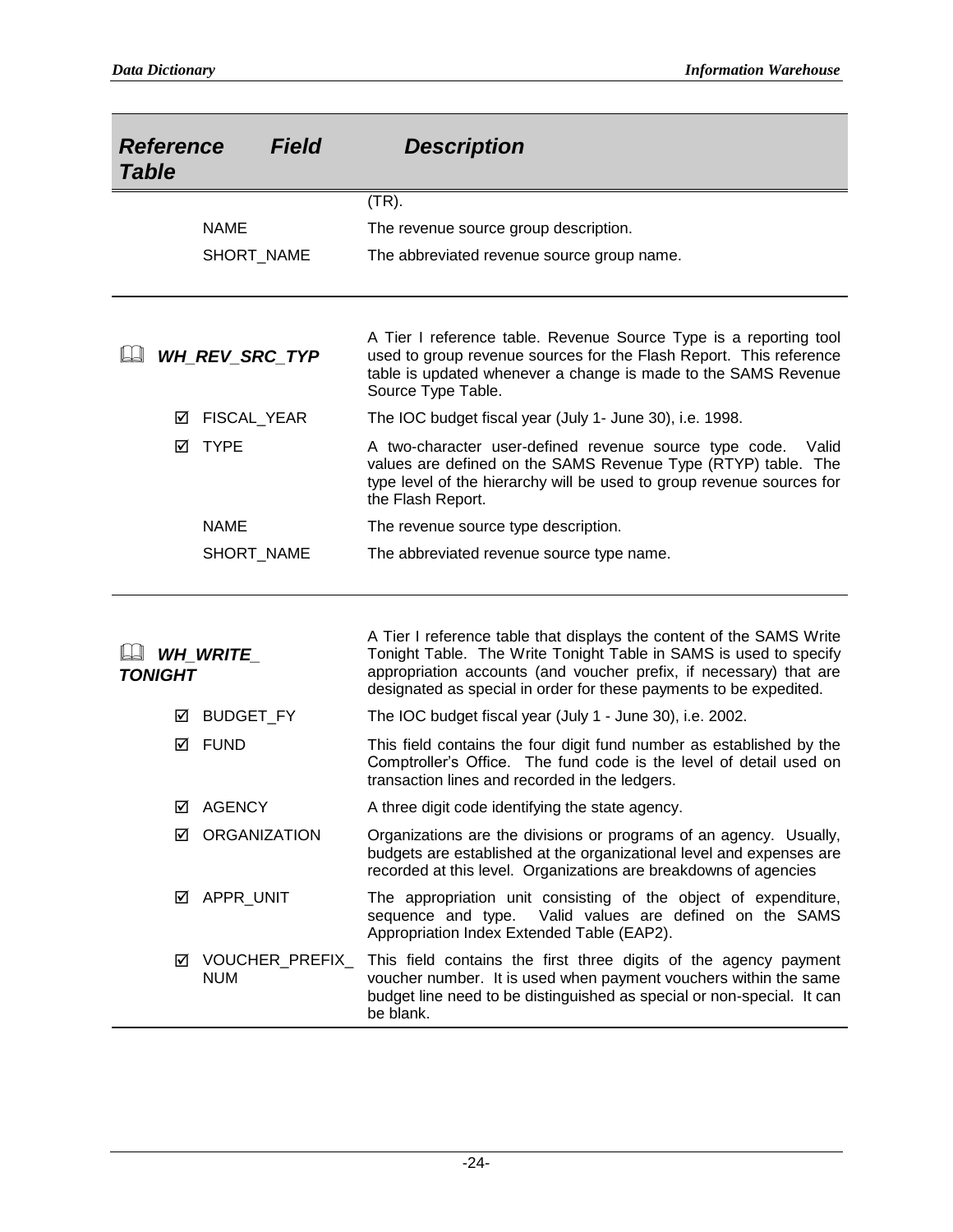| <b>Field</b><br><b>Reference</b><br><b>Table</b> | <b>Description</b>                                                                                                                                                                                                                                                                                                                                                                                                                                                                                                                                              |
|--------------------------------------------------|-----------------------------------------------------------------------------------------------------------------------------------------------------------------------------------------------------------------------------------------------------------------------------------------------------------------------------------------------------------------------------------------------------------------------------------------------------------------------------------------------------------------------------------------------------------------|
| <b>WH VENDOR</b>                                 | The Tier I Warehouse Vendor table contains general vendor<br>information that can be used as a reference source in joined tables.<br>Much of the information in this table can also be found in the SAMS<br>VEN2 table. This reference table is updated whenever a change is<br>made to the SAMS VEN2 Table.                                                                                                                                                                                                                                                    |
| VENDOR_TIN<br>☑                                  | The taxpayer identification number (TIN) uniquely identifies a vendor<br>with whom the IOC does business. Refer to the SAMS Vendor<br>(VEND) table for valid values.                                                                                                                                                                                                                                                                                                                                                                                            |
| VENDOR_NAME                                      | Name of the Vendor. Refer to the Vendor (VEND) table for defined<br>values. This is the name that appears on the warrants.                                                                                                                                                                                                                                                                                                                                                                                                                                      |
| VENDOR_TYPE                                      | Identifies the type of vendor.                                                                                                                                                                                                                                                                                                                                                                                                                                                                                                                                  |
| PAYMENT_HOLD_<br><b>IND</b>                      | A one character flag that will prevent new vouchers for a vendor from<br>processing if the flag has been set to 'stop processing' from the<br>Vendor (VEN2) screen.                                                                                                                                                                                                                                                                                                                                                                                             |
| <b>EFT STATUS</b>                                | A one character status field indicating if the vendor is setup for<br>electronic funds transfer.                                                                                                                                                                                                                                                                                                                                                                                                                                                                |
| LEGAL_STATUS                                     | The vendor's legal status (e.g. individual, governmental entity, etc.).<br>For a certified vendor, the legal status on the Purchase Order (PO)<br>must match the legal status on the vendor file. Valid legal status<br>codes on SAMS are: 00-Unknown; 01-Individual; 02-Sole Proprietor;<br>03-Partnership/Legal Corporation; 04-Corporation; 06-Medical<br>Corporation; 08-Governmental; 10-Estate or Trust; 11-Pharmacy<br>$(Non-Corp);$<br>13-Non-Resident<br>15-Pharmacy/Funeral<br>Alien;<br>Home/Cemetery(Corp); 16-Tax Exempt; 42-Petty Cash Custodian. |
| LAST_ACTION_<br><b>DATE</b>                      | The date the system most recently recorded an action on a vendor.                                                                                                                                                                                                                                                                                                                                                                                                                                                                                               |
| CERT_IND                                         | The certification indicator reflects the vendor as reportable, non-<br>reportable, certified or temporarily certified.                                                                                                                                                                                                                                                                                                                                                                                                                                          |
| CERT_TYPE                                        | The method by which a vendor was certified. The types of<br>certifications are: automated revenue certification (A); pursuant to a<br>contract $(C)$ ; letter $(L)$ ; other $(O)$ ; revenue lookup $(R)$ : social security<br>administration (S); and w-9 document (W).                                                                                                                                                                                                                                                                                         |
| CERT_DATE                                        | The date that the vendor was certified in SAMS.                                                                                                                                                                                                                                                                                                                                                                                                                                                                                                                 |
| TEMP_CERT_AGCY                                   | The state agency requesting temporary certification for a vendor.                                                                                                                                                                                                                                                                                                                                                                                                                                                                                               |
| TEMP_CERT_DATE                                   | The date a vendor was temporarily certified.                                                                                                                                                                                                                                                                                                                                                                                                                                                                                                                    |
| FEDERAL ID<br><b>NUMBER</b>                      | The vendor's federal identification number.                                                                                                                                                                                                                                                                                                                                                                                                                                                                                                                     |
| SAMS_DELETE_<br><b>DATE</b>                      | The date a vendor was removed from the SAMS Vendor File.                                                                                                                                                                                                                                                                                                                                                                                                                                                                                                        |
| REPORT_FLAG_1                                    | This field is used by the Comptroller's Office to display various<br>vendor designations for informational purposes.                                                                                                                                                                                                                                                                                                                                                                                                                                            |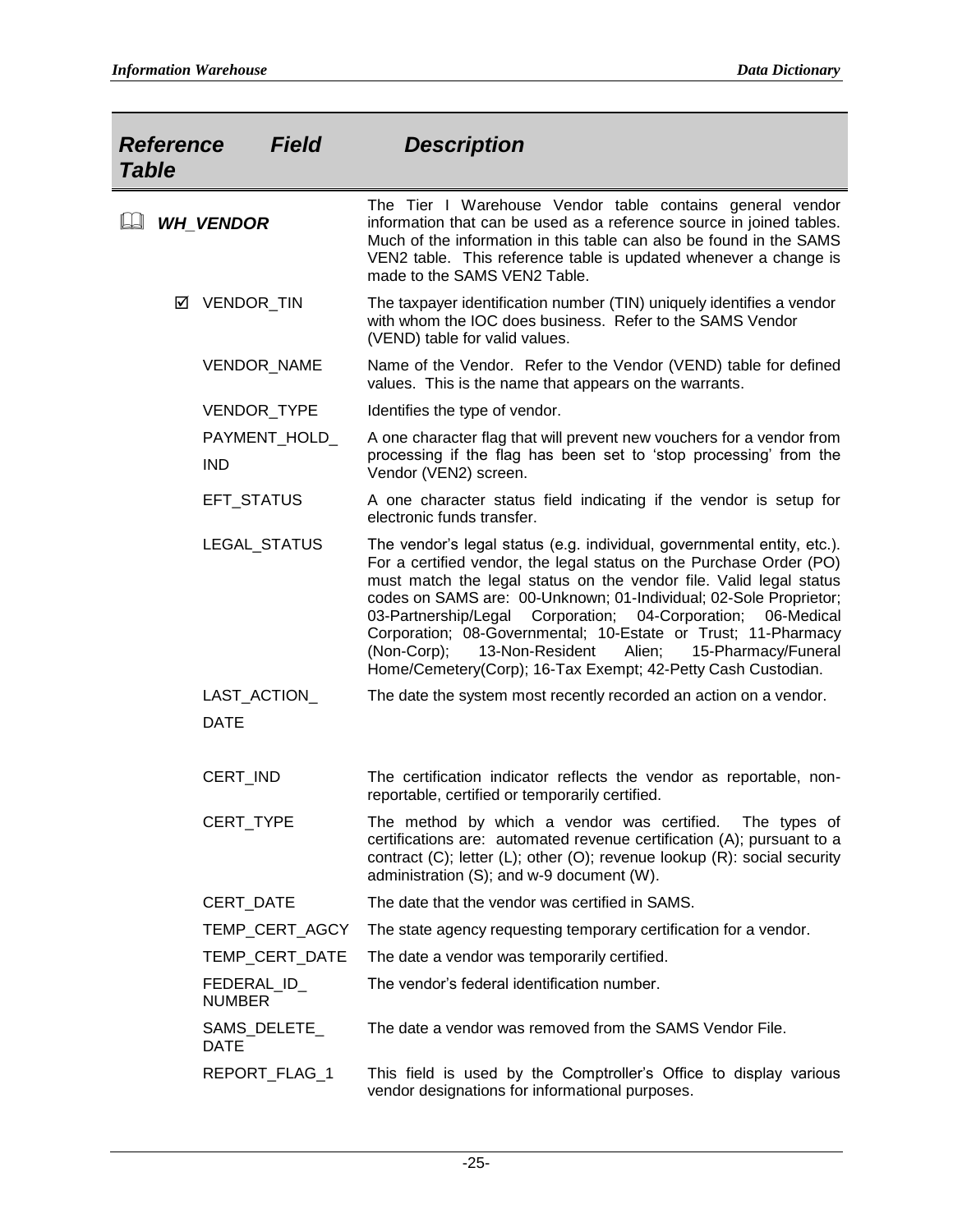| <i><b>Reference</b></i><br><b>Table</b> | <b>Field</b>         | <b>Description</b>                                                                                                                                 |
|-----------------------------------------|----------------------|----------------------------------------------------------------------------------------------------------------------------------------------------|
|                                         | REPORT_FLAG_2        | This field is used by the Comptroller's Office to display various<br>vendor designations for informational purposes.                               |
|                                         | <b>REPORT FLAG 3</b> | This field is used to classify vendors as local governments, State of<br>Illinois agencies, Federal government agencies or, commercial<br>vendors. |
|                                         | REPORT FLAG 4        | This field is used by the Comptroller's Office to display various<br>vendor designations for informational purposes.                               |
|                                         | REPORT_FLAG_5        | This field is used by the Comptroller's Office to display various<br>vendor designations for informational purposes.                               |
|                                         | TEXT_FLAG            | This field indicates if (Y/N) a vendor has text associated with it on the<br>SAMS VTXT Table.                                                      |
| AMT                                     | CLNDR EXPENDED       | This field displays how much the State has paid to this vendor during<br>the current calendar year.                                                |
|                                         | <b>COMMENTS</b>      | This field contains additional information concerning the vendor.                                                                                  |
| <b>IND</b>                              |                      | PREVENT_DELETE_ This field indicates if (Y/N) a given vendor record can be deleted.                                                                |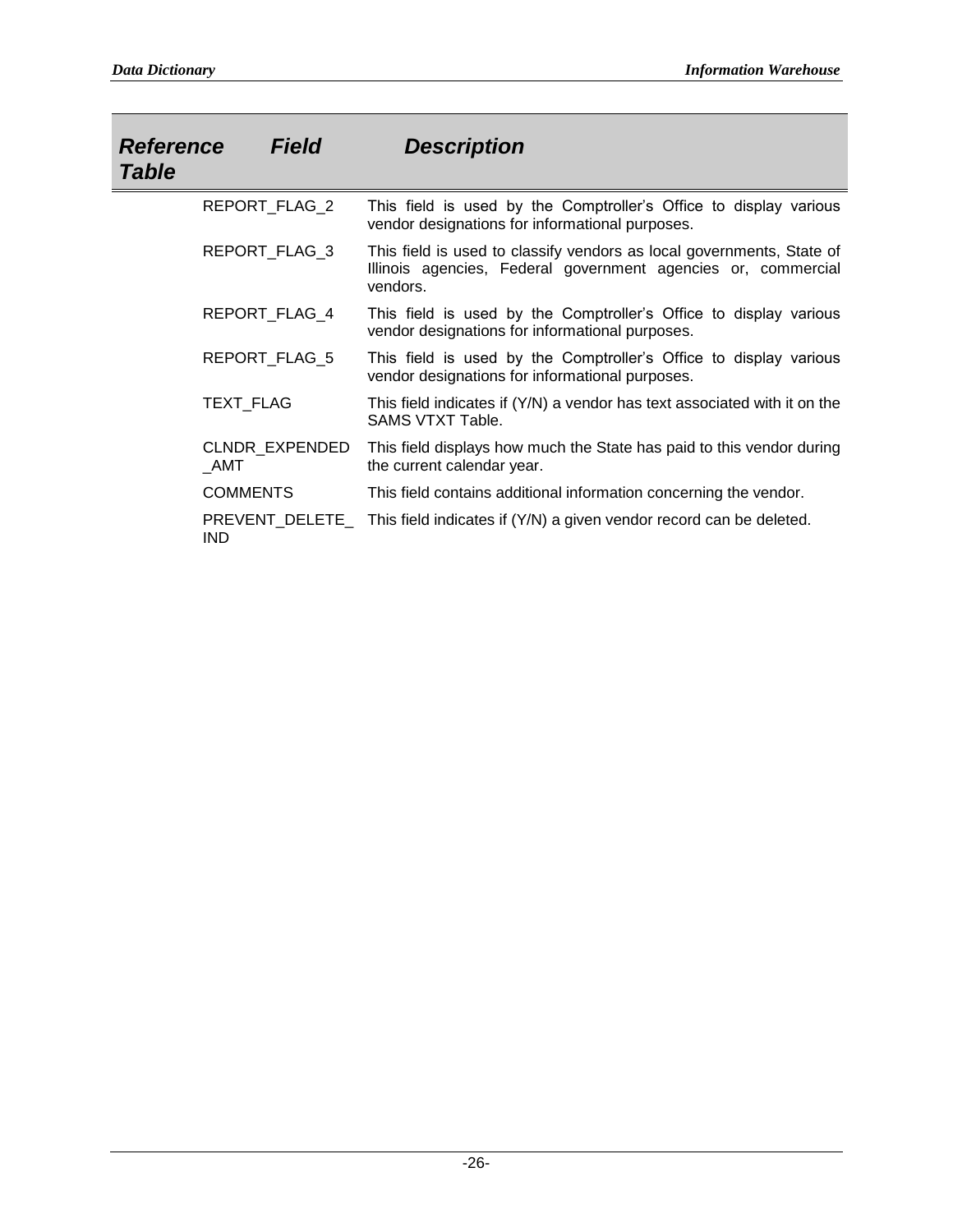## *Transaction Tables*

| <b>Transaction</b><br><b>Field</b><br><b>Table</b> |   |                               | <b>Description</b> |                                                                                                                                                                                                                                                                                                                                                                                                                      |
|----------------------------------------------------|---|-------------------------------|--------------------|----------------------------------------------------------------------------------------------------------------------------------------------------------------------------------------------------------------------------------------------------------------------------------------------------------------------------------------------------------------------------------------------------------------------|
| ▤                                                  |   | <b>WH_TRANS_BUDG</b>          |                    | A Tier I transaction table, the TRANS_BUDG table contains all<br>budget transactions (original, revised, transfer, beginning cash or<br>reversion), amounts and the offset accounting lines associated<br>with each budget transaction. This table will be updated nightly<br>to reflect SAMS processing of budget related transactions.                                                                             |
|                                                    | ☑ | <b>ACCEPTANCE DATE</b>        |                    | The date the budget transaction was accepted into SAMS.                                                                                                                                                                                                                                                                                                                                                              |
|                                                    |   | <b>LOAD DATE</b>              |                    | The date the transaction budget flat file was loaded into the<br>warehouse Tier 1 data structure.                                                                                                                                                                                                                                                                                                                    |
|                                                    |   | <b>RUN_NUMBER</b>             |                    | A unique number automatically assigned by the system to<br>distinguish the nightly warehouse processing cycles.                                                                                                                                                                                                                                                                                                      |
|                                                    |   | RECORD_DATE                   |                    | The date manually entered by the user when the SAMS<br>document is first entered into the system. If no date is entered,<br>the record date is system generated and would be the same as<br>the acceptance date.                                                                                                                                                                                                     |
|                                                    | ☑ | BUDGET_FY                     |                    | The Budget Fiscal Year century and year (i.e. 1998), this is the<br>open fiscal year.                                                                                                                                                                                                                                                                                                                                |
|                                                    |   | <b>FUND</b>                   |                    | The 4 digit fund associated with the appropriation (from the<br>extended appropriation document). Valid values are defined on<br>the Fund Index Table (FUND).                                                                                                                                                                                                                                                        |
|                                                    |   | <b>AGENCY</b>                 |                    | The agency associated with the appropriation (from the<br>extended appropriation document). Valid values are defined on<br>the Agency Index Table (AGCY).                                                                                                                                                                                                                                                            |
|                                                    |   | <b>ORGANIZATION</b>           |                    | The division or program associated with the appropriation (from<br>the extended appropriation document). Valid values are defined<br>on the SAMS Organization Table (ORGN).                                                                                                                                                                                                                                          |
|                                                    |   | <b>APPROPRIATION</b>          |                    | The appropriation unit consisting of the object of expenditure,<br>sequence and type. Valid values are defined on the SAMS<br>Appropriation Index Extended Table (EAPP).                                                                                                                                                                                                                                             |
|                                                    | ☑ | <b>BATCH_NUMBER</b>           |                    | The number assigned by the user to a group of related<br>documents for processing together. A batch number is not<br>generally used with appropriation documents.                                                                                                                                                                                                                                                    |
|                                                    | ⊻ | TRANSACTION_CODE              |                    | A unique 2-character document identifier. This field combined<br>with the transaction number and transaction agency code = the<br>Transaction codes within SAMS are AP<br>document ID.<br>(Appropriation), CR (Cash Receipt), JV (Journal Voucher), MW<br>(Manual Warrant), PO (Purchase Order), PV (Payment<br>Voucher), TA (Transfer Appropriation), CX (Check Cancellation),<br>and AD (Automated Disbursements). |
|                                                    | ☑ | TRANSACTION_<br><b>AGENCY</b> |                    | A unique three digit code identifying the agency from which the<br>transaction originated.                                                                                                                                                                                                                                                                                                                           |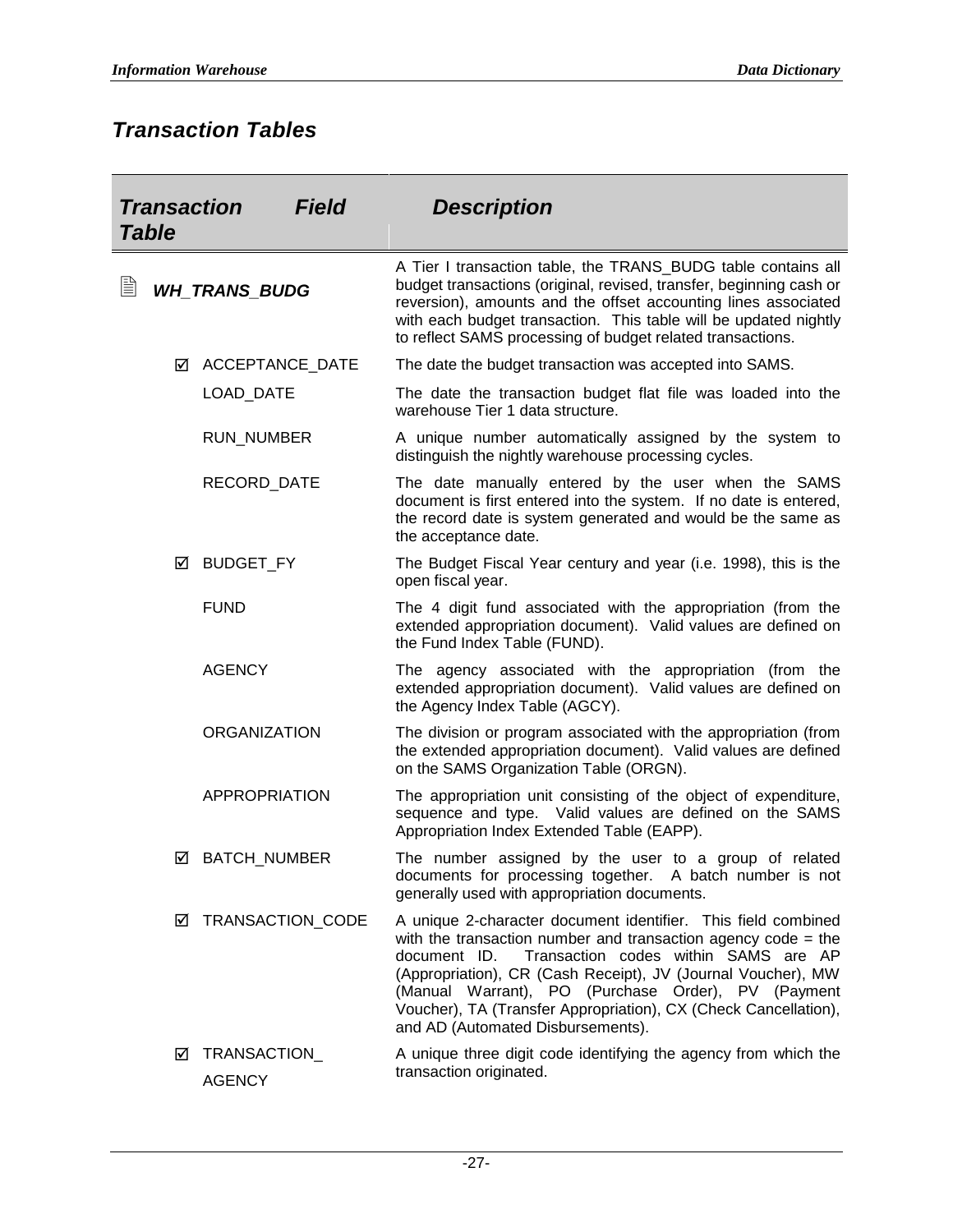| <b>Transaction</b><br><b>Table</b> | <b>Field</b>                  | <b>Description</b>                                                                                                                                                                                                                                                                                                                                                          |
|------------------------------------|-------------------------------|-----------------------------------------------------------------------------------------------------------------------------------------------------------------------------------------------------------------------------------------------------------------------------------------------------------------------------------------------------------------------------|
| ⊻                                  | TRANSACTION_<br><b>NUMBER</b> | For interfaced transactions, the eleven position number that<br>SAMS assigns to the appropriation document when it is<br>interfaced into SAMS.<br>It consists of a "B" and a 10 digit<br>automatic (system generated) number. For other transactions, it<br>is an automatic system generated 11 digit number.                                                               |
|                                    | BUDGET_TYPE                   | Identifies the type of budget transaction (original, revised,<br>transfer, beginning cash, or reversion).                                                                                                                                                                                                                                                                   |
|                                    | LINE_ACTION                   | Add, Modify, or Deactivate. Add - adds a new appropriation or<br>reactivates an inactive unit of appropriation; Modify - modifies<br>appropriation period or the appropriation amounts;<br>the<br>Deactivate - deactivates a unit of appropriation (a user cannot<br>process any additional obligations against the appropriation).                                         |
|                                    | OFFSET_FUND                   | The INTRA-GOVT-REF-FUND from the Budget Ledger in a 2%<br>transfer.                                                                                                                                                                                                                                                                                                         |
|                                    | OFFSET_AGENCY                 | The INTRA-GOVT-REF-AGENCY from the Budget Ledger in a<br>2% transfer.                                                                                                                                                                                                                                                                                                       |
|                                    | OFFSET_ORGN                   | The organization receiving or giving the transfer.                                                                                                                                                                                                                                                                                                                          |
|                                    | OFFSET_APPROP                 | The appropriation unit receiving or giving the transfer.                                                                                                                                                                                                                                                                                                                    |
|                                    | BUDGET_AMOUNT                 | The dollar amount of the budget for the fund (from the Budget<br>Ledger).                                                                                                                                                                                                                                                                                                   |
|                                    | APPROPRIATION_LVL             | The type of appropriation as defined in baseline ADVANTAGE<br>Financial. The Comptroller's Office always defines the level as<br>"regular".                                                                                                                                                                                                                                 |
|                                    | TRANSFER_TYPE                 | This field indicates whether the appropriation can be transferred.<br>Transferable (T); Non-Transferable (N);<br>Valid values are:<br>Personal Services (P); Contingency (C) or; Special (S).                                                                                                                                                                               |
|                                    | <b>STATUS</b>                 | A field that indicates whether the account is Active (A) or Inactive<br>(I).                                                                                                                                                                                                                                                                                                |
|                                    | APPR_END_DATE                 | This field reflects the day through which the appropriation<br>account is active.                                                                                                                                                                                                                                                                                           |
| 嘗                                  | <b>WH_TRANS_CONT_HDR</b>      | A Tier I transaction table listing general contract information<br>pertaining to all PO's within SAMS.<br>Vendor information,<br>address, transaction number and contract amount are provided<br>on this table. One contract exists per header, per line. This<br>table will be updated nightly to reflect SAMS processing of<br>transactions that affect contract headers. |
| М                                  | ACCEPTANCE_DATE               | The date the contract was accepted into SAMS.                                                                                                                                                                                                                                                                                                                               |

INSERT\_TIME The year, month, day and time that the contract header information was placed in the Warehouse.

LOAD\_DATE The date the transaction contract header flat file was loaded into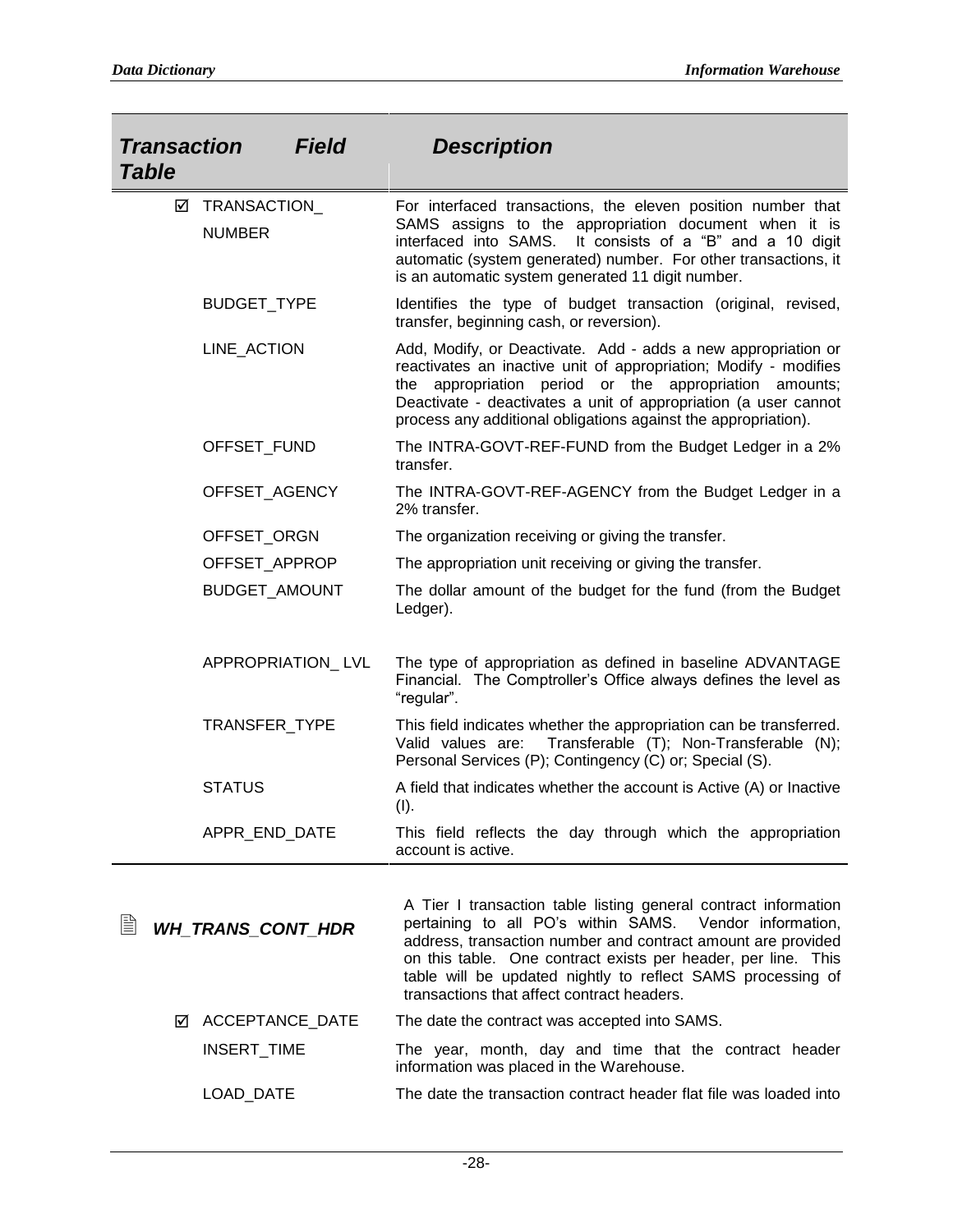| <b>Transaction</b><br><b>Field</b><br><b>Table</b> |                                     |                  | <b>Description</b>                                                                                                                                                                                                                                                                                                                                                                                                                                                                                                                                                                                                      |
|----------------------------------------------------|-------------------------------------|------------------|-------------------------------------------------------------------------------------------------------------------------------------------------------------------------------------------------------------------------------------------------------------------------------------------------------------------------------------------------------------------------------------------------------------------------------------------------------------------------------------------------------------------------------------------------------------------------------------------------------------------------|
|                                                    |                                     |                  | the warehouse Tier 1 data structure.                                                                                                                                                                                                                                                                                                                                                                                                                                                                                                                                                                                    |
|                                                    | <b>RUN NUMBER</b>                   |                  |                                                                                                                                                                                                                                                                                                                                                                                                                                                                                                                                                                                                                         |
|                                                    |                                     |                  | A unique number automatically assigned by the system to<br>distinguish the nightly warehouse processing cycles.                                                                                                                                                                                                                                                                                                                                                                                                                                                                                                         |
| ⊻                                                  | FISCAL_YEAR                         |                  | The fiscal year the contract document is recorded.                                                                                                                                                                                                                                                                                                                                                                                                                                                                                                                                                                      |
| ☑                                                  | VENDOR_TIN                          |                  | The taxpayer identification number (TIN) uniquely identifies a<br>vendor with whom the State does business. Refer to the SAMS<br>Vendor (VEND) table for valid values.                                                                                                                                                                                                                                                                                                                                                                                                                                                  |
| ☑                                                  | VENDOR_ADDRESS_<br><b>IND</b>       |                  | Location ID. This is a 1 character ID automatically populated by<br>SAMS to the Vendor TIN field (11 <sup>th</sup> position of the Vendor Code).<br>Vendor data is stored for every location. Up to 36 vendor<br>locations can be stored for a unique vendor. Location data is<br>specific to an individual vendor location and is indicated by the<br>TIN and zip code. Summary data accumulates information for a<br>vendor across all vendor locations and is referenced by the TIN<br>only. To view specific information about a vendor location, enter<br>the 11 character vendor code (TIN plus vendor location). |
|                                                    | <b>NAME</b>                         |                  | The name associated with the contract as it appears on the<br>SAMS OPOC Table.                                                                                                                                                                                                                                                                                                                                                                                                                                                                                                                                          |
| ☑                                                  |                                     | TRANSACTION_CODE | A unique 2-character document identifier. This field combined<br>with the transaction number and transaction agency code = the<br>Transaction codes within SAMS are AP<br>document ID.<br>(Appropriation), CR (Cash Receipt), JV (Journal Voucher), MW<br>(Manual Warrant), PO (Purchase Order), PV (Payment<br>Voucher), TA (Transfer Appropriation), CX (Check Cancellation),<br>and AD (Automated Disbursements).                                                                                                                                                                                                    |
| ☑                                                  | TRANSACTION<br><b>AGENCY</b>        |                  | A unique three digit code identifying the agency from which the<br>transaction originated.                                                                                                                                                                                                                                                                                                                                                                                                                                                                                                                              |
| ☑                                                  | <b>TRANSACTION</b><br><b>NUMBER</b> |                  | The eleven position alpha/numeric identifier that the agency<br>assigns to the contract.                                                                                                                                                                                                                                                                                                                                                                                                                                                                                                                                |
|                                                    |                                     | MASTER_CONTRACT  | Represents an agreement between the State and a vendor to<br>provide services or goods at a specified rate.                                                                                                                                                                                                                                                                                                                                                                                                                                                                                                             |
|                                                    | CONTRACT_TYPE                       |                  | In SAMS this is the PO type. The PO Type Crosswalk table<br>(POTP) translates the SAMS PO Type (1 character) to CUSAS<br>transaction type (2 characters).                                                                                                                                                                                                                                                                                                                                                                                                                                                               |
|                                                    | CLASS_CODE                          |                  | Assigned by the IOC. The Class Code table (CLCD) contains<br>valid class codes by purchase order type. The class code<br>reflects the purpose of the contract and further defines the PO<br>type.                                                                                                                                                                                                                                                                                                                                                                                                                       |
|                                                    | <b>CITY</b>                         |                  | The city of the vendor's address.                                                                                                                                                                                                                                                                                                                                                                                                                                                                                                                                                                                       |
|                                                    | <b>STATE</b>                        |                  | The 2 character code representing the vendor's State.                                                                                                                                                                                                                                                                                                                                                                                                                                                                                                                                                                   |
|                                                    | FROM_DATE                           |                  | The beginning date of the contract for the current fiscal year.                                                                                                                                                                                                                                                                                                                                                                                                                                                                                                                                                         |
|                                                    | TO_DATE                             |                  | The ending date of the contract for the current fiscal year.                                                                                                                                                                                                                                                                                                                                                                                                                                                                                                                                                            |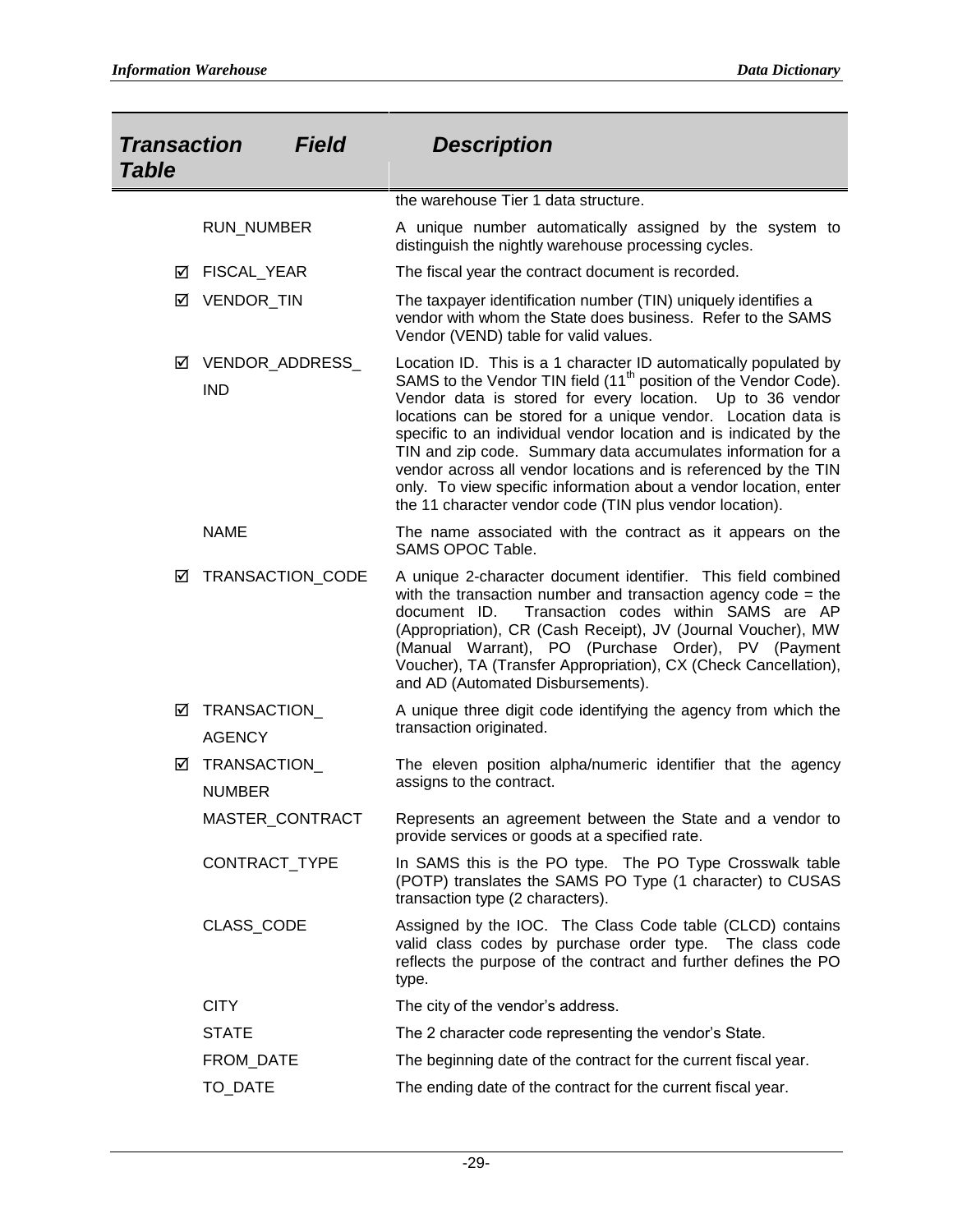| <b>Transaction</b><br><b>Table</b> | <b>Field</b>                  | <b>Description</b>                                                                                                                                                                                                                                                                                                                              |
|------------------------------------|-------------------------------|-------------------------------------------------------------------------------------------------------------------------------------------------------------------------------------------------------------------------------------------------------------------------------------------------------------------------------------------------|
|                                    | <b>CONTRACT AMT</b>           | The total amount payable under the contract for the current fiscal<br>year, including reimbursement expenses.                                                                                                                                                                                                                                   |
|                                    | MAX_CONTRACT_AMT              | The stated or estimated highest amount payable for the duration<br>of the contract. The amount reflects the current and future fiscal<br>years' liabilities                                                                                                                                                                                     |
|                                    | LEGAL_STATUS                  | The vendor's legal classification<br>(individual,<br>partnership,<br>corporation, etc.) as entered on the purchase order. For valid<br>values, see the LEGAL_STATUS field as defined for the<br>WH_VENDOR Table.                                                                                                                                |
|                                    | AWARD_CODE                    | This field indicates whether the contract required bid (1), was<br>exempt from bid (2), was an emergency (4) or was exempt/bids<br>obtained (3).                                                                                                                                                                                                |
|                                    | TRAVEL_IND                    | This is a yes/no field that indicates if the contract includes travel<br>expenses.                                                                                                                                                                                                                                                              |
|                                    | TRAVEL_AMT                    | The amount designated for travel expenses.                                                                                                                                                                                                                                                                                                      |
|                                    | CMPNSATON_PAY_<br><b>RATE</b> | The monetary value associated with the compensation method<br>displayed. For example, if the unit of time is hourly, this field<br>displays the pay per hour.                                                                                                                                                                                   |
|                                    | UNIT_OF_TIME                  | The time period for the compensation method displayed. Some<br>of the more common methods with their abbreviations are:<br>Annual (AN), Quarterly (QT), Monthly (MO), Weekly (WK), Daily<br>(DY) and, Hourly (HR). All valid values are on the SAMS COMP<br>Table.                                                                              |
|                                    | FIXED_PRICE_FLAG              | This field indicates whether the contract has an agreed on price<br>in which changes are not allowed to be made.                                                                                                                                                                                                                                |
|                                    | ADVANCE_PYMNT_IND             | This field indicates if payments are allowed on the contract<br>before the service is rendered or good(s) received.                                                                                                                                                                                                                             |
|                                    | MULT_FY_FROM_DATE             | The beginning date of a contract which spans multiple years.                                                                                                                                                                                                                                                                                    |
|                                    | MULT_FY_TO_DATE               | The ending date of a contract which spans multiple years.                                                                                                                                                                                                                                                                                       |
|                                    | CLOSED_DATE                   | The date when final action was taken for the purchase order.                                                                                                                                                                                                                                                                                    |
| ▤                                  | <b>WH TRANS CONT LINE</b>     | A Tier I transaction table listing contract information pertaining to<br>all PO's within SAMS.<br>This table provides more detailed<br>information on each accounting line and obligation totals<br>associated with a contract. This table will be updated nightly to<br>reflect SAMS processing of transactions that affect contract<br>lines. |
| ☑                                  | ACCEPTANCE_DATE               | The date the contract was accepted into SAMS.                                                                                                                                                                                                                                                                                                   |
|                                    | INSERT_TIME                   | The year, month, day and time the contract line information was<br>placed in the warehouse.                                                                                                                                                                                                                                                     |

LOAD\_DATE The date the transaction contract line flat file was loaded into the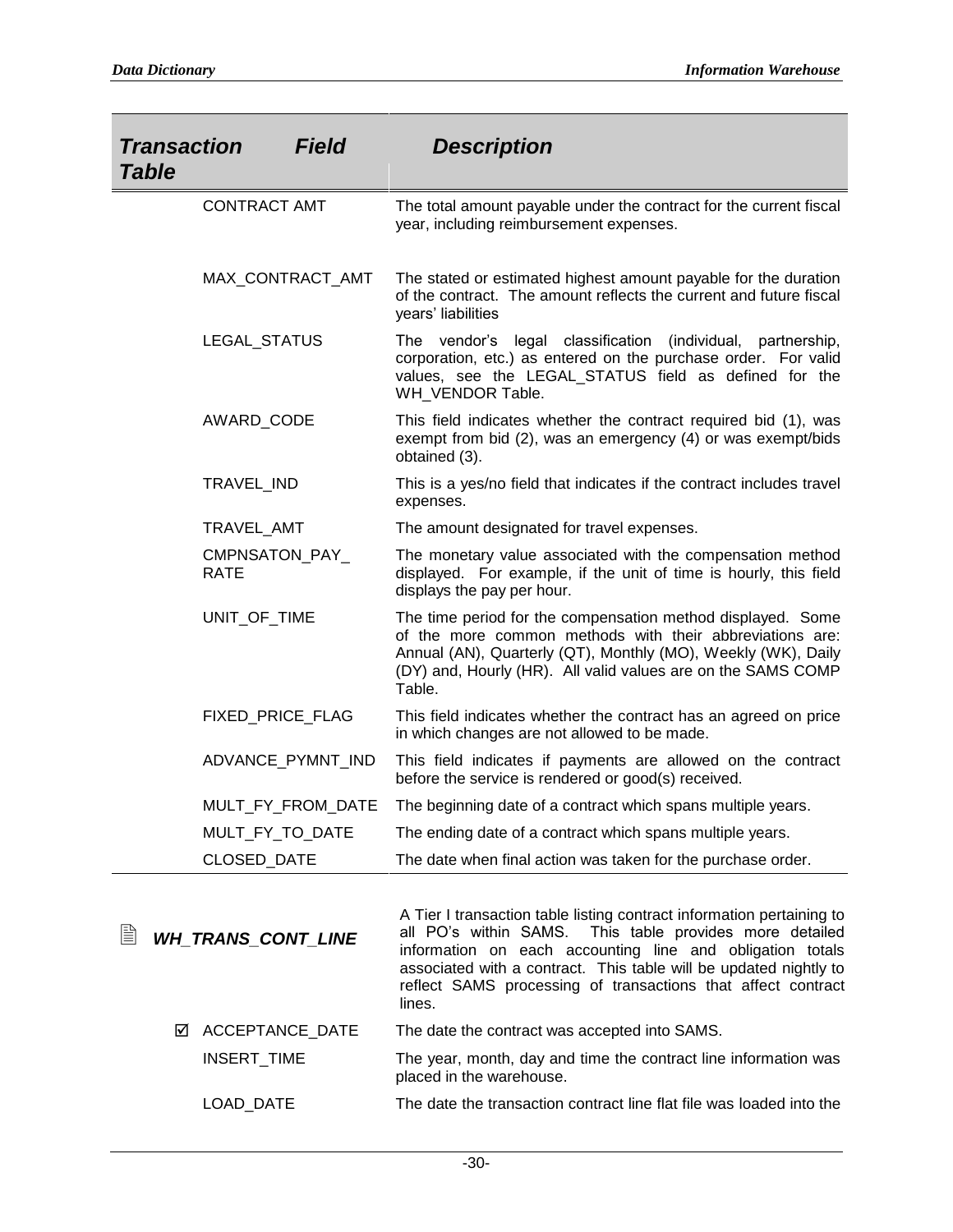| <b>Transaction</b><br><b>Field</b><br><b>Table</b> |                              |                  | <b>Description</b>                                                                                                                                                                                                                                                                                                                                                                                                                                                                                                                                                                                                          |
|----------------------------------------------------|------------------------------|------------------|-----------------------------------------------------------------------------------------------------------------------------------------------------------------------------------------------------------------------------------------------------------------------------------------------------------------------------------------------------------------------------------------------------------------------------------------------------------------------------------------------------------------------------------------------------------------------------------------------------------------------------|
|                                                    |                              |                  |                                                                                                                                                                                                                                                                                                                                                                                                                                                                                                                                                                                                                             |
|                                                    |                              |                  | warehouse Tier 1 data structure.                                                                                                                                                                                                                                                                                                                                                                                                                                                                                                                                                                                            |
|                                                    | <b>RUN_NUMBER</b>            |                  | A unique number automatically assigned by the system to<br>distinguish the nightly warehouse processing cycles.                                                                                                                                                                                                                                                                                                                                                                                                                                                                                                             |
| ☑                                                  | FISCAL_YEAR                  |                  | The fiscal year the contract and obligation was recorded and<br>processed.                                                                                                                                                                                                                                                                                                                                                                                                                                                                                                                                                  |
| ⊻                                                  | VENDOR_TIN                   |                  | The taxpayer identification number (TIN), uniquely identifies a<br>vendor with whom the State does business. Refer to the SAMS<br>Vendor (VEND) table for valid values.                                                                                                                                                                                                                                                                                                                                                                                                                                                     |
| ⊻                                                  |                              | VENDOR_ADDR_IND  | Location ID. This is a 1 character ID automatically populated by<br>SAMS to the Vendor TIN field (11 <sup>th</sup> position of the Vendor Code).<br>Vendor data is stored for every location. Up to 36 vendor<br>locations can be stored for a unique vendor. Location data is<br>specific to an individual vendor location and is indicated by the<br>TIN and zip code. Summary data accumulates information for a<br>vendor across all vendor locations and is referenced by the TIN<br>only. So, to view specific information about a vendor location,<br>enter the 11 character vendor code (TIN plus vendor location). |
| ⊻                                                  | <b>BATCH NUMBER</b>          |                  | The number assigned by the Comptroller to a group of related<br>documents for processing together.                                                                                                                                                                                                                                                                                                                                                                                                                                                                                                                          |
| ☑                                                  |                              | TRANSACTION_CODE | A unique 2-character document identifier. This field combined<br>with the transaction number and transaction agency code = the<br>document ID.<br>Transaction codes within SAMS are AP<br>(Appropriation), CR (Cash Receipt), JV (Journal Voucher), MW<br>(Manual Warrant), PO (Purchase Order), PV (Payment<br>Voucher), TA (Transfer Appropriation), CX (Check Cancellation),<br>and AD (Automated Disbursements).                                                                                                                                                                                                        |
| ☑                                                  | TRANSACTION<br><b>AGENCY</b> |                  | A unique three digit code identifying the agency from which the<br>transaction originated.                                                                                                                                                                                                                                                                                                                                                                                                                                                                                                                                  |
| ☑                                                  | TRANSACTION<br><b>NUMBER</b> |                  | The eleven position alpha/numeric identifier that the agency<br>assigns to the contract.                                                                                                                                                                                                                                                                                                                                                                                                                                                                                                                                    |
|                                                    |                              | MASTER CONTRACT  | Represents an agreement between the State and a vendor to<br>provide services or goods at a specified rate.                                                                                                                                                                                                                                                                                                                                                                                                                                                                                                                 |
|                                                    | <b>FUND</b>                  |                  | The 4-digit fund associated with the Contract Obligation<br>Document. Valid values are defined on the Fund Index Table<br>(FUND).                                                                                                                                                                                                                                                                                                                                                                                                                                                                                           |
|                                                    | <b>AGENCY</b>                |                  | The agency associated with the budget line on the Contract<br>Obligation Document. Valid values are defined on the Agency<br>Index Table (AGCY).                                                                                                                                                                                                                                                                                                                                                                                                                                                                            |
|                                                    | <b>ORGANIZATION</b>          |                  | The division or program associated with the budget line. Valid<br>values are defined on the SAMS Organization Table (ORGN).                                                                                                                                                                                                                                                                                                                                                                                                                                                                                                 |
|                                                    | <b>ACTIVITY</b>              |                  | NOT CURRENTLY USED IN SAMS FOR CONTRACTS.                                                                                                                                                                                                                                                                                                                                                                                                                                                                                                                                                                                   |
|                                                    | <b>APPROPRIATION</b>         |                  | The appropriation unit consisting of the object of expenditure,<br>sequence and type. Valid values are defined on the SAMS                                                                                                                                                                                                                                                                                                                                                                                                                                                                                                  |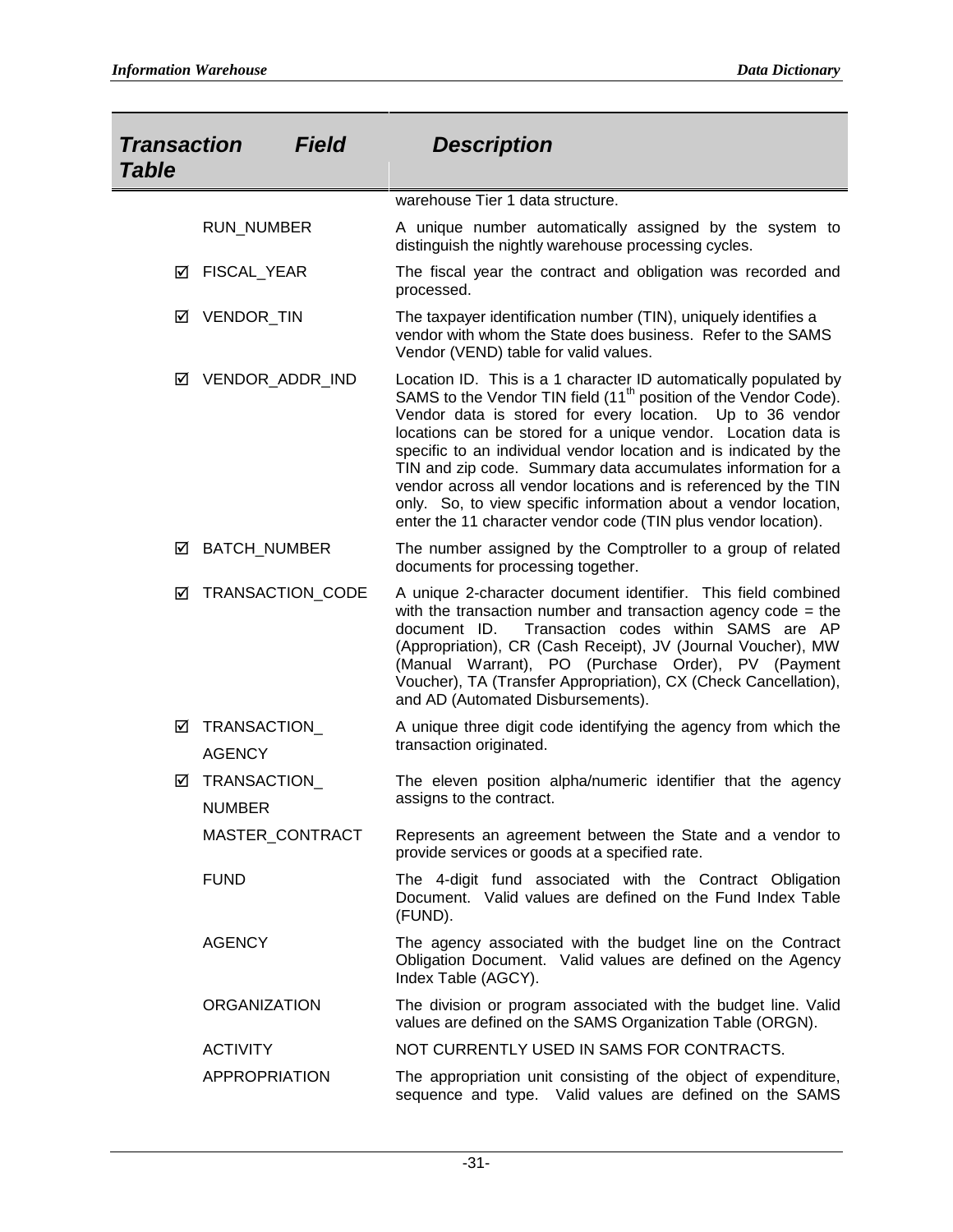| <b>Transaction</b><br><b>Table</b> | Field            | <b>Description</b>                                                                                                                                                         |
|------------------------------------|------------------|----------------------------------------------------------------------------------------------------------------------------------------------------------------------------|
|                                    |                  | Appropriation Index Extended Table (EAPP).                                                                                                                                 |
| <b>OBJECT</b>                      |                  | The object of the expenditure. Valid values are defined on the<br>SAMS Object (OBJ2) table. This is sometimes referred to as<br>detailed object.                           |
| SUB_OBJECT                         |                  | Sub-Objects are divisions of individual objects. An object may<br>divide into any number of sub-objects or not divide at all. This<br>field is not currently used in SAMS. |
|                                    | CONTRACT ENC AMT | The obligation amount for the budget line.                                                                                                                                 |

| B | <b>WH_TRANS_EFT</b>           | A Tier I transaction table that contains information related to<br>each voucher and its method of payment.                                                                                                                                                                   |
|---|-------------------------------|------------------------------------------------------------------------------------------------------------------------------------------------------------------------------------------------------------------------------------------------------------------------------|
|   | FISCAL_YEAR<br>☑              | The fiscal year in which the payment voucher was recorded and<br>processed.                                                                                                                                                                                                  |
|   | <b>AGENCY</b><br>☑            | A unique three digit code identifying the agency from which the<br>payment voucher originated.                                                                                                                                                                               |
|   | <b>VOUCHER NUMBER</b><br>☑    | The 9 or 11 position alpha/numeric identifier that an agency or<br>the Comptroller assigns to the payment voucher.                                                                                                                                                           |
|   | EFT IND                       | An indicator that reflects the method of payment (hardcopy or<br>EFT) requested at the time of voucher acceptance. The values<br>in this field can be "N" for hardcopy or "Y" for EFT.                                                                                       |
|   | <b>APPLICATION TYPE</b>       | An indicator that reflects the destination of the EFT payment.<br>For hardcopy payments, this field will be spaces. For electronic<br>payments, valid values (07 for regular commercial or 08 for<br>IPTIP) are defined on the SAMS Electronic Funds Transfer Type<br>Table. |
|   | MULTIPLE ACCOUNT              | An indicator that reflects the specific bank account into which a<br>payment should be deposited when the vendor has several<br>accounts.                                                                                                                                    |
|   | <b>CHECK CATEGORY</b>         | A code that is used to group hardcopy warrants during the SAMS<br>disbursements cycle.                                                                                                                                                                                       |
|   | DRCT DPST IND                 | A code indicating the desired method of disbursement for the<br>payment voucher provided by the issuing agency on the voucher<br>transaction record from file or tape.                                                                                                       |
|   | DRCT_DPST_MULT_<br><b>ACT</b> | A code representing the bank account where the payment<br>should be deposited provided by the issuing agency on the<br>voucher transaction record from file or tape.                                                                                                         |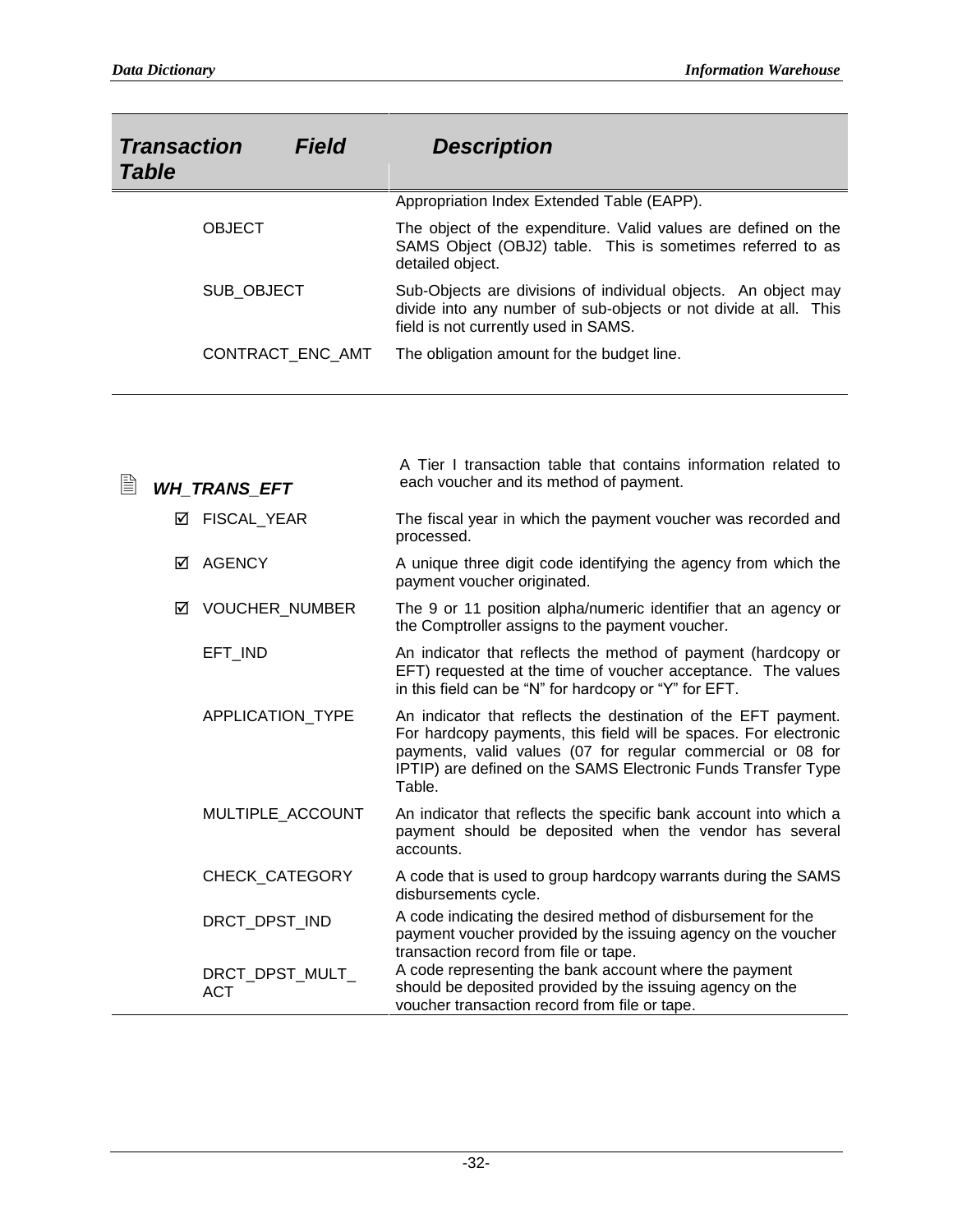| <b>Transaction</b><br><b>Field</b><br><b>Table</b> |   |                     | <b>Description</b>  |                                                                                                                                                                                                                                                                                                                                                                                                           |
|----------------------------------------------------|---|---------------------|---------------------|-----------------------------------------------------------------------------------------------------------------------------------------------------------------------------------------------------------------------------------------------------------------------------------------------------------------------------------------------------------------------------------------------------------|
| ₿                                                  |   | <b>WH_TRANS_EXP</b> |                     | A Tier I transaction table, the Expenditure transaction table<br>contains detailed accounting line information, contract details,<br>invoice number, reference contract code, vendor information,<br>and the encumbered and expended amount for all expenditure<br>or encumbrance transactions in SAMS. This table will be<br>updated nightly to reflect SAMS' processing of expenditure<br>transactions. |
|                                                    | ☑ |                     | ACCEPTANCE_DATE     | The date the expenditure transaction was accepted into SAMS.                                                                                                                                                                                                                                                                                                                                              |
|                                                    |   | INSERT_TIME         |                     | The year, month, day and time that the expenditure transaction<br>information was placed in the Warehouse.                                                                                                                                                                                                                                                                                                |
|                                                    |   | LOAD_DATE           |                     | The date the transaction expenditure flat file was loaded into the<br>warehouse Tier 1 data structure.                                                                                                                                                                                                                                                                                                    |
|                                                    |   | <b>RUN_NUMBER</b>   |                     | A unique number automatically assigned by the system to<br>distinguish the nightly warehouse processing cycles.                                                                                                                                                                                                                                                                                           |
|                                                    |   | RECORD_DATE         |                     | The date manually entered by the user when the SAMS<br>document is first entered into the system. If no date is entered,<br>the record date is system generated and would be the same as<br>the acceptance date.                                                                                                                                                                                          |
|                                                    | ☑ | FISCAL_YEAR         |                     | The fiscal year the expenditure was recorded and processed.                                                                                                                                                                                                                                                                                                                                               |
|                                                    |   |                     | FISCAL_MONTH        | The fiscal month the expenditure was recorded and processed.                                                                                                                                                                                                                                                                                                                                              |
|                                                    |   | BUDGET_FY           |                     | The Budget Fiscal Year century and year (i.e. 1998), this is the<br>open fiscal year.                                                                                                                                                                                                                                                                                                                     |
|                                                    |   | <b>FUND</b>         |                     | The 4 digit fund associated with the organization and agency for<br>the expenditure. Valid values are defined on the Fund Index<br>table (FUND).                                                                                                                                                                                                                                                          |
|                                                    |   | <b>AGENCY</b>       |                     | The agency associated with the expenditure. Valid values are<br>defined on the Agency Index Table (AGCY).                                                                                                                                                                                                                                                                                                 |
|                                                    |   | <b>ORGANIZATION</b> |                     | The division or program associated with the budget line. Valid<br>values are defined on the SAMS Organization Table (ORGN).                                                                                                                                                                                                                                                                               |
|                                                    |   | APPR_ORG            |                     | This is the organization responsible for the appropriation.                                                                                                                                                                                                                                                                                                                                               |
|                                                    |   | <b>ACTIVITY</b>     |                     | The reporting codes associated with the appropriation to which<br>the expenditure is charged. Currently, it only applies to<br>commercial payments.                                                                                                                                                                                                                                                       |
|                                                    |   | <b>FUNCTION</b>     |                     | NOT CURRENTLY USED IN SAMS.                                                                                                                                                                                                                                                                                                                                                                               |
|                                                    |   |                     | APPROPRIATION       | The appropriation unit consisting of the object of expenditure,<br>sequence and type. Valid values are defined on the SAMS<br>Appropriation Index Extended Table (EAPP).                                                                                                                                                                                                                                  |
|                                                    |   | <b>OBJECT</b>       |                     | The object of the expenditure. Valid values are defined on the<br>SAMS Object (OBJ2) table. This is sometimes referred to as<br>detailed object.                                                                                                                                                                                                                                                          |
|                                                    |   | SUB_OBJECT          |                     | NOT CURRENTLY USED IN SAMS.                                                                                                                                                                                                                                                                                                                                                                               |
|                                                    | ☑ |                     | <b>BATCH_NUMBER</b> | The number assigned by the Comptroller to a group of related                                                                                                                                                                                                                                                                                                                                              |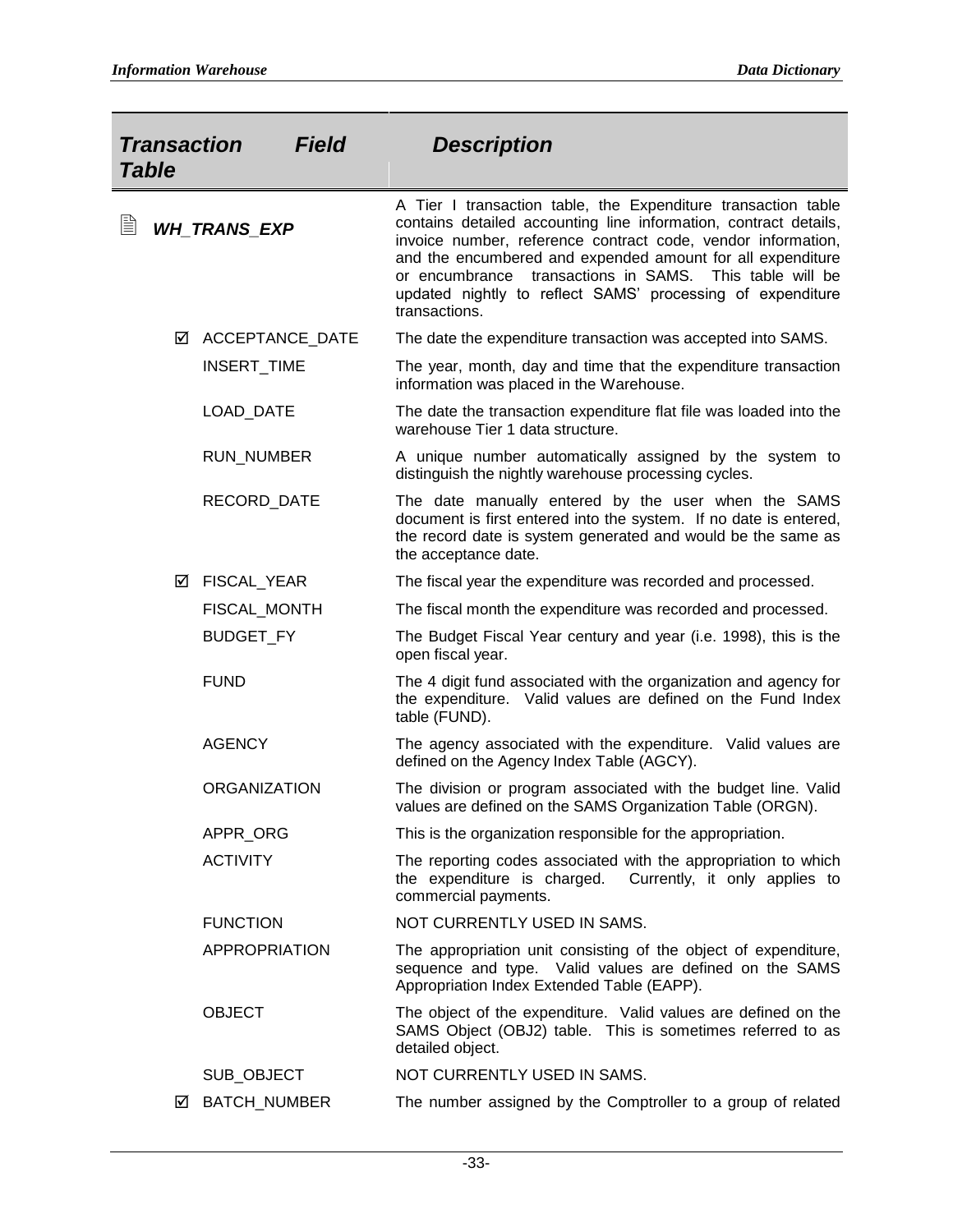| <b>Transaction</b><br><b>Table</b> | <b>Field</b>                   | <b>Description</b>                                                                                                                                                                                                                                                                                                                                                                                                                                                                                                                                                                                                             |
|------------------------------------|--------------------------------|--------------------------------------------------------------------------------------------------------------------------------------------------------------------------------------------------------------------------------------------------------------------------------------------------------------------------------------------------------------------------------------------------------------------------------------------------------------------------------------------------------------------------------------------------------------------------------------------------------------------------------|
|                                    |                                | documents processed together (i.e. payment vouchers).                                                                                                                                                                                                                                                                                                                                                                                                                                                                                                                                                                          |
| ☑                                  | TRANSACTION_CODE               | A unique 2-character document identifier. This field combined<br>with the transaction number and transaction agency code = the<br>document ID.<br>Transaction codes within SAMS are AP<br>(Appropriation), CR (Cash Receipt), JV (Journal Voucher), MW<br>(Manual Warrant), PO (Purchase Order), PV (Payment<br>Voucher), TA (Transfer Appropriation), CX (Check Cancellation),<br>and AD (Automated Disbursements).                                                                                                                                                                                                           |
| ☑                                  | TRANSACTION<br><b>AGENCY</b>   | A unique three digit code identifying the agency from which the<br>transaction originated.                                                                                                                                                                                                                                                                                                                                                                                                                                                                                                                                     |
| ☑                                  | TRANSACTION_<br><b>NUMBER</b>  | The 9 or 11 position alpha/numeric identifier that an agency or<br>the Comptroller assigns to the transaction document.                                                                                                                                                                                                                                                                                                                                                                                                                                                                                                        |
| ☑                                  | <b>TRANSACTION LINE</b>        | A unique number assigned to each document line for the<br>expenditure.                                                                                                                                                                                                                                                                                                                                                                                                                                                                                                                                                         |
|                                    | VENDOR_TIN                     | The taxpayer identification number (TIN) uniquely identifies a<br>vendor with whom the State does business. Refer to the SAMS<br>Vendor (VEND) table for valid values.                                                                                                                                                                                                                                                                                                                                                                                                                                                         |
|                                    | VENDOR_ADDR_IND                | Location ID. This is a 1 character ID automatically populated by<br>SAMS to the Vendor TIN field (11 <sup>th</sup> position of the Vendor Code).<br>Vendor data is stored for every location.<br>Up to 36 vendor<br>locations can be stored for a unique vendor. Location data is<br>specific to an individual vendor location and is indicated by the<br>TIN and zip code. Summary data accumulates information for a<br>vendor across all vendor locations and is referenced by the TIN<br>only. So, to view specific information about a vendor location,<br>enter the 11 character vendor code (TIN plus vendor location). |
|                                    | <b>CITY</b>                    | The city of the vendor's address.                                                                                                                                                                                                                                                                                                                                                                                                                                                                                                                                                                                              |
|                                    | <b>STATE</b>                   | The 2 character code representing the vendor's State.                                                                                                                                                                                                                                                                                                                                                                                                                                                                                                                                                                          |
|                                    | <b>INVOICE NUMBER</b>          | The vendor invoice ID number.                                                                                                                                                                                                                                                                                                                                                                                                                                                                                                                                                                                                  |
|                                    | REF_CONTRACT_<br>CODE          | The two character transaction code that identifies the<br>document's classification. The transaction codes in SAMS are:<br>AP (Appropriation), CR (Cash Receipt), JV (Journal Voucher),<br>MW (Manual Warrant), PO (Purchase Order), PV (Payment<br>Voucher), TA (Transfer Appropriation) and CX (Check<br>Cancellation).                                                                                                                                                                                                                                                                                                      |
|                                    | REF_CONTRACT_<br><b>AGENCY</b> | A unique three digit code identifying the agency from which the<br>transaction originated.                                                                                                                                                                                                                                                                                                                                                                                                                                                                                                                                     |
|                                    | REF CONTRACT NUM               | The CUSAS contract/obligation number on the Contract-<br>Obligation (COD) document is translated to the SAMS Purchase<br>order number for recording an obligation. This number consists<br>of the document type $+$ document agency number $+$ unique<br>document number.                                                                                                                                                                                                                                                                                                                                                      |
|                                    | REF_CONTRACT_LINE              | Each line on a new purchase order document is assigned a<br>unique line number that allows payment voucher and manual                                                                                                                                                                                                                                                                                                                                                                                                                                                                                                          |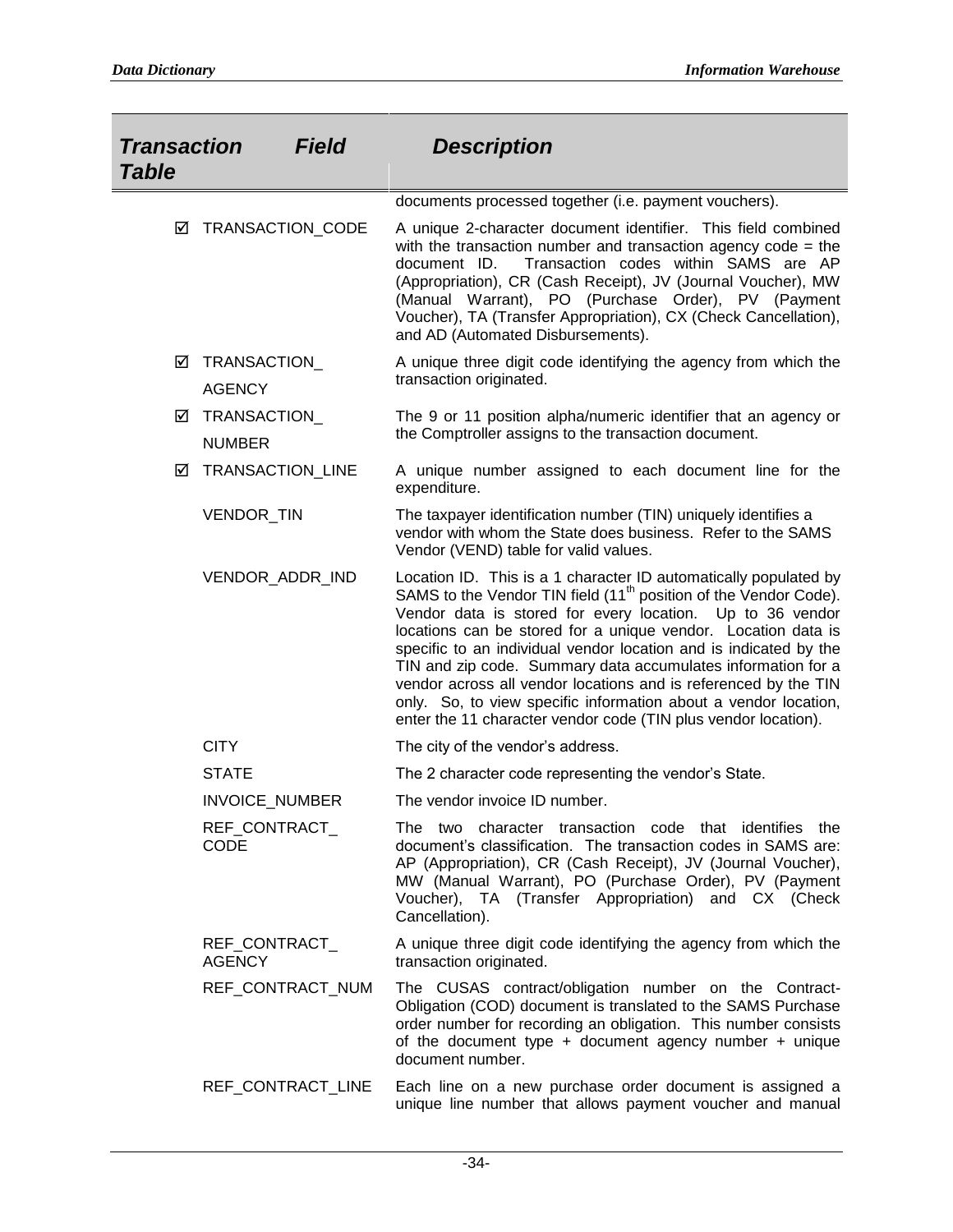| <b>Field</b><br><b>Transaction</b><br><b>Table</b> |                 | <b>Description</b>                                                                                                                                                                                                                                                                                                                                                                                                                             |
|----------------------------------------------------|-----------------|------------------------------------------------------------------------------------------------------------------------------------------------------------------------------------------------------------------------------------------------------------------------------------------------------------------------------------------------------------------------------------------------------------------------------------------------|
|                                                    |                 | warrant lines to reference individual purchase order lines.                                                                                                                                                                                                                                                                                                                                                                                    |
| ENCUMBERED_<br><b>AMOUNT</b>                       |                 | The dollar amount encumbered.                                                                                                                                                                                                                                                                                                                                                                                                                  |
|                                                    | EXPENDED_AMOUNT | The dollar amount expended.                                                                                                                                                                                                                                                                                                                                                                                                                    |
|                                                    | BEGIN_SERV_DATE | The beginning date of service as specified on the payment<br>voucher line by the vouchering agency. In SAMS, this date is<br>displayed on the OPVL Table.                                                                                                                                                                                                                                                                                      |
| END_SERV_DATE                                      |                 | The ending date of service as specified on the payment voucher<br>line by the vouchering agency. In SAMS, this date is displayed<br>on the OPVL Table.                                                                                                                                                                                                                                                                                         |
| CERT_TYPE                                          |                 | The certification type of the vendor as it appeared on the SAMS<br>Vendor File (VEN2) at the time the transaction was accepted into<br>SAMS. Valid certification types are displayed on the SAMS<br>CERT Table and include: A-automated Revenue Certification;<br>C-contract certification; I-Internal Revenue Service; L-letter; O-<br>other; R-Revenue lookup; S-Social Security Administration; V-<br>verification-IRS and; W-W-9 document. |
| LEGAL_STATUS                                       |                 | The legal status of the vendor as it appeared on the SAMS<br>Vendor File (VEN2) at the time the transaction was accepted into<br>SAMS. Valid legal status codes can be found in the legal status<br>field description for the WH_VENDOR Table.                                                                                                                                                                                                 |
| <b>CFDA</b>                                        |                 | The Catalogue of Federal Domestic Assistance number that is<br>assigned to a grant.                                                                                                                                                                                                                                                                                                                                                            |
| 窅<br><b>WH TRANS REV</b>                           |                 | A Tier I transaction table, the revenue transaction table contains<br>detailed accounting line information including revenue source<br>information, and the revenue amount for all revenue transactions<br>in SAMS.<br>This table is updated nightly to reflect SAMS<br>processing of revenue account transactions.                                                                                                                            |
| ☑ ACCEPTANCE_DATE                                  |                 | The date the revenue transaction was accepted into SAMS.                                                                                                                                                                                                                                                                                                                                                                                       |
| <b>INSERT-TIME</b>                                 |                 | The year, month, day and time that the revenue transaction<br>information was placed in the Warehouse.                                                                                                                                                                                                                                                                                                                                         |
| LOAD_DATE                                          |                 | The date the transaction revenue flat file was loaded into the<br>warehouse Tier 1 data structure.                                                                                                                                                                                                                                                                                                                                             |
| RUN_NUMBER                                         |                 | A unique number automatically assigned by the system to<br>distinguish the nightly warehouse processing cycles.                                                                                                                                                                                                                                                                                                                                |
| RECORD_DATE                                        |                 | The date manually entered by the user when the SAMS<br>document is first entered into the system. If no date is entered,<br>the record date is system generated and would be the same as<br>the acceptance date.                                                                                                                                                                                                                               |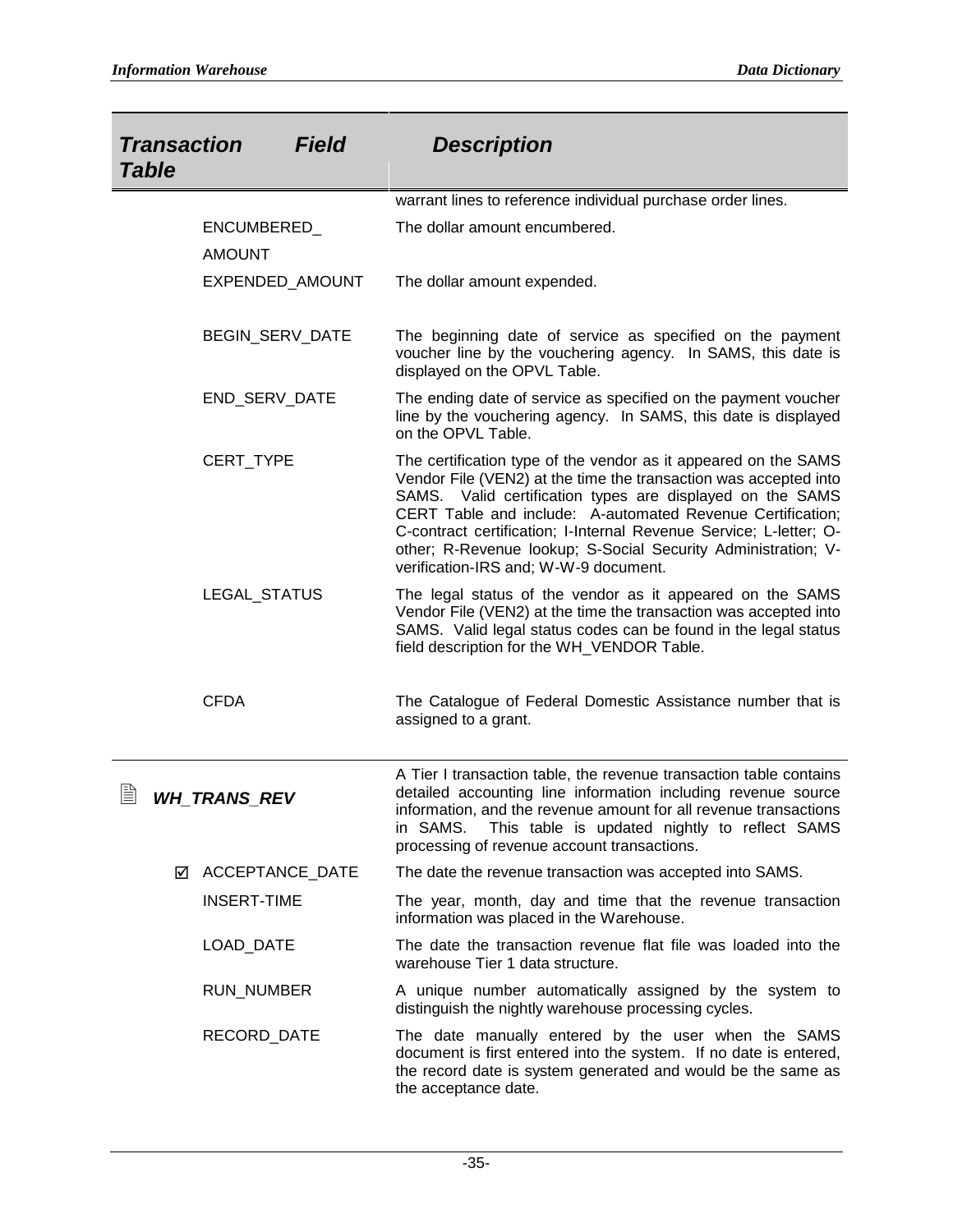| <b>Transaction</b><br><b>Table</b> | <b>Field</b>                  | <b>Description</b>                                                                                                                                                                                                                                                                                                                                                                                                                                                                                                                           |
|------------------------------------|-------------------------------|----------------------------------------------------------------------------------------------------------------------------------------------------------------------------------------------------------------------------------------------------------------------------------------------------------------------------------------------------------------------------------------------------------------------------------------------------------------------------------------------------------------------------------------------|
|                                    | ☑ FISCAL_YEAR                 | The fiscal year the revenue source document was recorded and<br>processed.                                                                                                                                                                                                                                                                                                                                                                                                                                                                   |
|                                    | FISCAL_MONTH                  | The fiscal month the revenue source document was recorded<br>and processed.                                                                                                                                                                                                                                                                                                                                                                                                                                                                  |
|                                    | <b>BUDGET_FY</b>              | The Budget Fiscal Year century and year (i.e. 1998). This is the<br>open fiscal year i.e., 1998.                                                                                                                                                                                                                                                                                                                                                                                                                                             |
|                                    | <b>FUND</b>                   | The 4 digit fund associated with the organization and agency.<br>Valid values are defined on the Fund Index table (FUND).                                                                                                                                                                                                                                                                                                                                                                                                                    |
|                                    | <b>AGENCY</b>                 | The agency associated with the revenue. Valid values are<br>defined on the Agency Index Table (AGCY).                                                                                                                                                                                                                                                                                                                                                                                                                                        |
|                                    | <b>ORGANIZATION</b>           | The division or program associated with the budget line. Valid<br>values are defined on the SAMS Organization Table (ORGN).<br>NOT CURRENTLY USED FOR SAMS REVENUES.                                                                                                                                                                                                                                                                                                                                                                         |
|                                    | <b>ACTIVITY</b>               | NOT CURRENTLY USED IN SAMS FOR REVENUES.                                                                                                                                                                                                                                                                                                                                                                                                                                                                                                     |
|                                    | REVENUE_SOURCE                | The term 'revenue source' replaces the terms 'receipt source'<br>and 'sub-source' from CUSAS. Valid values cross walked from<br>CUSAS can be found using the Revenue Receipt to Revenue<br>Source Code Crosswalk (RSCX) table or the SAMS (CUSAS)<br>Manual Procedure 25.50.10. Revenue source is the lowest level<br>of a classification hierarchy that puts similar revenue sources<br>together in progressively larger groups. Revenue source is the<br>level used to code transactions. Similar revenue sources make<br>a revenue class. |
|                                    | SUB_REVENUE_                  | NOT CURRENTLY USED IN SAMS.                                                                                                                                                                                                                                                                                                                                                                                                                                                                                                                  |
|                                    | <b>SOURCE</b>                 |                                                                                                                                                                                                                                                                                                                                                                                                                                                                                                                                              |
| ☑                                  | <b>BATCH_NUMBER</b>           | The number assigned by the Comptroller to a group of related<br>documents for processing together.                                                                                                                                                                                                                                                                                                                                                                                                                                           |
| ☑                                  | TRANSACTION_CODE              | A unique 2-character document identifier. This field combined<br>with the transaction number and transaction agency code = the<br>document ID. Transaction codes within SAMS are AP<br>(Appropriation), CR (Cash Receipt), JV (Journal Voucher), MW<br>(Manual Warrant), PO (Purchase Order), PV (Payment<br>Voucher), TA (Transfer Appropriation), CX (Check Cancellation),<br>and AD (Automated Disbursements).                                                                                                                            |
| ☑                                  | TRANSACTION<br><b>AGENCY</b>  | A unique three digit code identifying the agency from which the<br>transaction originated.                                                                                                                                                                                                                                                                                                                                                                                                                                                   |
| ☑                                  | TRANSACTION_<br><b>NUMBER</b> | The eleven position alpha/numeric identifier that the agency or<br>the Comptroller assigns to the transaction document. Generally,<br>the last six positions represent the order number.                                                                                                                                                                                                                                                                                                                                                     |
| ☑                                  | TRANSACTION_LINE              | A unique number assigned to each document line for the<br>revenue source.                                                                                                                                                                                                                                                                                                                                                                                                                                                                    |
|                                    | REVENUE_AMT                   | The net amount of all revenue lines on the document.                                                                                                                                                                                                                                                                                                                                                                                                                                                                                         |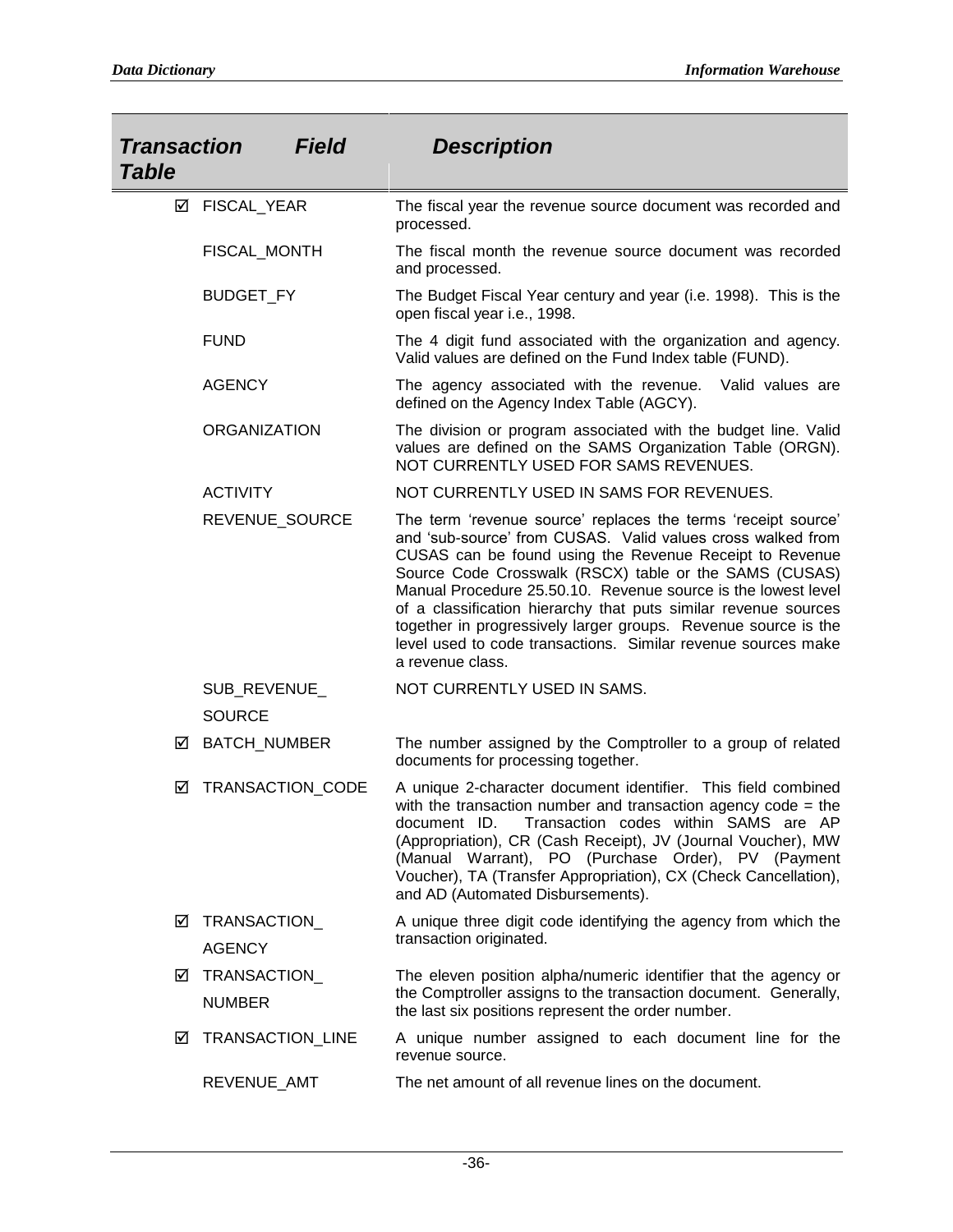| <b>Transaction</b><br><b>Table</b> | Field                    | <b>Description</b>                                                                                                                                                                                                                                                                                                                                                                                                                                                                                                                                                                                                          |
|------------------------------------|--------------------------|-----------------------------------------------------------------------------------------------------------------------------------------------------------------------------------------------------------------------------------------------------------------------------------------------------------------------------------------------------------------------------------------------------------------------------------------------------------------------------------------------------------------------------------------------------------------------------------------------------------------------------|
|                                    | STATUS_IND               | This field indicates whether the revenue budget is Active (A) or<br>Inactive (I).                                                                                                                                                                                                                                                                                                                                                                                                                                                                                                                                           |
|                                    | <b>CFDA</b>              | The Catalogue of Federal Domestic Assistance number that is<br>assigned to a grant.                                                                                                                                                                                                                                                                                                                                                                                                                                                                                                                                         |
| ▤                                  | <b>WH_TRANS_WARR_HDR</b> | A Tier I transaction table, the warrant header table contains<br>information pertaining to the warrant's status, the amount, and<br>the vendor address information. This table contains one row of<br>information per header. This table will be updated nightly to<br>reflect SAMS' processing of warrants.                                                                                                                                                                                                                                                                                                                |
| ☑                                  | <b>ACCEPTANCE DATE</b>   | The date the warrant information was accepted into SAMS.                                                                                                                                                                                                                                                                                                                                                                                                                                                                                                                                                                    |
|                                    | INSERT_TIME              | The year, month, day and time that the warrant header<br>information was placed in the Warehouse.                                                                                                                                                                                                                                                                                                                                                                                                                                                                                                                           |
|                                    | RUN_NUMBER               | A unique number automatically assigned by the system to<br>distinguish the nightly warehouse processing cycles.                                                                                                                                                                                                                                                                                                                                                                                                                                                                                                             |
|                                    | VENDOR_TIN               | The taxpayer identification number (TIN) uniquely identifies a<br>vendor with whom the State does business. Refer to the SAMS<br>Vendor (VEND) table for valid values.                                                                                                                                                                                                                                                                                                                                                                                                                                                      |
|                                    | VENDOR_ADDR_IND          | Location ID. This is a 1 character ID automatically populated by<br>SAMS to the Vendor TIN field (11 <sup>th</sup> position of the Vendor Code).<br>Vendor data is stored for every location. Up to 36 vendor<br>locations can be stored for a unique vendor. Location data is<br>specific to an individual vendor location and is indicated by the<br>TIN and zip code. Summary data accumulates information for a<br>vendor across all vendor locations and is referenced by the TIN<br>only. So, to view specific information about a vendor location,<br>enter the 11 character vendor code (TIN plus vendor location). |
|                                    | <b>BATCH_NUMBER</b>      | The number assigned by the Comptroller to a group of related<br>documents for processing together.                                                                                                                                                                                                                                                                                                                                                                                                                                                                                                                          |
| ⊻                                  | TRANSACTION_CODE         | A unique 2-character document identifier. This field combined<br>with the transaction number and transaction agency code = the<br>Transaction codes within SAMS are AP<br>document ID.<br>(Appropriation), CR (Cash Receipt), JV (Journal Voucher), MW<br>(Manual Warrant), PO (Purchase Order), PV (Payment<br>Voucher), TA (Transfer Appropriation), CX (Check Cancellation),<br>and AD (Automated Disbursements).                                                                                                                                                                                                        |
| $\mathsf{M}$                       | TRANSACTION_             | A unique three digit code identifying the agency from which the                                                                                                                                                                                                                                                                                                                                                                                                                                                                                                                                                             |
|                                    | <b>AGENCY</b>            | transaction originated.                                                                                                                                                                                                                                                                                                                                                                                                                                                                                                                                                                                                     |
| ☑                                  | TRANSACTION_             | Generally, the 9 position number that the Comptroller assigns to                                                                                                                                                                                                                                                                                                                                                                                                                                                                                                                                                            |
|                                    | <b>NUMBER</b>            | the warrant. Warrant numbers need to remain unique over a 5-<br>year period of time.                                                                                                                                                                                                                                                                                                                                                                                                                                                                                                                                        |
|                                    | RECORD_DATE              | The date manually entered by the user when the SAMS<br>document is first entered into the system. If no date is entered,                                                                                                                                                                                                                                                                                                                                                                                                                                                                                                    |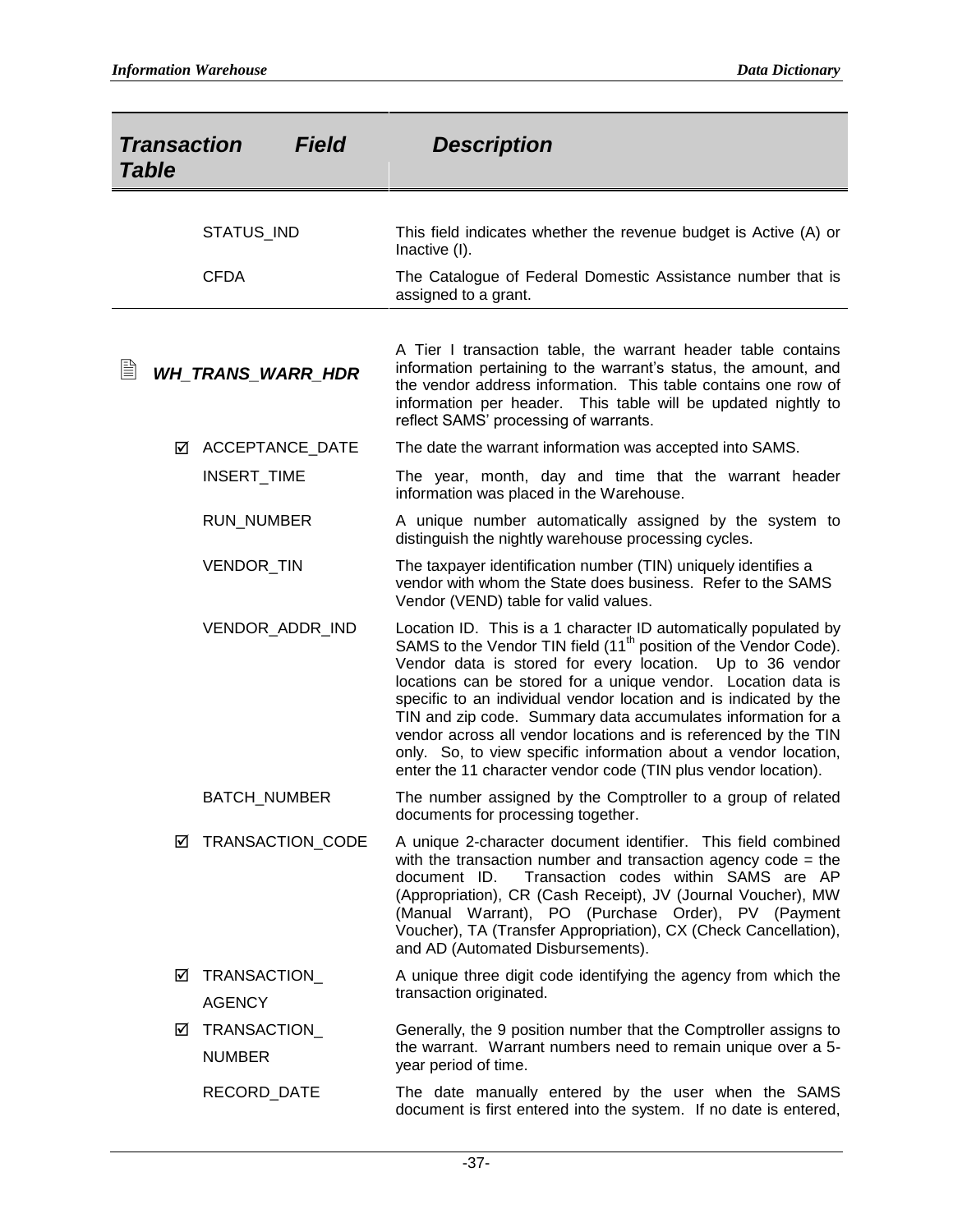| <b>Transaction</b><br><b>Table</b> | <b>Field</b>          | <b>Description</b>                                                                                                                                                                                                                                                                                                                                                                                                                                                                                                                                                                                                                                                                                                                                       |
|------------------------------------|-----------------------|----------------------------------------------------------------------------------------------------------------------------------------------------------------------------------------------------------------------------------------------------------------------------------------------------------------------------------------------------------------------------------------------------------------------------------------------------------------------------------------------------------------------------------------------------------------------------------------------------------------------------------------------------------------------------------------------------------------------------------------------------------|
|                                    |                       | the record date is system generated and would be the same as<br>the acceptance date.                                                                                                                                                                                                                                                                                                                                                                                                                                                                                                                                                                                                                                                                     |
| FISCAL_YEAR<br>☑                   |                       | The fiscal year the warrant was created and processed.                                                                                                                                                                                                                                                                                                                                                                                                                                                                                                                                                                                                                                                                                                   |
|                                    | FISCAL_MONTH          | The fiscal month the warrant was created and processed.                                                                                                                                                                                                                                                                                                                                                                                                                                                                                                                                                                                                                                                                                                  |
| BUDGET_FY                          |                       | The Budget Fiscal Year century and year (i.e. 1998), this is the<br>open fiscal year, i.e. 1998.                                                                                                                                                                                                                                                                                                                                                                                                                                                                                                                                                                                                                                                         |
|                                    | <b>WARRANT STATUS</b> | The current status of the warrant,<br>valid values are:<br>O,P,E,H,I,J,Q,V. When new warrants are added to the Warrant<br>Reconciliation table (WREC) they are assigned a status of 'O'<br>(for issued and outstanding). As the banks notify the Treasurer's<br>Office of warrants that are paid, the status field is updated to 'P'<br>(for paid). Warrants outstanding for more than one year have a<br>status of 'E' (escheated). Held warrants have a status of 'H';<br>warrants that have been voided and replaced due to offset have<br>a status of 'I'; undeliverable warrants are given a status of 'J';<br>warrants canceled for redeposit have a status of 'Q'; and<br>warrants voided and replaced due to loss are given a status of<br>$V$ . |
|                                    | LAST_ACTION_DATE      | The default is the date when the warrant status was changed.<br>This field is blank for outstanding warrants. This date is system<br>generated through on-line processing.                                                                                                                                                                                                                                                                                                                                                                                                                                                                                                                                                                               |
| <b>CITY</b>                        |                       | The city of the vendor's address.                                                                                                                                                                                                                                                                                                                                                                                                                                                                                                                                                                                                                                                                                                                        |
| <b>STATE</b>                       |                       | The 2 character code representing the vendor's State.                                                                                                                                                                                                                                                                                                                                                                                                                                                                                                                                                                                                                                                                                                    |
| PAID_DATE                          |                       | The date that the State Treasurer cleared the warrant to be paid<br>by the bank. Paid date has the same meaning in SAMS that it<br>had in CUSAS.                                                                                                                                                                                                                                                                                                                                                                                                                                                                                                                                                                                                         |
|                                    | ARCHIVE_DATE          | A field, initially set to blanks, that is filled in with a date when<br>warrants are archived on SAMS.                                                                                                                                                                                                                                                                                                                                                                                                                                                                                                                                                                                                                                                   |
|                                    | REPLACEMENT_IND       | This field will be marked with a "Y" when the warrant is a<br>replacement of a previously issued commercial warrant.                                                                                                                                                                                                                                                                                                                                                                                                                                                                                                                                                                                                                                     |
|                                    | TOT_WARRANT_AMT       | The amount for which the warrant was issued.                                                                                                                                                                                                                                                                                                                                                                                                                                                                                                                                                                                                                                                                                                             |
|                                    | TOT_VOUCHER_AMT       | The amount of the voucher. The voucher amount will not agree<br>to the total warrant amount if the voucher was intercepted for an<br>involuntary withholding claim.                                                                                                                                                                                                                                                                                                                                                                                                                                                                                                                                                                                      |
| ZIP_CODE                           |                       | The zip code associated with the address to which the warrant<br>was sent.                                                                                                                                                                                                                                                                                                                                                                                                                                                                                                                                                                                                                                                                               |
| 閶<br><b>WH_TRANS_WARR_LINE</b>     |                       | A Tier I table, the warrant line table provides additional<br>accounting line information for all warrants processed via SAMS.<br>In addition to accounting line information the Warrant line table<br>contains vendor invoice, contract details, voucher information<br>and the warrant amount associated with one warrant line. This<br>table will be updated nightly to reflect SAMS' processing of<br>warrants.                                                                                                                                                                                                                                                                                                                                      |
| ⊻                                  | ACCEPTANCE_DATE       | The date the warrant was accepted into SAMS.                                                                                                                                                                                                                                                                                                                                                                                                                                                                                                                                                                                                                                                                                                             |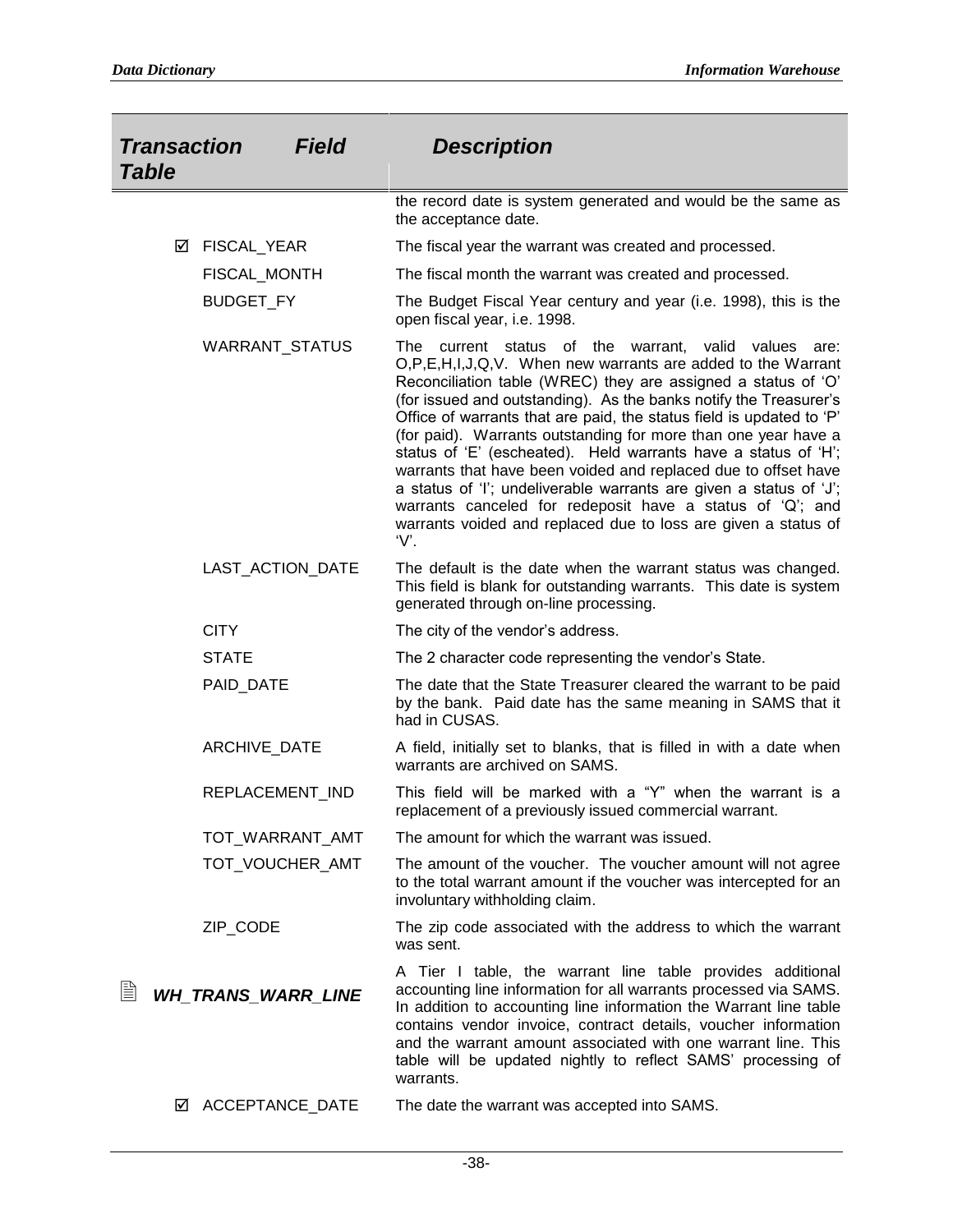| <b>Transaction</b><br><b>Table</b> | <b>Field</b>                  | <b>Description</b>                                                                                                                                                                                                                                                                                                                                                                                                                                                                                                                                                                                                      |
|------------------------------------|-------------------------------|-------------------------------------------------------------------------------------------------------------------------------------------------------------------------------------------------------------------------------------------------------------------------------------------------------------------------------------------------------------------------------------------------------------------------------------------------------------------------------------------------------------------------------------------------------------------------------------------------------------------------|
|                                    | INSERT_TIME                   | The year, month, day and time that the warrant line transaction<br>information was placed in the Warehouse.                                                                                                                                                                                                                                                                                                                                                                                                                                                                                                             |
|                                    | <b>RUN_NUMBER</b>             | A unique number automatically assigned by the system to<br>distinguish the nightly warehouse processing cycles.                                                                                                                                                                                                                                                                                                                                                                                                                                                                                                         |
| ☑                                  | FISCAL_YEAR                   | The fiscal year the warrant was created and processed.                                                                                                                                                                                                                                                                                                                                                                                                                                                                                                                                                                  |
|                                    | VENDOR_TIN                    | The taxpayer identification number (TIN) uniquely identifies a<br>vendor with whom the IOC does business. Refer to the SAMS<br>Vendor (VEND) table for valid values.                                                                                                                                                                                                                                                                                                                                                                                                                                                    |
|                                    | VENDOR_ADDR_IND               | Location ID. This is a 1 character ID automatically populated by<br>SAMS to the Vendor TIN field (11 <sup>th</sup> position of the Vendor Code).<br>Vendor data is stored for every location. Up to 36 vendor<br>locations can be stored for a unique vendor. Location data is<br>specific to an individual vendor location and is indicated by the<br>TIN and zip code. Summary data accumulates information for a<br>vendor across all vendor locations and is referenced by the TIN<br>only. To view specific information about a vendor location, enter<br>the 11 character vendor code (TIN plus vendor location). |
| ☑                                  | <b>BATCH_NUMBER</b>           | The number assigned by the Comptroller to a group of related<br>documents for processing together. Warrants are filed by batch<br>number.                                                                                                                                                                                                                                                                                                                                                                                                                                                                               |
| ☑                                  | TRANSACTION_CODE              | A unique 2-character document identifier. This field combined<br>with the transaction number and transaction agency code = the<br>Transaction codes within SAMS are AP<br>document ID.<br>(Appropriation), CR (Cash Receipt), JV (Journal Voucher), MW<br>(Manual Warrant), PO (Purchase Order), PV (Payment<br>Voucher), TA (Transfer Appropriation), CX (Check Cancellation),<br>and AD (Automated Disbursements).                                                                                                                                                                                                    |
| ☑                                  | TRANSACTION_<br><b>AGENCY</b> | A unique three digit code identifying the agency from which the<br>transaction originated.                                                                                                                                                                                                                                                                                                                                                                                                                                                                                                                              |
| ☑                                  | TRANSACTION                   | Generally, the 9 position number that the Comptroller assigns to                                                                                                                                                                                                                                                                                                                                                                                                                                                                                                                                                        |
|                                    | <b>NUMBER</b>                 | the transaction. Warrant numbers need to remain unique over a<br>5-year period of time.                                                                                                                                                                                                                                                                                                                                                                                                                                                                                                                                 |
| ☑                                  | TRANSACTION_LINE              | A unique number assigned to each document line of the warrant.                                                                                                                                                                                                                                                                                                                                                                                                                                                                                                                                                          |
|                                    | <b>FUND</b>                   | The 4 digit fund associated with the automated disbursements<br>(AD) or manual warrant document (MW). Valid values are<br>defined on the Fund Index Table (FUND).                                                                                                                                                                                                                                                                                                                                                                                                                                                       |
|                                    | <b>AGENCY</b>                 | The agency Associated with the account distribution.<br>Valid<br>values are defined on the Agency Index Table (AGCY).                                                                                                                                                                                                                                                                                                                                                                                                                                                                                                   |
|                                    | <b>ORGANIZATION</b>           | The division or program associated with the budget line. Valid<br>values are defined on the SAMS Organization Table (ORGN).                                                                                                                                                                                                                                                                                                                                                                                                                                                                                             |
|                                    | <b>ACTIVITY</b>               | The reporting codes associated with the appropriation to which<br>the expenditure is charged.<br>Currently, it only applies to<br>commercial payments.                                                                                                                                                                                                                                                                                                                                                                                                                                                                  |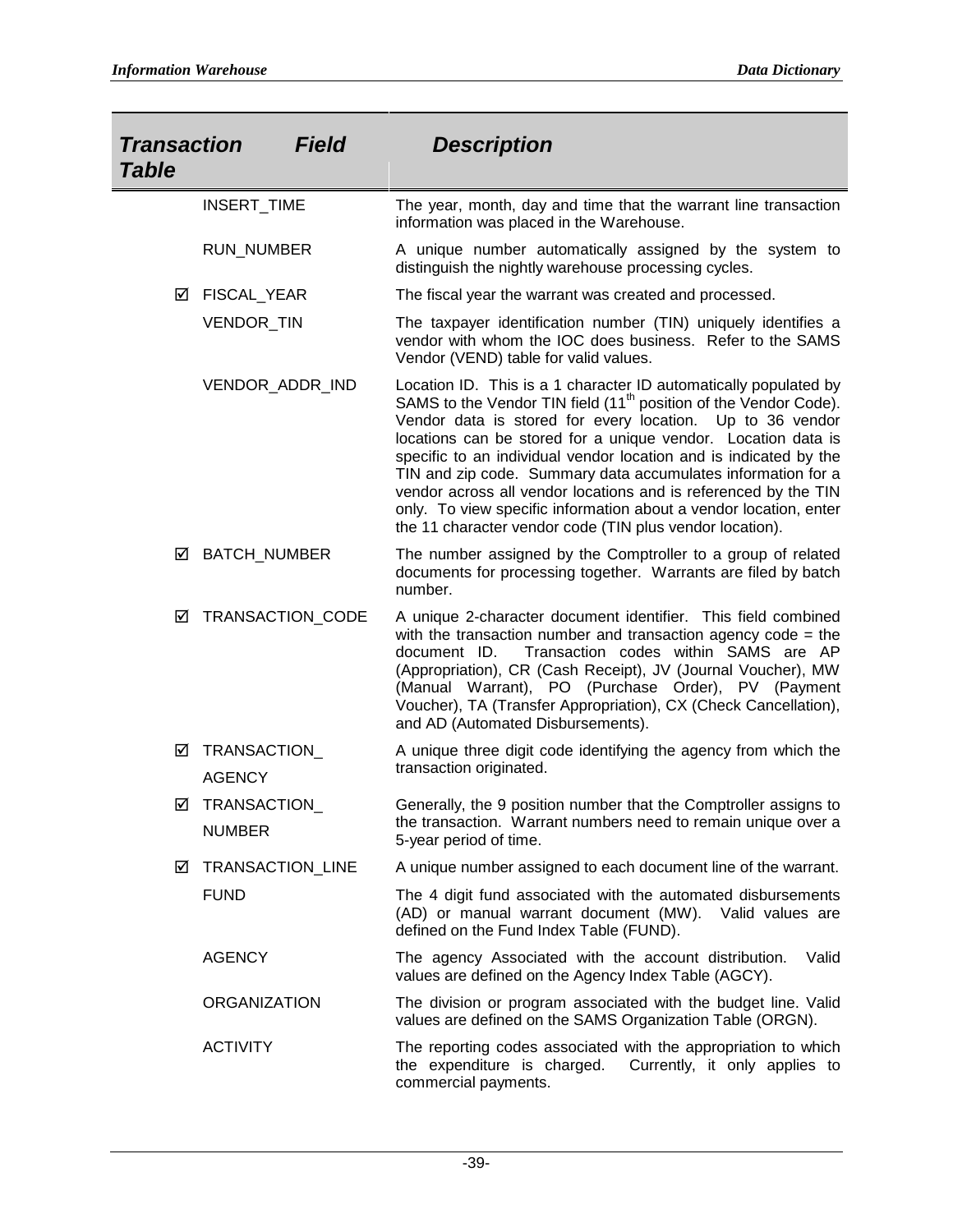| <b>Transaction</b><br><b>Table</b> | <b>Field</b>    | <b>Description</b>                                                                                                                                                                                                                                                                                                                                                                                                                                                                        |
|------------------------------------|-----------------|-------------------------------------------------------------------------------------------------------------------------------------------------------------------------------------------------------------------------------------------------------------------------------------------------------------------------------------------------------------------------------------------------------------------------------------------------------------------------------------------|
| <b>FUNCTION</b>                    |                 | NOT CURRENTLY USED IN SAMS                                                                                                                                                                                                                                                                                                                                                                                                                                                                |
| APPROPRIATION                      |                 | The appropriation unit consisting of the object of expenditure,<br>sequence and type. Valid values are defined on the SAMS<br>Appropriation Index Extended Table (EAPP).                                                                                                                                                                                                                                                                                                                  |
| <b>OBJECT</b>                      |                 | The object of the expenditure. Valid values are defined on the<br>SAMS Object (OBJ2) table. This is sometimes referred to as<br>detailed object.                                                                                                                                                                                                                                                                                                                                          |
| REVENUE_SOURCE                     |                 | The term 'revenue source' replaces the terms 'receipt source'<br>and 'sub-source' from CUSAS. Valid values cross walked from<br>CUSAS can be found using the RSCX table or the SAMS<br>(CUSAS) Manual Procedure 25.50.10. Revenue source is the<br>lowest level of a classification hierarchy that puts similar revenue<br>sources together in progressively larger groups.<br>Revenue<br>source is the level used to code transactions. Similar revenue<br>sources make a revenue class. |
| VENDOR_INVOICE                     |                 | The document number from the vendor invoice.                                                                                                                                                                                                                                                                                                                                                                                                                                              |
| CONTRACT_CODE                      |                 | The two character transaction code that identifies the<br>document's classification. The transaction codes in SAMS are:<br>AP (Appropriation), CR (Cash Receipt), JV (Journal Voucher),<br>MW (Manual Warrant), PO (Purchase Order), PV (Payment<br>Voucher), TA (Transfer Appropriation) and CX (Check<br>Cancellation).                                                                                                                                                                 |
|                                    | CONTRACT_AGENCY | A unique three digit code identifying the agency from which the<br>transaction originated.                                                                                                                                                                                                                                                                                                                                                                                                |
|                                    | CONTRACT_NUMBER | The CUSAS contract/obligation number on the Contract-<br>Obligation (COD) document is translated to the SAMS purchase<br>order number for recording an obligation. This number consists<br>of the document type $+$ document agency number $+$ unique<br>document number.                                                                                                                                                                                                                 |
| CONTRACT_LINE                      |                 | Each line on a new purchase order document is assigned a<br>unique line number that allows payment voucher and manual<br>warrant lines to reference individual purchase order lines.                                                                                                                                                                                                                                                                                                      |
| VOUCHER_CODE                       |                 | The two-character code identifying the type of voucher (JV for<br>journal voucher, PV for payment voucher).                                                                                                                                                                                                                                                                                                                                                                               |
| VOUCHER_AGENCY                     |                 | The three digit agency code which represents the agency<br>associated with the voucher.                                                                                                                                                                                                                                                                                                                                                                                                   |
|                                    | VOUCHER_NUMBER  | The payment voucher document number (from the General<br>Ledger).                                                                                                                                                                                                                                                                                                                                                                                                                         |
| VOUCHER_LINE                       |                 | The line number from the payment voucher document.                                                                                                                                                                                                                                                                                                                                                                                                                                        |
| WARRANT_AMT                        |                 | Total amount of the warrant for the specified fund.                                                                                                                                                                                                                                                                                                                                                                                                                                       |
| VOUCHER_AMT                        |                 | The amount charged to the voucher line. Each voucher can<br>have a maximum of 5 detail objects and 3 obligations. Each<br>unique occurrence of a detail object and obligation can create a                                                                                                                                                                                                                                                                                                |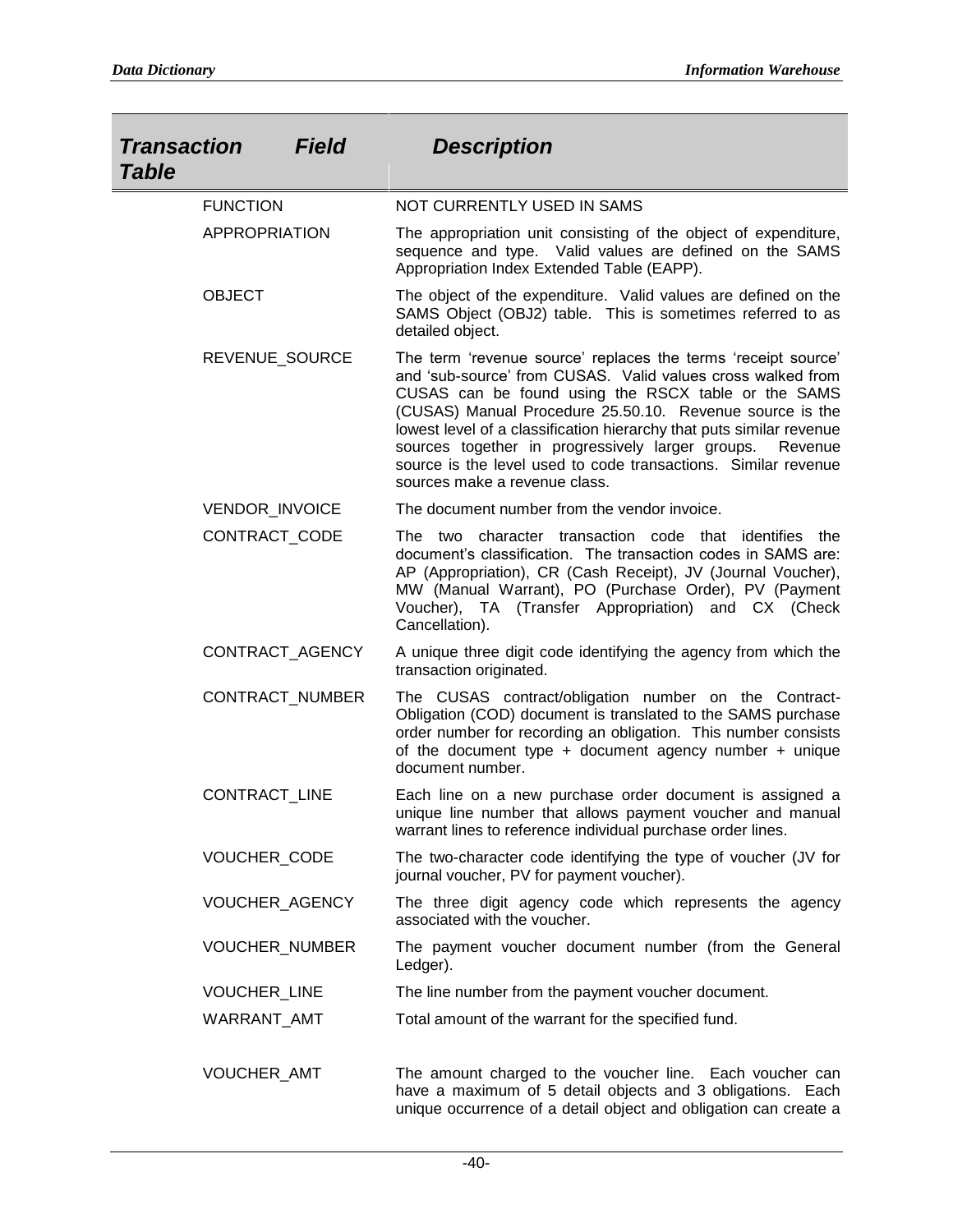| <b>Transaction</b><br><b>Field</b><br><b>Table</b> |   |                      |                    | <b>Description</b>                                                                                                                                                                                                                                                                                                                                                                                                                                                                                                                                                                                                                               |
|----------------------------------------------------|---|----------------------|--------------------|--------------------------------------------------------------------------------------------------------------------------------------------------------------------------------------------------------------------------------------------------------------------------------------------------------------------------------------------------------------------------------------------------------------------------------------------------------------------------------------------------------------------------------------------------------------------------------------------------------------------------------------------------|
|                                                    |   |                      |                    | line.                                                                                                                                                                                                                                                                                                                                                                                                                                                                                                                                                                                                                                            |
|                                                    |   | <b>BS_ACCOUNT</b>    |                    | The balance sheet account to which a warrant is charged.<br>Certain transactions in the SAMS system cite a balance sheet<br>account rather than an appropriation. Once example of this is a<br>warrant replacement for a name or address change.                                                                                                                                                                                                                                                                                                                                                                                                 |
| Ë                                                  |   | <b>WH_TRANS_IFCD</b> |                    | A Tier I table, the Interfund Clearing Detail Transaction Table<br>duplicates the SAMS IFCD Table. It contains information related<br>to transactions that move money from one State fund to another<br>State fund without a voucher/warrant and receipt deposit<br>transmittal. Generally, the transactions are statutory transfers or<br>payments to revolving funds. These transactions generate a due<br>to/from other funds that is subsequently cleared by a journal<br>voucher that moves the cash from the buyer fund to the seller<br>fund.                                                                                             |
|                                                    | ⋈ | RECORD_DATE          |                    | The date the interfund voucher was accepted into SAMS.                                                                                                                                                                                                                                                                                                                                                                                                                                                                                                                                                                                           |
|                                                    | ☑ | PV_AGENCY            |                    | A unique three digit code identifying the agency from which the<br>voucher originated.                                                                                                                                                                                                                                                                                                                                                                                                                                                                                                                                                           |
|                                                    | М | PV_NUMBER            |                    | The 9 or 11 position alpha/numeric identifier that an agency or<br>the Comptroller assigns to the voucher document.                                                                                                                                                                                                                                                                                                                                                                                                                                                                                                                              |
|                                                    | ☑ | PV_LINE              |                    | A unique number assigned to each document line for the<br>transaction.                                                                                                                                                                                                                                                                                                                                                                                                                                                                                                                                                                           |
|                                                    |   | CLEAR_IND            |                    | This character indicates whether or not cash has moved from<br>the buyer fund to the seller fund.<br>There are four types of<br>indicators. An indicator of "C" means that the cash has moved<br>from the buyer fund to the seller fund. An indicator of "Y" means<br>that the cash is ready to move from the buyer fund to the seller<br>fund. An indicator of "N" means that the cash is not ready to<br>move from the buyer fund to the seller fund. An indicator of "G"<br>means that the journal voucher to move the cash from the buyer<br>fund to the seller fund has been generated but, has failed to<br>move the cash for some reason. |
|                                                    |   |                      | CONSOLIDATION_TYPE | An identifier assigned to each transaction once the cash has<br>moved from the buyer fund to the seller fund. It is used by the<br>State Treasurer to post the transaction to their accounting<br>system.                                                                                                                                                                                                                                                                                                                                                                                                                                        |
|                                                    |   | SELLER_FUND          |                    | The fund that has provided goods or services and is owed by<br>another fund for those goods or services.                                                                                                                                                                                                                                                                                                                                                                                                                                                                                                                                         |
|                                                    |   | SELLER_AGENCY        |                    | The agency that has provided goods or services and is owed by<br>another fund for those goods or services.                                                                                                                                                                                                                                                                                                                                                                                                                                                                                                                                       |
|                                                    |   | SELLER_OBJECT        |                    | This field is reserved for possible future use.                                                                                                                                                                                                                                                                                                                                                                                                                                                                                                                                                                                                  |
|                                                    |   | REV_SOURCE           |                    | The revenue source account into which the seller agency will<br>deposit the payment for the goods provided or services<br>rendered.                                                                                                                                                                                                                                                                                                                                                                                                                                                                                                              |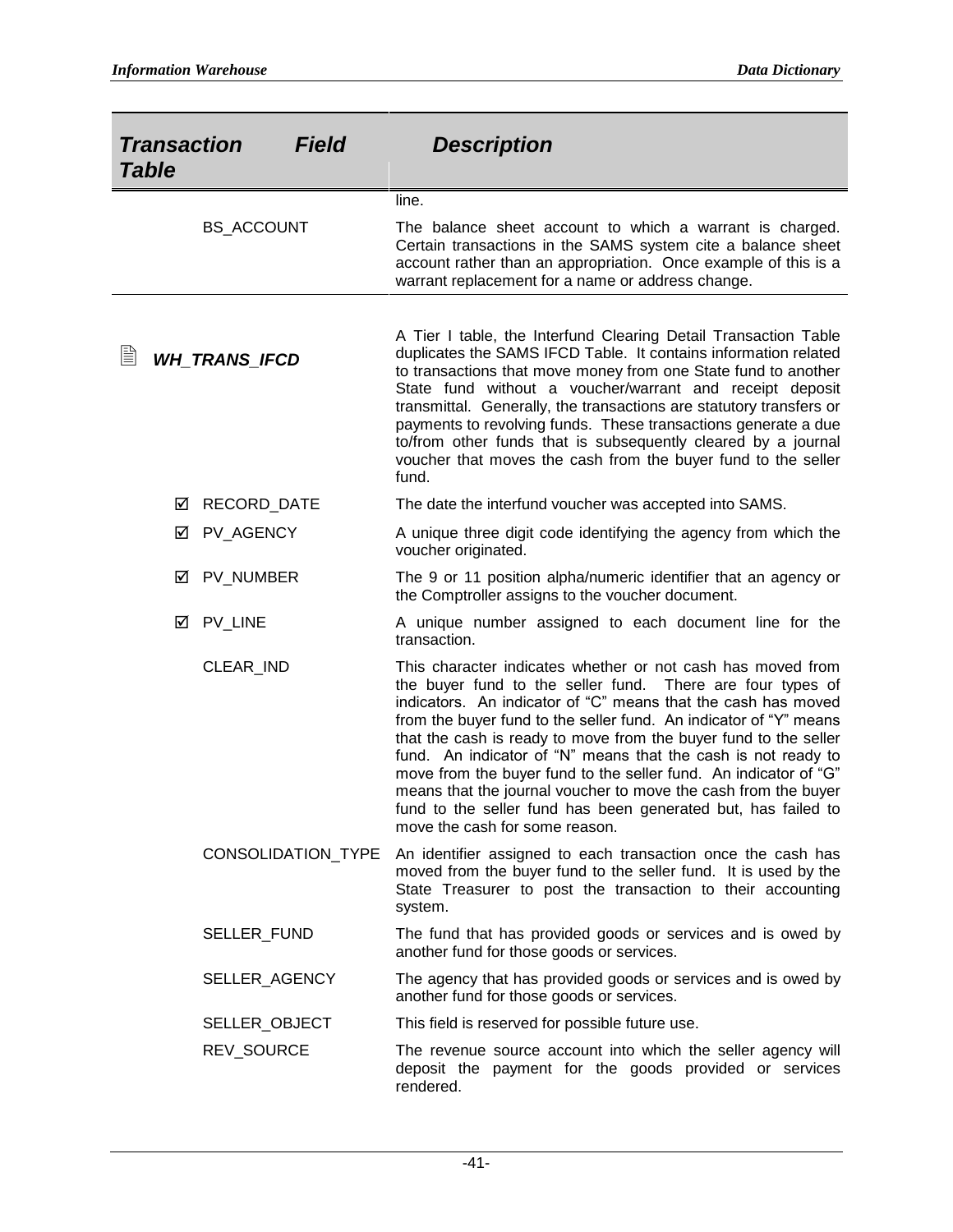| <b>Transaction</b><br><b>Table</b> | <b>Field</b> | <b>Description</b>                                                                                                                                                                                                                                                                                                                                     |
|------------------------------------|--------------|--------------------------------------------------------------------------------------------------------------------------------------------------------------------------------------------------------------------------------------------------------------------------------------------------------------------------------------------------------|
| <b>BUYER FUND</b>                  |              | The fund to whom goods or services were provided and which<br>owes another fund for those goods or services.                                                                                                                                                                                                                                           |
| BUYER_AGENCY                       |              | The agency to whom goods or services were provided and which<br>owes another fund for those goods or services.                                                                                                                                                                                                                                         |
| BUYER_OBJECT                       |              | The detailed object to which the payment for goods or services<br>will be charged.                                                                                                                                                                                                                                                                     |
| <b>XORGANIZATION</b>               |              | The division or program to which the payment for goods or<br>services will be charged.                                                                                                                                                                                                                                                                 |
| APPROPRIATION                      |              | The appropriation unit (major object, sequence and type) to<br>which the payment for goods and services will be charged.                                                                                                                                                                                                                               |
| PV_AMOUNT                          |              | The expenditure amount cited on the voucher line to pay for the<br>goods received or the services rendered.                                                                                                                                                                                                                                            |
| JV_AGENCY                          |              | A unique three digit code identifying the agency from which the<br>journal voucher originated. This is the document that moves the<br>cash from the buyer fund to the seller fund and clears the due<br>to/from other funds that was generated when the transaction<br>was accepted.                                                                   |
| JV_NUMBER                          |              | The 9 or 11 position alpha/numeric identifier that the Comptroller<br>assigns to the journal voucher document. Generally, these<br>numbers are system generated. This is the document that<br>moves the cash from the buyer fund to the seller fund and clears<br>the due to/from other funds that was generated when the<br>transaction was accepted. |
| CLEARED_DATE                       |              | The date that the cash was moved from the from the buyer fund<br>to the seller fund and the due to/from other funds was cleared.                                                                                                                                                                                                                       |
| WH_ESCHEATS                        |              | A Tier I transaction table, the WH_ESCHEATS table contains<br>information pertaining to commercial warrants that have<br>escheated (passed the date they can be cashed) and are eligible<br>to be replaced, or have been replaced, by the Comptroller's<br>Office.                                                                                     |
| <b>ISSUE_DATE</b><br>⊠             |              | The date that the Comptroller's Office wrote the warrant.                                                                                                                                                                                                                                                                                              |
| WARRANT<br>☑                       |              | A unique nine character code that identifies the warrant. The<br>first two characters are alphabetic. The last seven are numeric.<br>This is the original warrant.                                                                                                                                                                                     |
| <b>VENDOR</b>                      |              | The taxpayer identification number (TIN) that uniquely identifies<br>a payee cited on the warrant.                                                                                                                                                                                                                                                     |
| PAYEE_NAME                         |              | The name of the person or organization cited on the warrant.                                                                                                                                                                                                                                                                                           |
| <b>CITY</b>                        |              | The city to which the warrant was mailed.                                                                                                                                                                                                                                                                                                              |
| <b>STATE</b>                       |              | The state to which the warrant was mailed.                                                                                                                                                                                                                                                                                                             |

ZIP\_CODE The zip code to which the warrant was mailed.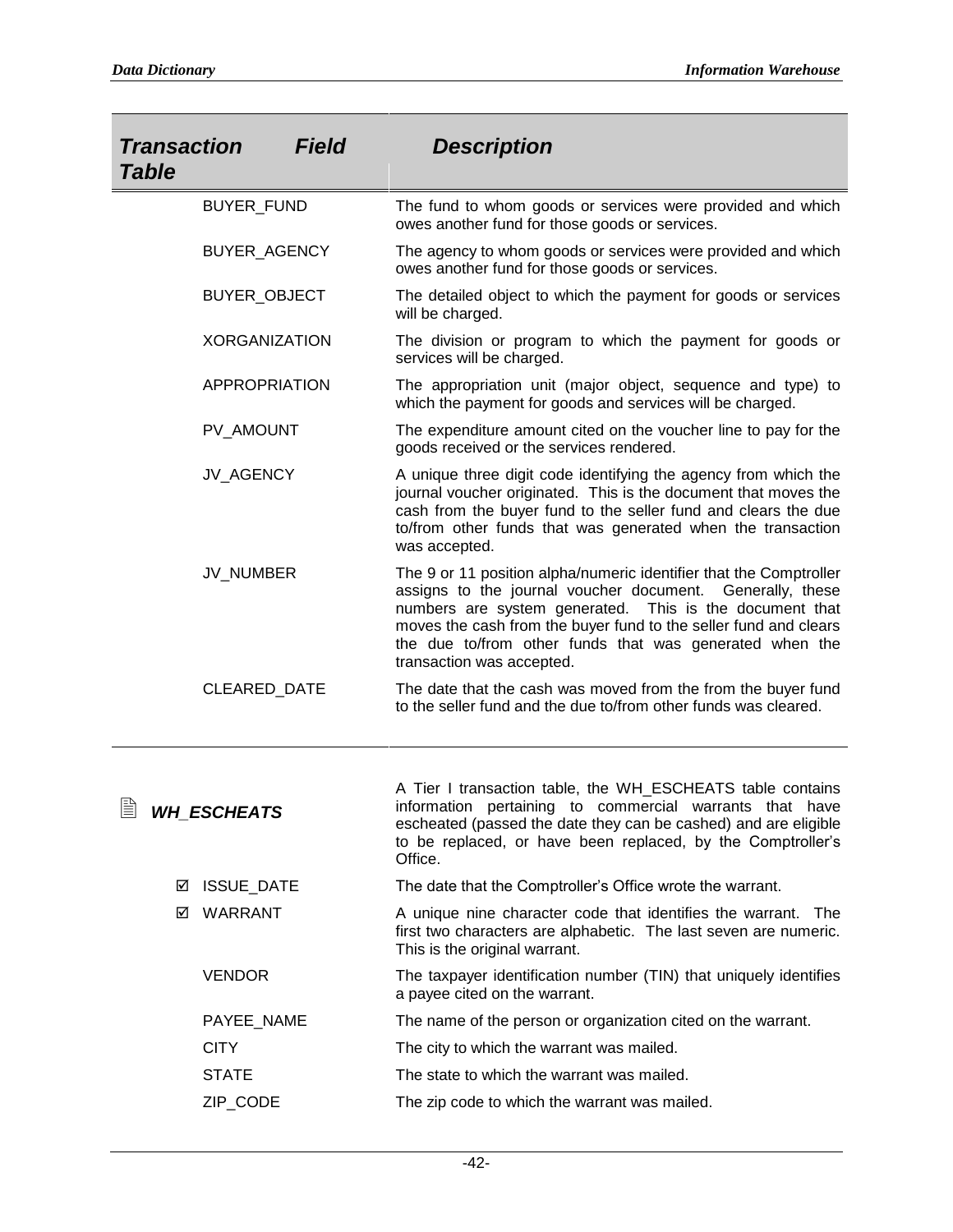| <b>Transaction</b><br><b>Table</b> | <b>Field</b>          | <b>Description</b>                                                                                                                                                                                                                    |
|------------------------------------|-----------------------|---------------------------------------------------------------------------------------------------------------------------------------------------------------------------------------------------------------------------------------|
| WARRANT_AMT                        |                       | The amount cited on the warrant. This would be the voucher<br>amount net of any withholdings and fees.                                                                                                                                |
|                                    | VOUCHER_AGENCY        | A unique three digit code identifying the agency from which the<br>voucher originated.                                                                                                                                                |
|                                    | <b>VOUCHER NUMBER</b> | The payment voucher document number (from the General<br>Ledger).                                                                                                                                                                     |
|                                    | VOUCHER_AMOUNT        | The total amount reflected on the voucher.                                                                                                                                                                                            |
| <b>FUND</b>                        |                       | The 4 digit fund associated with the warrant. Valid values are<br>contained in the fund reference table.                                                                                                                              |
| <b>AGENCY</b>                      |                       | The agency associated with the warrant.<br>Valid values are<br>contained in the agency reference table.                                                                                                                               |
| <b>ORGANIZATION</b>                |                       | The division or program associated with the budget line. Valid<br>values are contained in the organization reference table.                                                                                                           |
| <b>APPROPRIATION</b>               |                       | The appropriation unit consisting of the object of expenditure,<br>sequence and type.<br>Valid values are contained in the<br>appropriation reference table.                                                                          |
| STATUS1                            |                       | The most recent of the original warrant's previous statuses.                                                                                                                                                                          |
| STATUS2                            |                       | The second most recent of the original warrant's previous<br>statuses.                                                                                                                                                                |
| STATUS3                            |                       | The third most recent of the original warrant's previous statuses.                                                                                                                                                                    |
| STATUS4                            |                       | The fourth most recent of the original warrant's previous<br>statuses.                                                                                                                                                                |
| REPLACEMENT_<br><b>WARRANT</b>     |                       | A unique nine character code that identifies the warrant that<br>replaced the original warrant. The first two characters are<br>alphabetic. The last seven are numeric. If this field is blank, the<br>warrant has not been replaced. |
|                                    |                       | A Tier I transaction table, the WH_PROPER_BILLDATE table                                                                                                                                                                              |
| È<br><b>WH_PROPER_BILLDATE</b>     |                       | contains information to assist in complying with the State Prompt<br>Payment Act.                                                                                                                                                     |
| FISCAL_YEAR<br>⊻                   |                       | The fiscal year of the voucher.                                                                                                                                                                                                       |
| <b>AGENCY</b><br>⊠                 |                       | A unique three digit code identifying the agency from which the<br>voucher originated.                                                                                                                                                |
| ⊻                                  | VOUCHER_NUMBER        | The 9 or 11 position alpha/numeric identifier that an agency or<br>the Comptroller assigns to the voucher.                                                                                                                            |
| INVOICE_LINE                       |                       | Identifier assigned by the Comptroller to make a unique key for<br>the record.                                                                                                                                                        |
| INVOICE_NUMBER                     |                       | The vendor invoice ID number supplied on an agency's voucher.                                                                                                                                                                         |
| INVOICE_AMT                        |                       | Total amount of voucher if data is retrieved from the SAMS<br>OPVL Table or the net amount of addendum.                                                                                                                               |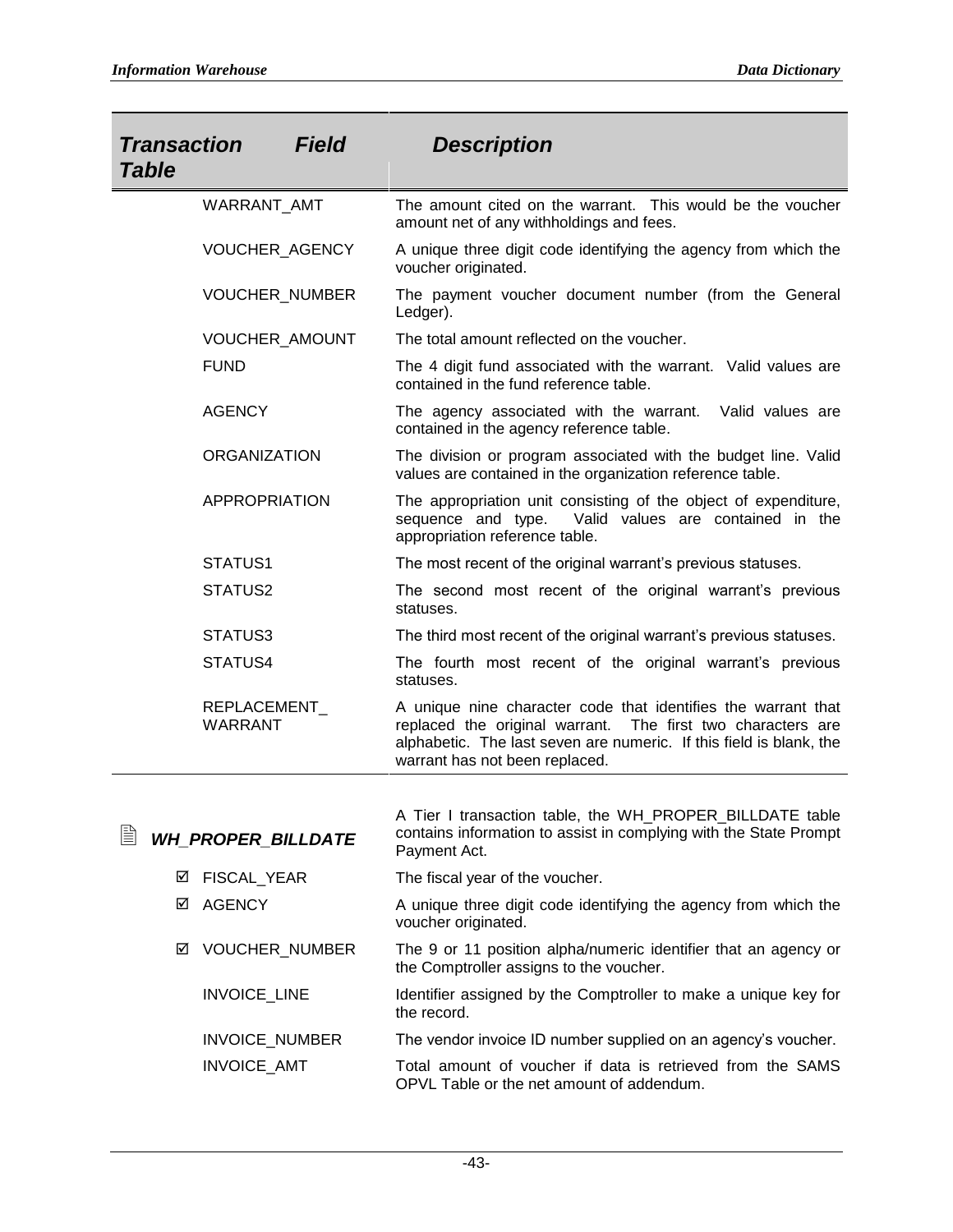| <b>Transaction</b><br><b>Field</b><br><b>Table</b> | <b>Description</b>                                                                                                                                                     |
|----------------------------------------------------|------------------------------------------------------------------------------------------------------------------------------------------------------------------------|
| VENDOR TIN                                         | The taxpayer identification number (TIN) uniquely identifies a<br>vendor with whom the State does business. Refer to the SAMS<br>Vendor (VEN2) table for valid values. |
| PRP BL DT REQUIRED                                 | Identifier assigned to indicate if the PRP_BILL_DATE column<br>was 1) 'N' = Not Required, 2) 'U'= Unknown, 3) 'Y" = Required.                                          |
| PROPER BILL DATE                                   | Date on which the proper invoice received by the agency.                                                                                                               |
| WARRANT                                            | The 9 position number that the Comptroller assigns to the<br>warrant or electronic transaction. This field will be blank until the<br>payment is issued.               |
| RECORD DATE                                        | Date the warrant or electronic transaction was issued. This field<br>will be blank until the payment is issued.                                                        |
| TOTAL DAYS UNPAID                                  | The number of days between RECORD_DATE (issue date of<br>the warrant) and PROPER_BILL_DATE, exclusive of the<br>RECORD DATE and PROPER BILL DATE.                      |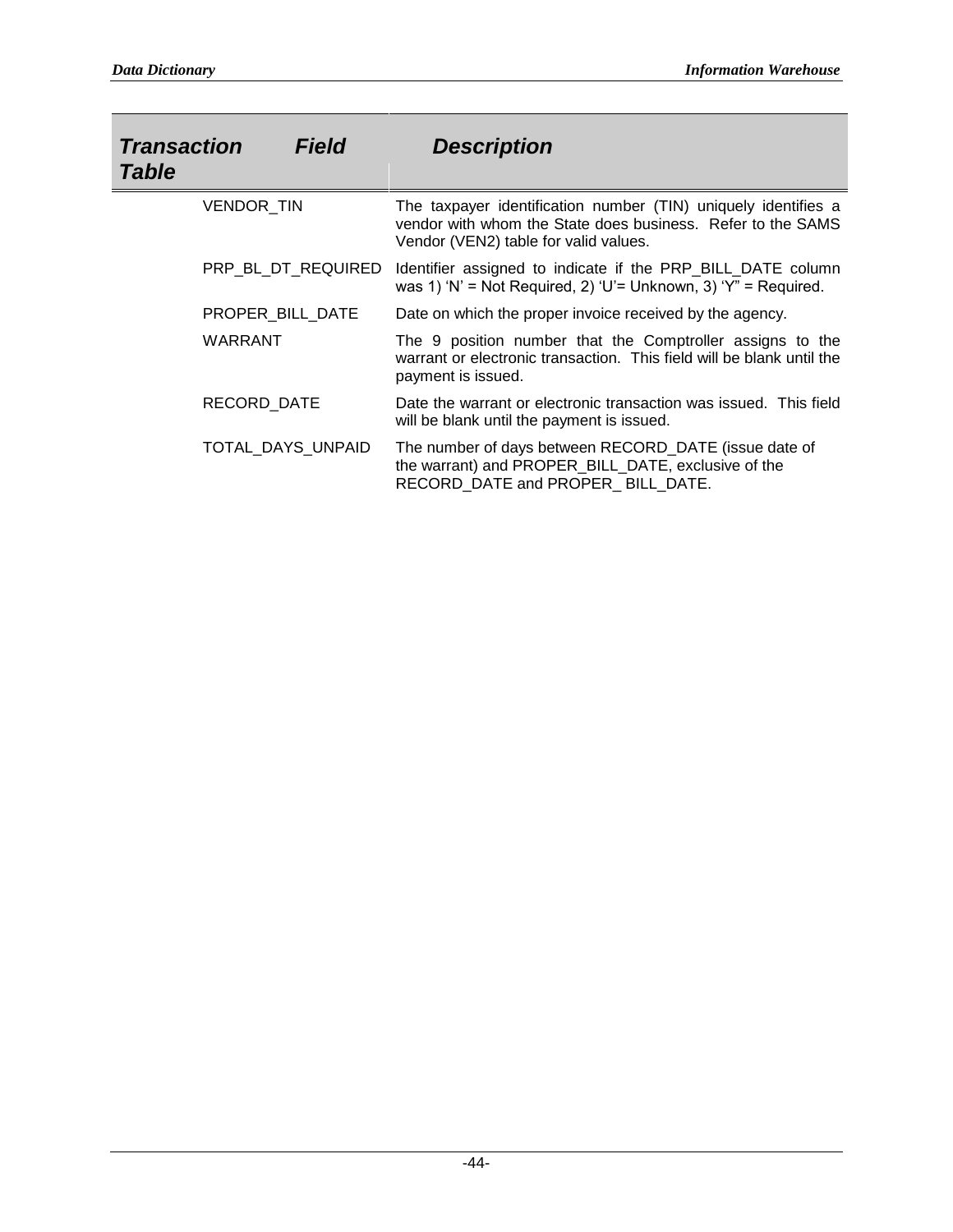# *Summary Tables*

| <b>Field</b><br><b>Summary</b><br><b>Table</b> |   |                             | <b>Description</b>                                                                                                                                                                                                                                                                                                                                                                                                                      |
|------------------------------------------------|---|-----------------------------|-----------------------------------------------------------------------------------------------------------------------------------------------------------------------------------------------------------------------------------------------------------------------------------------------------------------------------------------------------------------------------------------------------------------------------------------|
|                                                |   | <b>WH_CONT_HIST</b>         | A summary table that shows the life history of an agency contract. It<br>contains the same information as the SAMS POCH Table and is<br>updated annually after the SAMS annual close.<br>This table is<br>composed of data from the Warehouse WH_TRANS_CONT_HDR<br>Table and the WH_SUMM_VEND_CONT Table.                                                                                                                               |
|                                                | ☑ | VENDOR_TIN                  | The taxpayer identification number that uniquely identifies a vendor<br>with whom the State does business. Valid values can be found on<br>the SAMS VEN2 Table.                                                                                                                                                                                                                                                                         |
|                                                |   | <b>NAME</b>                 | The name associated with the contract as it appears on the SAMS<br>OPOC Table.                                                                                                                                                                                                                                                                                                                                                          |
|                                                | ☑ | <b>AGENCY</b>               | The unique three digit code identifying the agency from which the<br>contract originated.                                                                                                                                                                                                                                                                                                                                               |
|                                                | ☑ | CONTRACT_<br><b>NUMBER</b>  | The 10 character contract/obligation number cited on the Contract-<br>Obligation (COD) document filed by the agency and recorded on<br>SAMS with a purchase order document which encumbers the<br>requested amount. This number remains the same through the life of<br>the contract except for the fiscal year indicator in the first position.                                                                                        |
|                                                | ☑ | FISCAL_YEAR                 | The budget fiscal year (July 1- June 30), i.e. 2004, that applies to the<br>contract.                                                                                                                                                                                                                                                                                                                                                   |
|                                                |   | CONTRACT_<br><b>AMOUNT</b>  | The amount of the contract for the fiscal year as carried on the SAMS<br>Purchase Order Contract History (POCH) Table.                                                                                                                                                                                                                                                                                                                  |
|                                                |   | CONTRACT_EXP_<br><b>AMT</b> | The amount of expenditures associated with the contract for the fiscal<br>year as displayed on the SAMS Purchase Order Contract History<br>(POCH) Table.                                                                                                                                                                                                                                                                                |
|                                                |   | FROM_DATE                   | The beginning date of the contract for the fiscal year as displayed on<br>the SAMS Purchase Order Contract History (POCH) Table.                                                                                                                                                                                                                                                                                                        |
|                                                |   | TO_DATE                     | The ending date of the contract for the fiscal year as displayed on the<br>SAMS Purchase Order Contract History (POCH) Table.                                                                                                                                                                                                                                                                                                           |
|                                                |   | WH_ISL_OBJ_EXP              | A Tier III highly summarized table. This table is used for Web based<br>queries and displays expenditure data in the same format as the<br>Illinois State Legislature (ISL) forms, comparing expenditure<br>amounts for current and prior fiscal years. This query is established<br>at the Object of Expenditure level. This table is produced from the<br>tables:<br>T_SUMM_BUDG,<br>following<br>T OBJ EXP<br>and<br>T SUMM EXP OBJ. |
|                                                | ☑ | SUMMARY_DATE                | The date the warehouse summary process ran and updated the<br>summary tables.                                                                                                                                                                                                                                                                                                                                                           |
|                                                |   | RUN_NUMBER                  | A unique number automatically assigned by the system to distinguish<br>the nightly warehouse processing cycles.                                                                                                                                                                                                                                                                                                                         |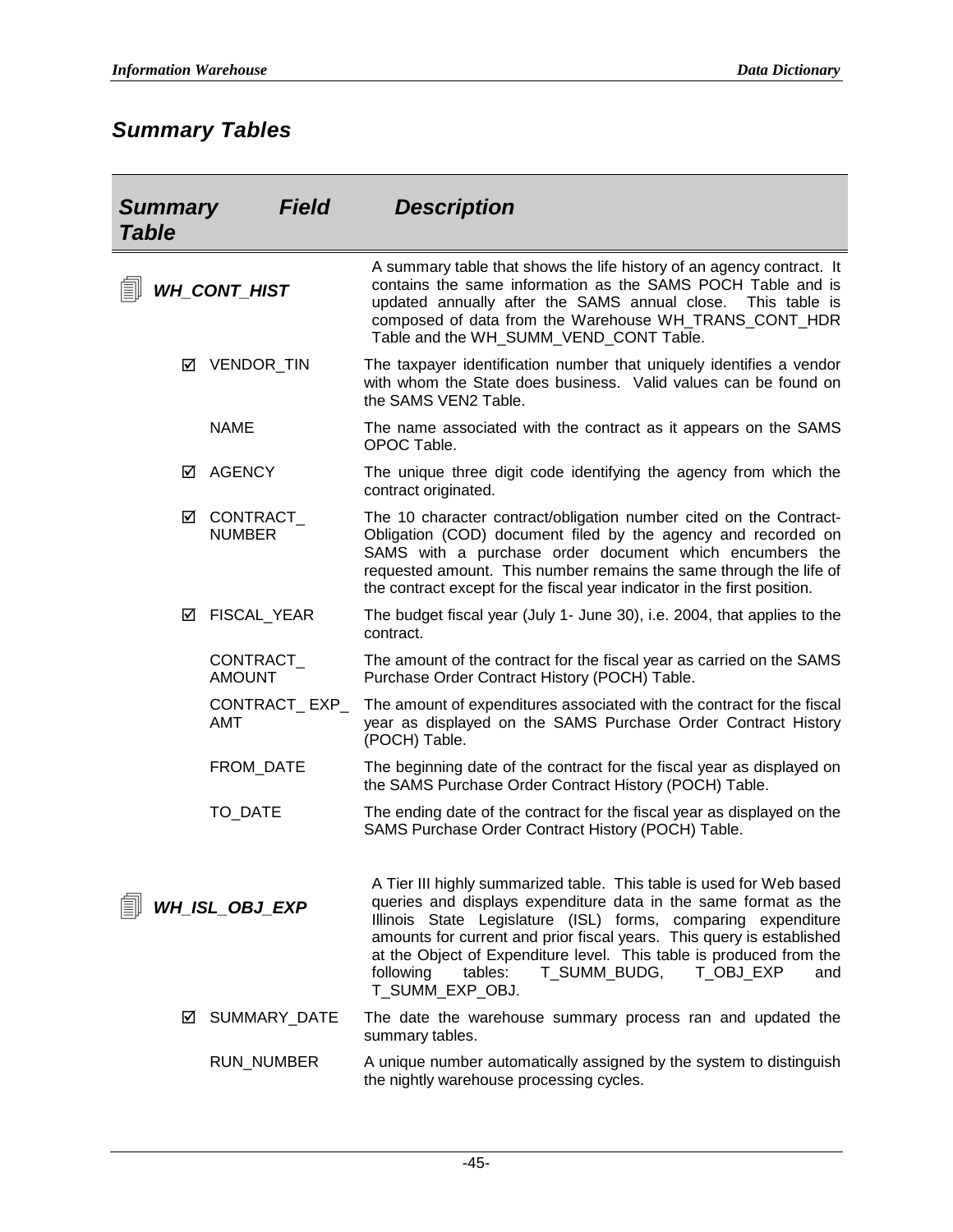| <b>Field</b><br><b>Summary</b><br><b>Table</b> |                             | <b>Description</b>                                                                                                                                                                                                                                                                                                                                                                                                 |
|------------------------------------------------|-----------------------------|--------------------------------------------------------------------------------------------------------------------------------------------------------------------------------------------------------------------------------------------------------------------------------------------------------------------------------------------------------------------------------------------------------------------|
| ☑                                              | FISCAL_YEAR                 | The fiscal year the expenditure was recorded and processed, from<br>SUMM_EXP_OBJ.                                                                                                                                                                                                                                                                                                                                  |
| ☑                                              | <b>FUND</b>                 | The 4 digit fund associated with the expenditure. Valid values are<br>the<br>SAMS<br>Fund<br>Index<br>Table<br>(FUND),<br>defined on<br>from<br>SUMM_EXP_OBJ.                                                                                                                                                                                                                                                      |
| ☑                                              | <b>AGENCY</b>               | The 4 digit agency associated with the expenditure. Valid values are<br>defined on the SAMS Agency Index Table (AGCY), from<br>SUMM_EXP_OBJ.                                                                                                                                                                                                                                                                       |
| ☑                                              | ORGANIZATION                | The division or program associated with the budget line. Valid values<br>are defined on the SAMS Organization Table (ORGN), from<br>SUMM_EXP_OBJ.                                                                                                                                                                                                                                                                  |
| ☑                                              | APPR ORG                    | This is the organization responsible for the appropriation, from<br>SUMM EXP OBJ.                                                                                                                                                                                                                                                                                                                                  |
| ☑                                              | OBJ_EXP                     | The first four characters of the appropriation unit. This is sometimes<br>referred to as major object.                                                                                                                                                                                                                                                                                                             |
|                                                | <b>NAME</b>                 | The object of expenditure name description.                                                                                                                                                                                                                                                                                                                                                                        |
|                                                | NET_EXPENDED_<br><b>PFY</b> | Sum of Net_Expended for the previous fiscal year.                                                                                                                                                                                                                                                                                                                                                                  |
|                                                | NET_APPR_AMT_<br><b>CFY</b> | Sum of Net_Appr_Amt for the current year.                                                                                                                                                                                                                                                                                                                                                                          |
|                                                | NET_EXPENDED_<br><b>CFY</b> | Sum of Net_Expended for the current year.                                                                                                                                                                                                                                                                                                                                                                          |
|                                                | WH ISL OBJECT               | A Tier III highly summarized table. This table is used for Web based<br>queries and displays expenditure data in the same format as the<br>Illinois State Legislature (ISL) forms, comparing expenditure amounts<br>for current and prior fiscal years. This query is established at the<br>Detailed Object level. This table is produced from the following<br>tables: T_SUMM_BUDG, T_OBJECT and T_SUMM _EXP_OBJ. |
| ☑                                              | SUMMARY_DATE                | The date the warehouse summary process ran and updated the<br>summary tables.                                                                                                                                                                                                                                                                                                                                      |
|                                                | <b>RUN_NUMBER</b>           | A unique number automatically assigned by the system to distinguish<br>the nightly warehouse processing cycles.                                                                                                                                                                                                                                                                                                    |
| ☑                                              | <b>FISCAL YEAR</b>          | The fiscal year the expenditure was recorded and processed, from<br>SUMM EXP OBJ.                                                                                                                                                                                                                                                                                                                                  |
| ☑                                              | <b>FUND</b>                 | The 4 digit fund associated with the expenditure. Valid values are<br>SAMS Fund<br>defined on the<br>Index table<br>(FUND),<br>from<br>SUMM EXP OBJ.                                                                                                                                                                                                                                                               |
| ☑                                              | <b>AGENCY</b>               | The 4 digit agency associated with the expenditure. Valid values are<br>defined on the SAMS Agency Index Table (AGCY), from<br>SUMM_EXP_OBJ.                                                                                                                                                                                                                                                                       |
| ☑                                              | <b>ORGANIZATION</b>         | The division or program associated with the budget line. Valid values                                                                                                                                                                                                                                                                                                                                              |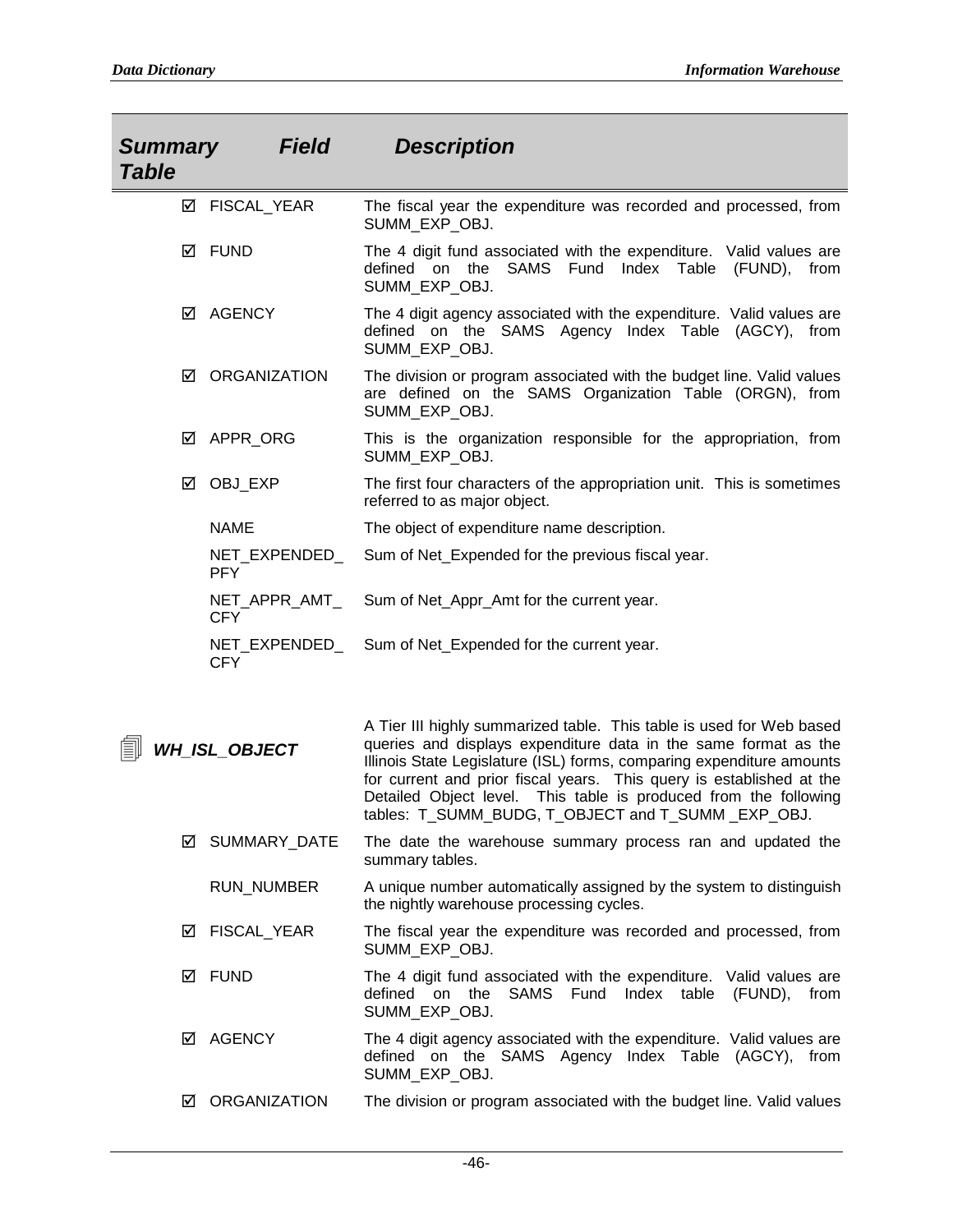| <b>Summary</b><br><b>Table</b> | <b>Field</b>                | <b>Description</b>                                                                                                                                                                                                                                                                                                                       |
|--------------------------------|-----------------------------|------------------------------------------------------------------------------------------------------------------------------------------------------------------------------------------------------------------------------------------------------------------------------------------------------------------------------------------|
|                                |                             | are defined on the SAMS Organization Table (ORGN), from<br>SUMM EXP OBJ.                                                                                                                                                                                                                                                                 |
| ☑                              | APPR_ORG                    | This is the organization responsible for the appropriation, from<br>SUMM_EXP_OBJ.                                                                                                                                                                                                                                                        |
| ☑                              | OBJ_EXP                     | The first four characters of the appropriation unit. This is sometimes<br>referred to as major object.                                                                                                                                                                                                                                   |
| ☑                              | <b>OBJECT</b>               | The object of the expenditure. Valid values are defined on the SAMS<br>Object (OBJ2) table, from SUMM_EXP_OBJ. This is sometimes<br>referred to as detailed object.                                                                                                                                                                      |
|                                | <b>NAME</b>                 | The object name description, from OBJECT.                                                                                                                                                                                                                                                                                                |
|                                | NET_EXPENDED_<br><b>PFY</b> | Sum of Net_Expended for the previous year.                                                                                                                                                                                                                                                                                               |
|                                | NET_EXPENDED_<br><b>CFY</b> | Sum of Net_Expended for the current year.                                                                                                                                                                                                                                                                                                |
|                                | <b>WH SUMM BUDG</b>         | A Tier II budget summary table containing all of the amounts<br>(original, revised, transfers, reversions, cash balances and net) for<br>a given appropriation. The source for this summary is the budget<br>transaction table. This table is produced from the following tables:<br>WH_TRANS_BUDG, WH_FUND, WH_AGENCY and<br>WH APPROP. |
|                                | SUMMARY_DATE                | The date the warehouse summary process ran and updated the<br>budget summary table.                                                                                                                                                                                                                                                      |
|                                | RUN_NUMBER                  | A unique number automatically assigned by the system to distinguish<br>the nightly warehouse processing cycles.                                                                                                                                                                                                                          |
| ⊻                              | BUDGET_FY                   | The Budget Fiscal Year century and year (i.e. 1998) associated with<br>the appropriation.                                                                                                                                                                                                                                                |
| ☑                              | <b>FUND</b>                 | The 4 digit fund associated with the appropriation. Valid values are<br>defined on the Fund Index Table (FUND).                                                                                                                                                                                                                          |
|                                | FUND_CLASS                  | The Fund Class associated with the fund. Fund Class combines<br>similar funds within an agency for financial reporting purposes.                                                                                                                                                                                                         |
|                                | FUND_CATEGORY               | The Fund Category associated with the fund. This level of the fund<br>hierarchy is used to assign each fund to a budgetary fund group.                                                                                                                                                                                                   |
|                                | FUND_GROUP                  | The Fund Group associated with the fund. Fund Groups are<br>predefined in SAMS to include the GAAP classifications such as<br>governmental, proprietary, fiduciary, etc.                                                                                                                                                                 |
|                                | FUND_TYPE                   | The Fund Type associated with the fund. Valid values are defined<br>on the SAMS Fund Type (FTYP) table and are predefined to include<br>general, special revenue, debt service, etc.                                                                                                                                                     |
| ☑                              | <b>AGENCY</b>               | The agency associated with the appropriation. The agency is part of<br>the accounting line structure. Valid values are defined on the Agency<br>Index Table (AGCY).                                                                                                                                                                      |
|                                | AGENCY_CLASS                | The Agency Class associated with the agency. This field is not                                                                                                                                                                                                                                                                           |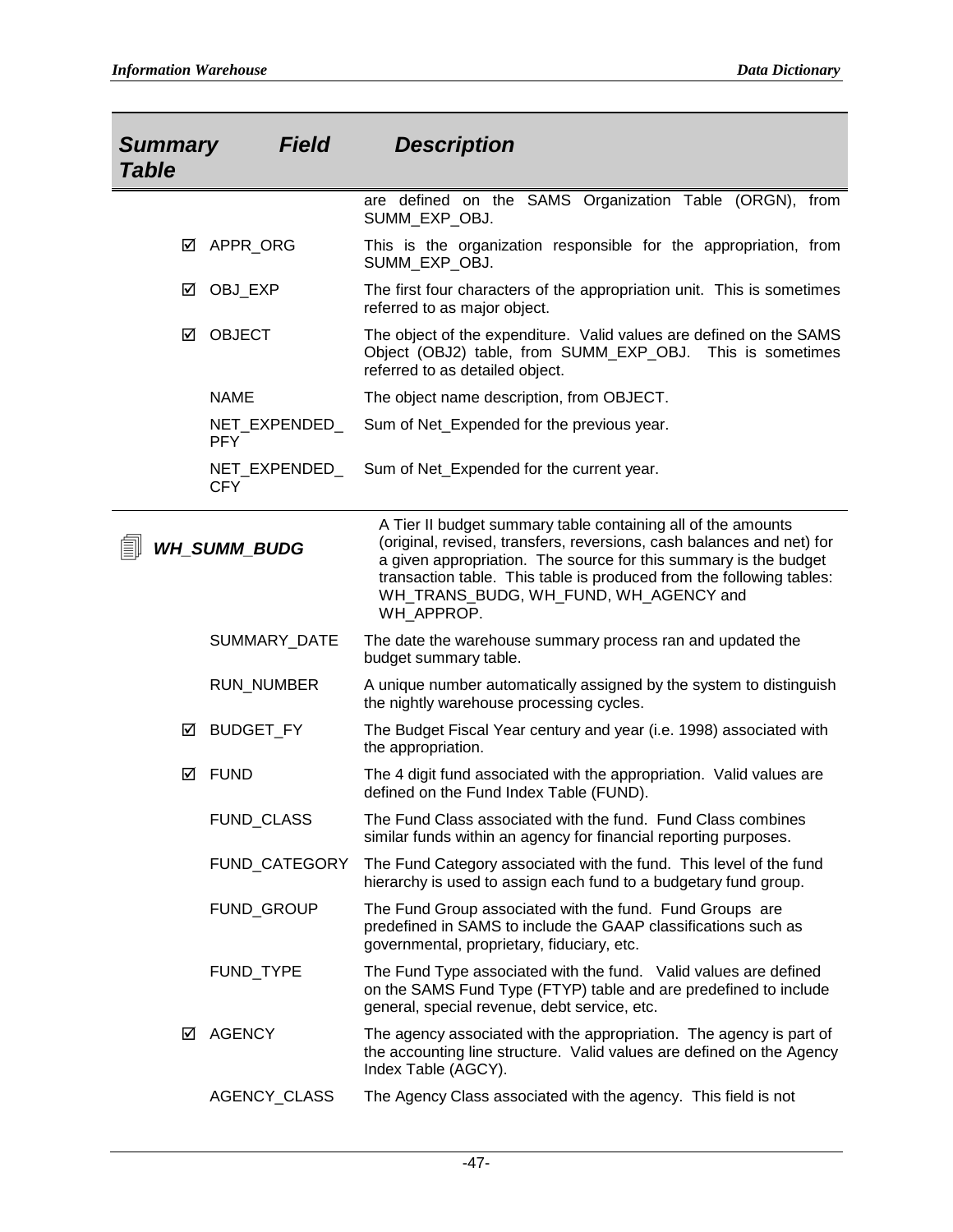| <b>Field</b><br><b>Summary</b><br><b>Table</b> |                            | <b>Description</b>                                                                                                                                                                                                                                                                                                                      |
|------------------------------------------------|----------------------------|-----------------------------------------------------------------------------------------------------------------------------------------------------------------------------------------------------------------------------------------------------------------------------------------------------------------------------------------|
|                                                |                            | currently used.                                                                                                                                                                                                                                                                                                                         |
|                                                | AGENCY_<br><b>CATEGORY</b> | The Agency Category associated with the agency. Agency category<br>refers to a group of related agencies aimed at accomplishing a major<br>activity such as human services, public safety, or higher education.<br>Valid values are defined on the SAMS agency category (AGCT)<br>table. Agency category combines agencies by activity. |
|                                                | AGENCY_GROUP               | The Agency Group associated with the agency. Valid values are<br>defined on the SAMS agency group (AGRP) table. There are seven<br>agency groups. These groups are: legislative, judicial, elected<br>officials, code departments, other, higher education, and those not<br>elsewhere classified.                                      |
|                                                | AGENCY_TYPE                | The Agency Type associated with the agency. Valid values are<br>defined on the SAMS agency type (ATYP) table and include primary<br>government, component unit and transfers and are used for GAAP<br>reporting.                                                                                                                        |
| ☑                                              | <b>ORGANIZATION</b>        | The division or program associated with the budget line. Valid values<br>are defined on the SAMS Organization Table (ORGN).                                                                                                                                                                                                             |
| ☑                                              | APPROPRIATION              | The appropriation unit consisting of the object of expenditure,<br>sequence and type. Valid values are defined on the SAMS<br>Appropriation Index Extended Table (EAPP).                                                                                                                                                                |
|                                                | APPR_CLASS                 | The Appropriation Class associated with the appropriation. These<br>are the function codes used for external reporting and extended<br>report classifications.                                                                                                                                                                          |
|                                                | APPR_CATEGORY              | The Appropriation Category associated with the appropriation.<br>Appropriation Category is used to group budget lines for "extended"<br>reporting.                                                                                                                                                                                      |
|                                                | APPR GROUP                 | The Appropriation Group associated with the appropriation. The<br>Appropriation Group classifies budget lines for Bond Reporting<br>Codes.                                                                                                                                                                                              |
|                                                | APPR TYPE                  | The appropriation type associated with the appropriation. This field<br>is used to designate an appropriation as new, deficiency,<br>supplemental, casual deficit, continuing, re-appropriated, no<br>appropriation or statutory transfer. Generally, it corresponds to the<br>last two characters of the appropriation unit.           |
|                                                | OBJ_EXP                    | The first four characters of the Appropriation unit. This is sometimes<br>referred to as major object.                                                                                                                                                                                                                                  |
|                                                | ORIGINAL_AMT               | Sum of budget amounts for all records where the budget transaction<br>is an original transaction.                                                                                                                                                                                                                                       |
|                                                | REVISED_AMT                | Sum of budget amounts for all records where the budget transaction<br>is a revised transaction.                                                                                                                                                                                                                                         |
|                                                | TRANS_IN_AMT               | Sum of budget amounts for all records where the budget transaction<br>is a transfer-in transaction.                                                                                                                                                                                                                                     |
|                                                | TRANS_OUT_AMT              | Sum of budget amounts for all records where the budget transaction<br>is a transfer-out transaction.                                                                                                                                                                                                                                    |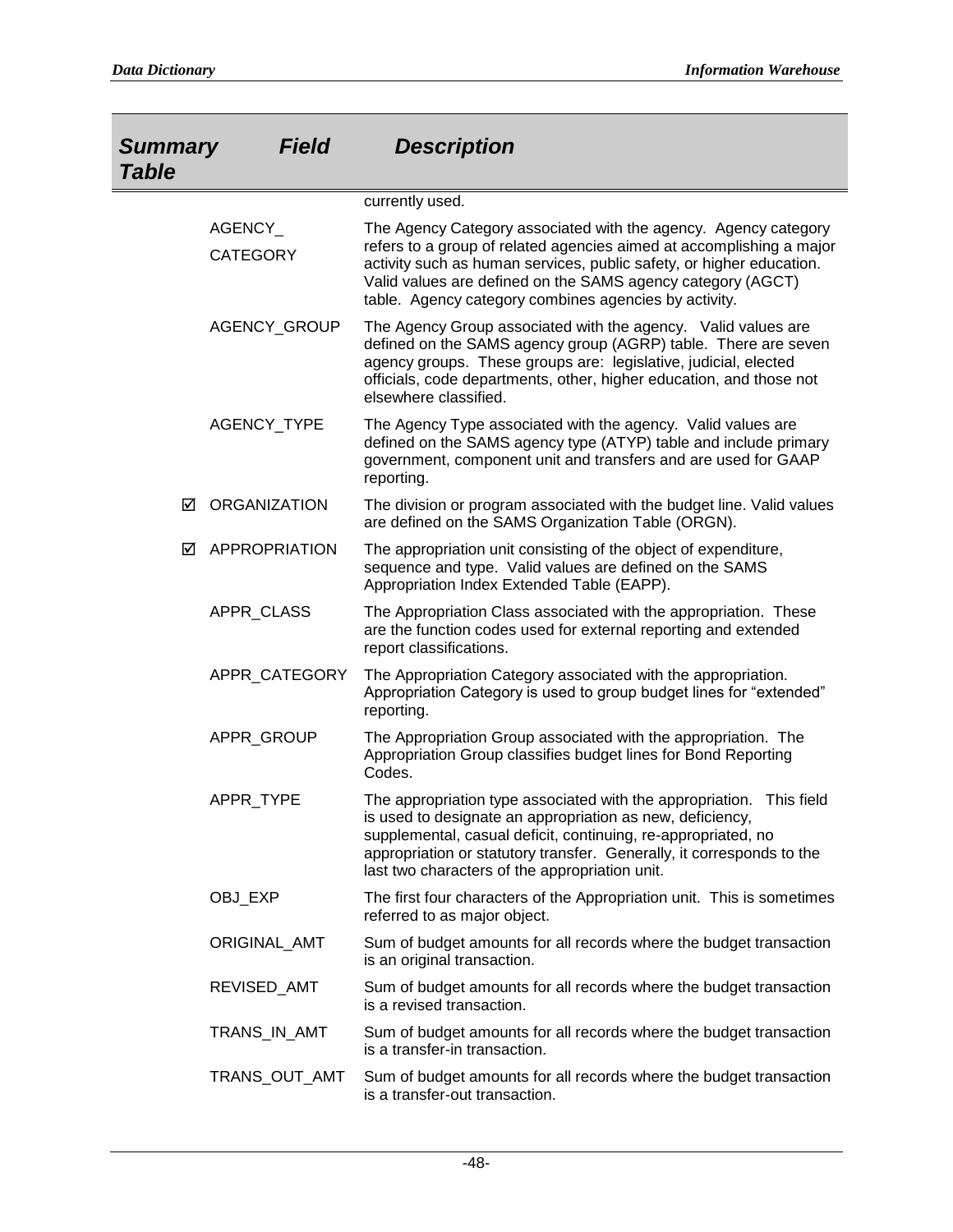| <b>Field</b><br><b>Summary</b><br><b>Table</b> | <b>Description</b>                                                                                                                                                                         |
|------------------------------------------------|--------------------------------------------------------------------------------------------------------------------------------------------------------------------------------------------|
| REVERT_AMT                                     | Sum of budget amounts for all records where the budget transaction<br>is a reversion transaction.                                                                                          |
| CASH_BAL_AMT                                   | Sum of budget amounts for all records where the budget transaction<br>represents a cash balance.                                                                                           |
| NET_APPR_AMT                                   | Sum of the budget amounts for the net of all appropriations for the<br>budget transaction.                                                                                                 |
| APPROPRIATION<br>LVL                           | The type of appropriation as defined in baseline ADVANTAGE<br>The Comptroller's Office always defines the level as<br>Financial.<br>"regular".                                             |
| TRANSFER TYPE                                  | This field indicates whether the appropriation can be transferred.<br>Valid values are: Transferable (T); Non-Transferable (N); Personal<br>Services (P); Contingency (C) or; Special (S). |
| <b>STATUS</b>                                  | A field that indicates whether the account is Active (A) or Inactive (I).                                                                                                                  |
| APPR END DATE                                  | This field reflects the day through which the appropriation account is<br>active.                                                                                                          |

| 勖 | <b>WH_SUMM_EXP_APPR</b> |                      | A Tier III summary table, this table is considered one of the most<br>useful in the Warehouse. Combines monthly expenditure totals<br>(encumbered and expended) with appropriation totals summarized<br>to the appropriation. This table is produced from the following<br>tables: WH_SUMM_BUDG and WH_SUMM_EXP_OBJ. |
|---|-------------------------|----------------------|----------------------------------------------------------------------------------------------------------------------------------------------------------------------------------------------------------------------------------------------------------------------------------------------------------------------|
|   | ☑                       | SUMMARY_DATE         | The date the warehouse summary expenditure appropriation process<br>ran and updated the summary tables.                                                                                                                                                                                                              |
|   |                         | RUN_NUMBER           | A unique number automatically assigned by the system to distinguish<br>the nightly warehouse processing cycles.                                                                                                                                                                                                      |
|   | ☑                       | FISCAL_YEAR          | The fiscal year the expenditure was recorded and processed.                                                                                                                                                                                                                                                          |
|   |                         | <b>BUDGET_FY</b>     | The Budget Fiscal year century and year (i.e. 1998) associated with<br>the appropriation.                                                                                                                                                                                                                            |
|   | ☑                       | <b>FUND</b>          | The 4 digit fund associated with the expenditure. Valid values are<br>defined on the Fund Index Table (FUND).                                                                                                                                                                                                        |
|   |                         | FUND_CLASS           | The fund class associated with the fund. Fund Class combines<br>similar funds within an agency for financial reporting purposes                                                                                                                                                                                      |
|   |                         | <b>FUND CATEGORY</b> | The fund category associated with the fund. This level of the fund<br>hierarchy is used to assign each fund to a budgetary fund group.                                                                                                                                                                               |
|   |                         | FUND_GROUP           | The fund group associated with the fund. Fund Groups are<br>predefined in SAMS to include the GAAP classifications such as<br>governmental, proprietary, fiduciary, etc.                                                                                                                                             |
|   |                         | FUND_TYPE            | The fund type associated with the fund. Valid values are defined on<br>the SAMS Fund Type (FTYP) table and are predefined to include<br>general, special revenue, debt service, etc.                                                                                                                                 |
|   |                         |                      |                                                                                                                                                                                                                                                                                                                      |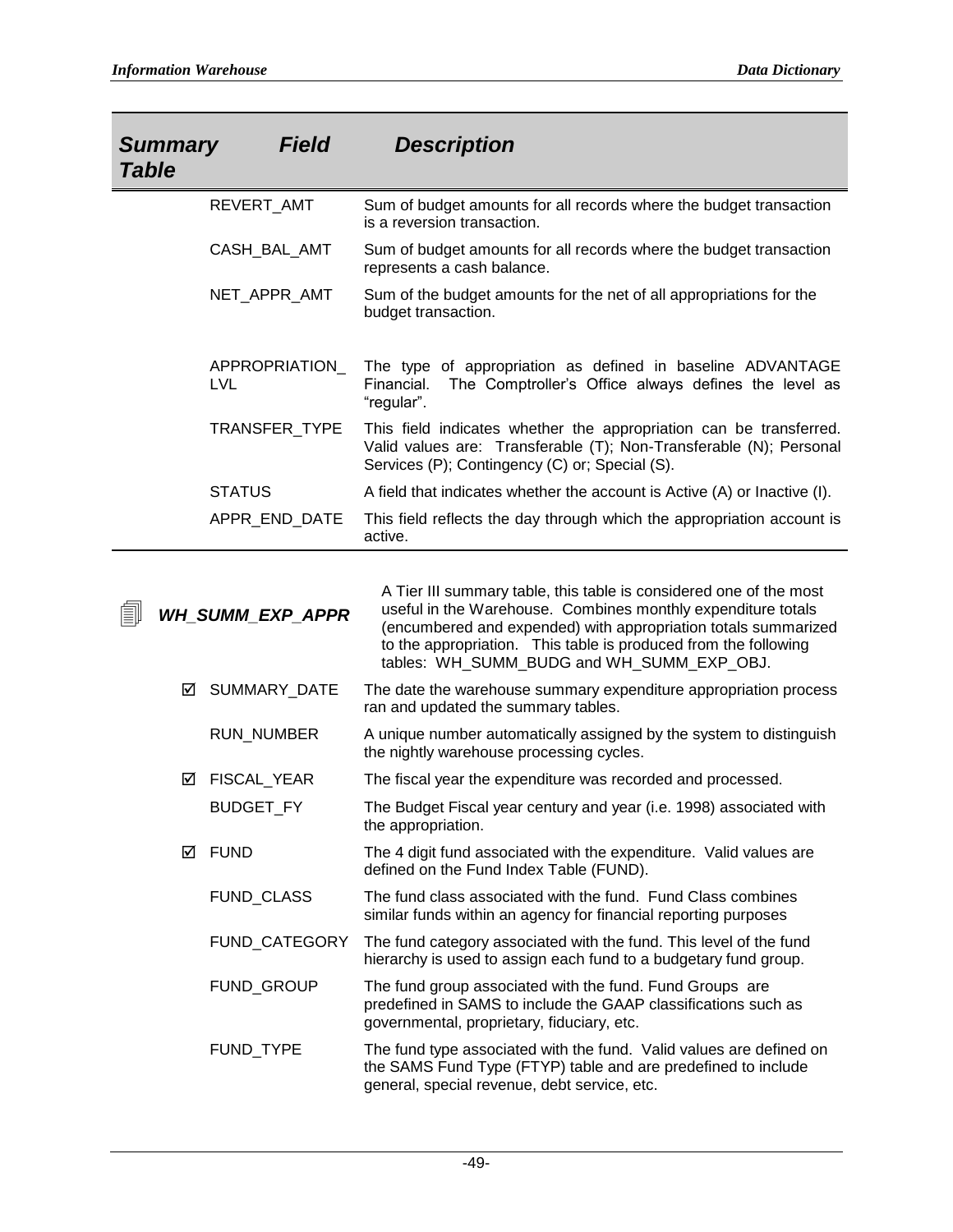| <b>Summary</b><br><b>Table</b> | <b>Field</b>               | <b>Description</b>                                                                                                                                                                                                                                                                                                                  |
|--------------------------------|----------------------------|-------------------------------------------------------------------------------------------------------------------------------------------------------------------------------------------------------------------------------------------------------------------------------------------------------------------------------------|
|                                | ☑ AGENCY                   | The agency associated with the referenced expenditure. The agency<br>is part of the accounting line structure. Valid values are defined on<br>the Agency Index Table (AGCY).                                                                                                                                                        |
|                                | AGENCY_CLASS               | The agency class associated with agency. This field is not currently<br>used.                                                                                                                                                                                                                                                       |
|                                | AGENCY_<br><b>CATEGORY</b> | The agency category associated with agency. Agency category<br>refers to a group of related agencies aimed at accomplishing a major<br>activity such as human services, public safety, or higher education.<br>Valid values are defined on the SAMS agency category (AGCT)<br>table. Agency category combines agencies by activity. |
|                                | AGENCY_GROUP               | The agency group associated with the agency. Valid values are<br>defined on the SAMS agency group (AGRP) table. There are seven<br>agency groups. These groups are: legislative, judicial, elected<br>officials, code departments, other, higher education, and those not<br>elsewhere classified.                                  |
|                                | AGENCY_TYPE                | The agency type associated with the agency. Valid values are defined<br>on the SAMS agency type (ATYP) table and include primary<br>government, component unit and transfers and are used for GAAP<br>reporting.                                                                                                                    |
| ☑                              | <b>ORGANIZATION</b>        | The division or program associated with the budget line. Valid values<br>are defined on the SAMS Organization Table (ORGN).                                                                                                                                                                                                         |
| ☑                              | APPR_ORG                   | This is the organization responsible for the appropriation.                                                                                                                                                                                                                                                                         |
| ⊠                              | <b>APPROPRIATION</b>       | The appropriation unit consisting of the object of expenditure,<br>sequence and type. Valid values are defined on the SAMS<br>Appropriation Index Extended Table (EAPP).                                                                                                                                                            |
|                                | APPR_CLASS                 | The appropriation class grouping associated with the referenced<br>appropriation. These are the function codes used for external<br>reporting and extended report classifications.                                                                                                                                                  |
|                                | APPR CATEGORY              | The Appropriation Category associated with the appropriation.<br>Appropriation Category is used to group budget lines for "extended"<br>reporting.                                                                                                                                                                                  |
|                                | APPR_GROUP                 | The Appropriation Group associated with the appropriation. The<br>Appropriation Group classifies budget lines for Bond Reporting<br>Codes.                                                                                                                                                                                          |
|                                | APPR_TYPE                  | The appropriation type associated with the appropriation.<br>This field<br>is used to designate an appropriation as new, deficiency,<br>supplemental, casual deficit, continuing, re-appropriated, no<br>appropriation or statutory transfer. Generally, it corresponds to the<br>last two characters of the appropriation unit.    |
|                                | OBJ_EXP                    | The first four characters of the appropriation unit. This is sometimes<br>referred to as major object.                                                                                                                                                                                                                              |
|                                | NET_OF_TRANS_<br>AMT       | The original appropriation, plus or minus any amendments, plus<br>transfers in and minus transfers out.                                                                                                                                                                                                                             |
|                                | NET_APPR_AMT               | Sum of the net appropriated amount from SUMM_BUDG.                                                                                                                                                                                                                                                                                  |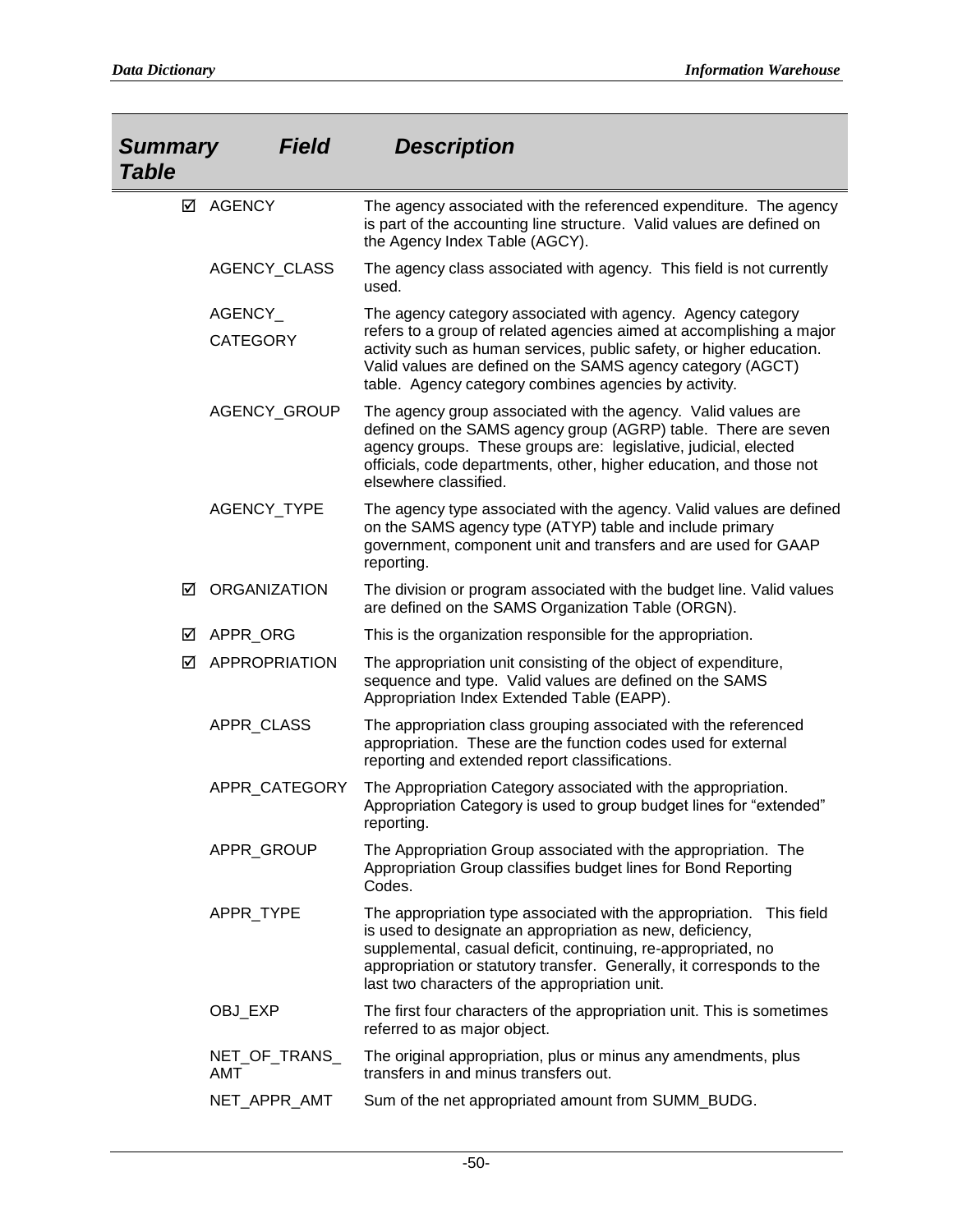| <b>Field</b><br><b>Summary</b><br><b>Table</b> | <b>Description</b>                                                                                                                                                          |
|------------------------------------------------|-----------------------------------------------------------------------------------------------------------------------------------------------------------------------------|
| ENCUMBERED_<br><b>AMT</b>                      | Sum of the encumbered amount from the SUMM_EXP_OBJ table.<br>The Summary table derives its value from the expenditure<br>transaction table.                                 |
| EXPENDED_YTD                                   | Year to date total of the expended amount. This total is derived from<br>the SUMM_EXP_OBJ table.                                                                            |
| EXPENDED_JUL                                   | Month to date expenditures for July. If the fiscal month is closed, this<br>amount will be the amount as of the final day of the fiscal month.                              |
| EXPENDED_AUG                                   | Month to date expenditures for August. If the fiscal month is closed,<br>this amount will be the amount as of the final day of the fiscal month.                            |
| EXPENDED_SEP                                   | Month to date expenditures for September. If the fiscal month is<br>closed, this amount will be the amount as of the final day of the fiscal<br>month.                      |
| EXPENDED_OCT                                   | Month to date expenditures for October. If the fiscal month is closed,<br>this amount will be the amount as of the final day of the fiscal month.                           |
| <b>EXPENDED NOV</b>                            | Month to date expenditures for November. If the fiscal month is<br>closed, this amount will be the amount as of the final day of the fiscal<br>month.                       |
| EXPENDED_DEC                                   | Month to date expenditures for December. If the fiscal month is<br>closed, this amount will be the amount as of the final day of the fiscal<br>month.                       |
| EXPENDED_JAN                                   | Month to date expenditures for January. If the fiscal month is closed,<br>this amount will be the amount as of the final day of the fiscal month.                           |
| EXPENDED_FEB                                   | Month to date expenditures for February. If the fiscal month is<br>closed, this amount will be the amount as of the final day of the fiscal<br>month.                       |
| EXPENDED_MAR                                   | Month to date expenditures for March. If the fiscal month is closed,<br>this amount will be the amount as of the final day of the fiscal month.                             |
| EXPENDED_APR                                   | Month to date expenditures for April. If the fiscal month is closed,<br>this amount will be the amount as of the final day of the fiscal month.                             |
| <b>EXPENDED MAY</b>                            | Month to date expenditures for May. If the fiscal month is closed, this<br>amount will be the amount as of the final day of the fiscal month.                               |
| EXPENDED_JUN                                   | Month to date expenditures for June. If the fiscal month is closed,<br>this amount will be the amount as of the final day of the fiscal month.                              |
| EXPENDED_<br>LAPSE 1                           | Month to date expenditures for lapse period one (July). If the fiscal<br>month is closed, this amount will be the amount as of the final day of<br>the fiscal month.        |
| EXPENDED<br>LAPSE_2                            | Month to date expenditures for lapse period two (August). If the fiscal<br>month is closed, this amount will be the amount as of the final day of<br>the fiscal month.      |
| EXPENDED_<br>LAPSE_3                           | Month to date expenditures for lapse period three (September). If the<br>fiscal month is closed, this amount will be the amount as of the final<br>day of the fiscal month. |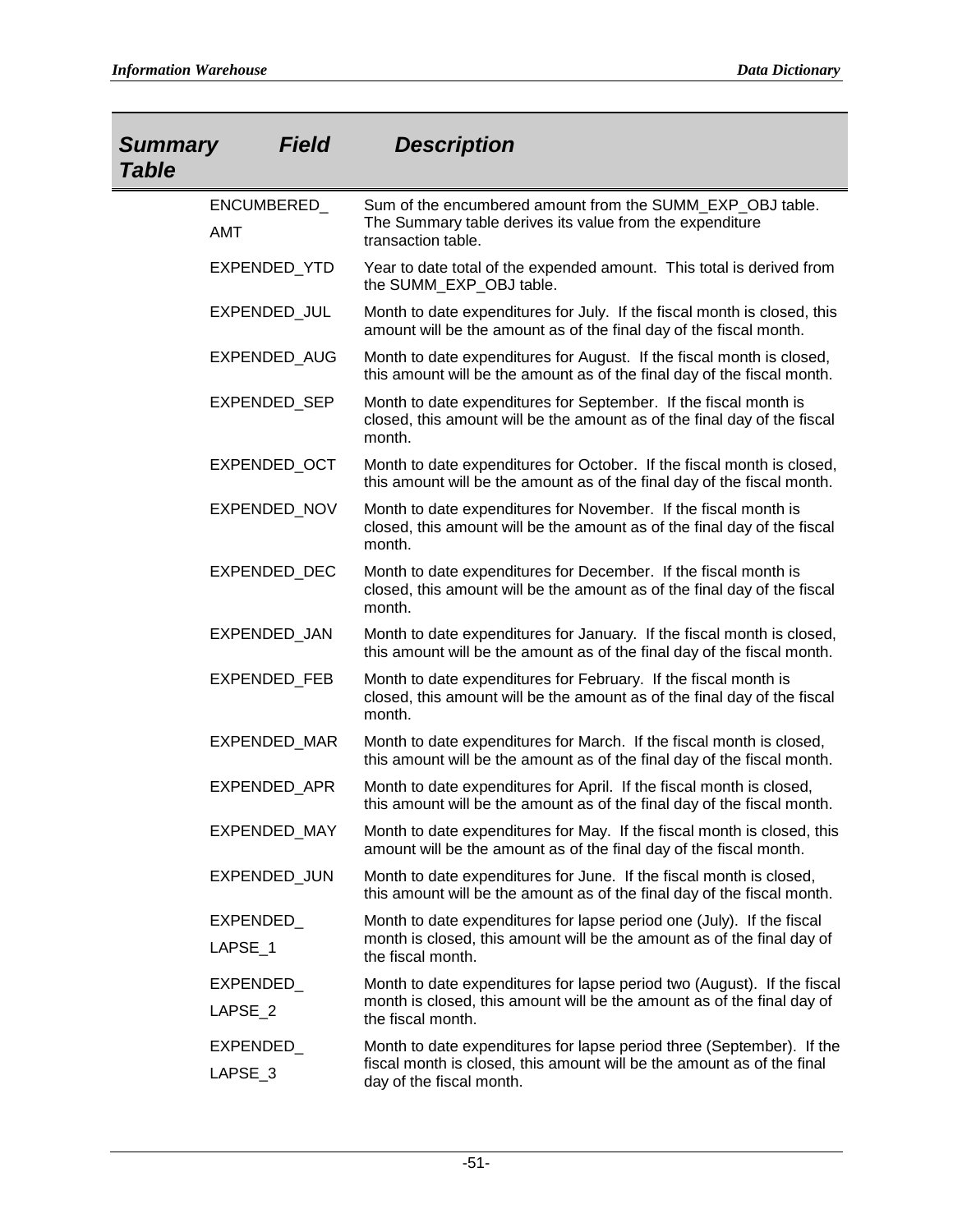| <b>Summary</b><br><b>Field</b><br><b>Table</b> |                            | <b>Description</b>                                                                                                                                                                                                                                                               |
|------------------------------------------------|----------------------------|----------------------------------------------------------------------------------------------------------------------------------------------------------------------------------------------------------------------------------------------------------------------------------|
|                                                | UNOBLIGATED_<br><b>AMT</b> | The total unobligated amount is the amount derived from the Net<br>Appropriated Amount less the expended amount less the<br>encumbered amount.                                                                                                                                   |
|                                                | UNEXPENDED_<br><b>AMT</b>  | The outstanding amount that has not been spent is derived from the<br>Net Appropriated Amount less the Expended Amount.                                                                                                                                                          |
| EI.                                            | <b>WH_SUMM_EXP_OBJ</b>     | A Tier II table. The summary Expenditure by Object table houses<br>monthly expenditure totals summarized to the detailed object. This<br>table is produced from the following tables: WH_TRANS_EXP,<br>WH_FUND, WH_AGENCY, WH_APPROP, and WH_OBJECT.                             |
| ☑                                              | SUMMARY_DATE               | The date the warehouse object of expenditure summary process ran<br>and updated the summary tables.                                                                                                                                                                              |
|                                                | <b>RUN_NUMBER</b>          | A unique number automatically assigned by the system to distinguish<br>the nightly warehouse processing cycles.                                                                                                                                                                  |
| ⊻                                              | FISCAL_YEAR                | The fiscal year the expenditure was recorded and processed (July 1-<br>June 30), i.e. 1998.                                                                                                                                                                                      |
|                                                | <b>BUDGET_FY</b>           | The Budget Fiscal year century and year (i.e. 1998) associated with<br>the expenditure.                                                                                                                                                                                          |
| ☑                                              | <b>FUND</b>                | The 4 digit fund associated with the expenditure. Valid values are<br>defined on the Fund Index Table (FUND).                                                                                                                                                                    |
|                                                | FUND_CLASS                 | The three digit code of the fund class used to combine similar funds<br>within agency for financial reporting purposes.                                                                                                                                                          |
|                                                | FUND_CATEGORY              | The fund category associated with the fund. This level of the fund<br>hierarchy is used to assign each fund to a budgetary fund group.                                                                                                                                           |
|                                                | FUND_GROUP                 | The fund group associated with the fund. Fund Groups are<br>predefined in SAMS to include the GAAP classifications such as<br>governmental, proprietary, fiduciary, etc.                                                                                                         |
|                                                | FUND_TYPE                  | The fund type associated with the fund. Valid values are defined on<br>the SAMS Fund Type (FTYP) table and are predefined to include<br>general, special revenue, debt service, etc.                                                                                             |
| ☑                                              | <b>AGENCY</b>              | The agency associated with the referenced expenditure. Valid<br>values are defined on the Agency Index Table (AGCY).                                                                                                                                                             |
|                                                | <b>AGENCY CLASS</b>        | The agency class associated with the referenced agency. This field is<br>not currently used.                                                                                                                                                                                     |
|                                                | AGENCY_                    | The agency category associated with the referenced agency. Agency                                                                                                                                                                                                                |
|                                                | <b>CATEGORY</b>            | category refers to a group of related agencies aimed at<br>accomplishing a major activity such as human services, public safety,<br>or higher education. Valid values are defined on the SAMS agency<br>category (AGCT) table. Agency category combines agencies by<br>activity. |
|                                                | AGENCY_GROUP               | The agency group associated with the referenced agency. Valid<br>values are defined on the SAMS agency group (AGRP) table. There                                                                                                                                                 |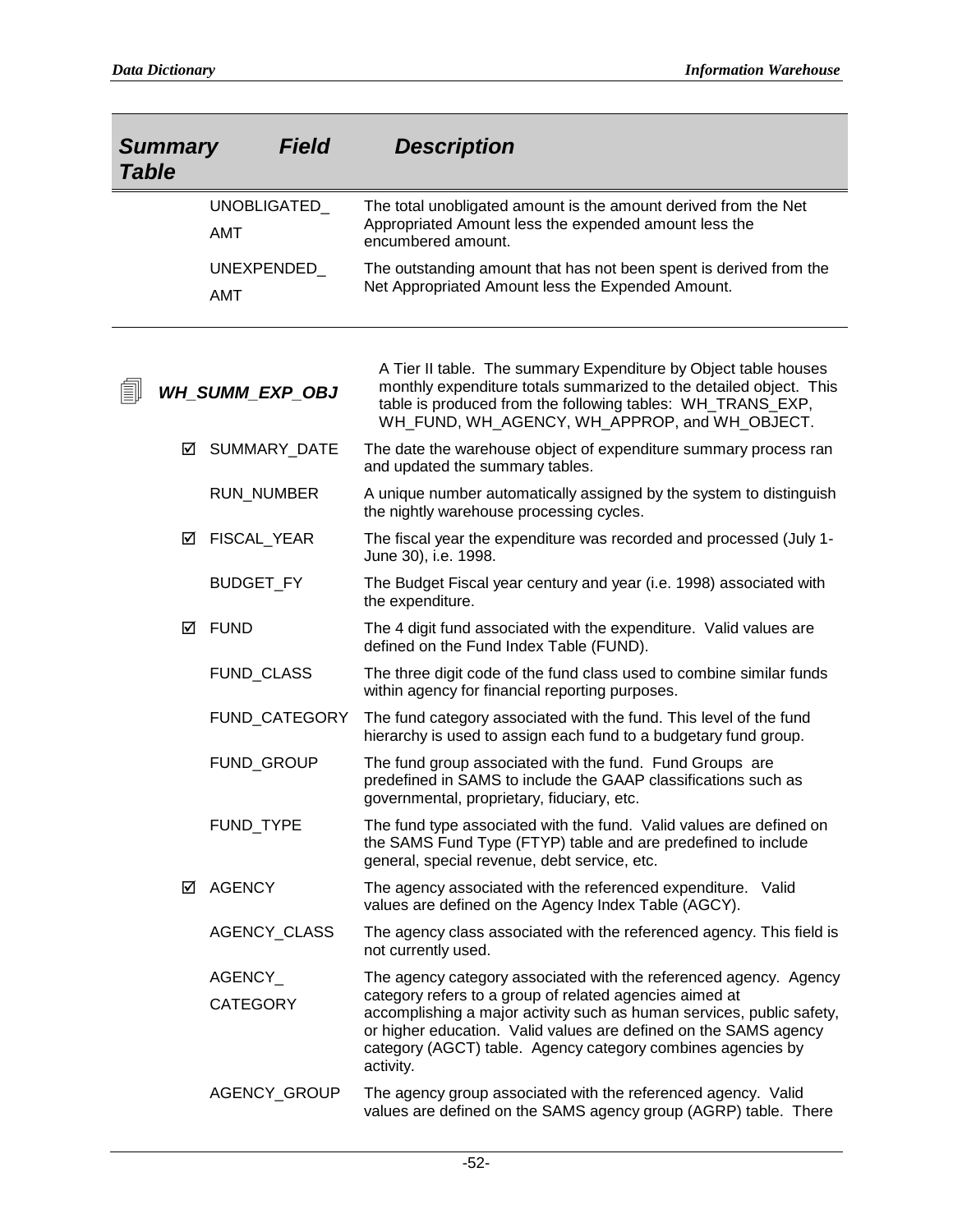| <b>Summary</b><br><b>Table</b> | <b>Field</b>        | <b>Description</b>                                                                                                                                                                                                                                                                                                            |
|--------------------------------|---------------------|-------------------------------------------------------------------------------------------------------------------------------------------------------------------------------------------------------------------------------------------------------------------------------------------------------------------------------|
|                                |                     | are seven agency groups. These groups are: legislative, judicial,<br>elected officials, code departments, other, higher education, and<br>those not elsewhere classified.                                                                                                                                                     |
|                                | AGENCY_TYPE         | The agency type associated with the referenced agency. Valid values<br>are defined on the SAMS agency type (ATYP) table and include<br>primary government, component unit and transfers and are used for<br>GAAP reporting.                                                                                                   |
| ☑                              | <b>ORGANIZATION</b> | The division or program associated with the budget line. Valid values<br>are defined on the SAMS Organization Table (ORGN).                                                                                                                                                                                                   |
| ☑                              | APPR_ORG            | This is the organization responsible for the appropriation.                                                                                                                                                                                                                                                                   |
| ☑                              | APPROPRIATION       | The appropriation unit consisting of the object of expenditure,<br>sequence and type. Valid values are defined on the SAMS<br>Appropriation Index Extended Table (EAPP).                                                                                                                                                      |
|                                | APPR_CLASS          | The appropriation class grouping associated with the referenced<br>appropriation. These are the function codes used for external<br>reporting and extended report classifications.                                                                                                                                            |
|                                | APPR CATEGORY       | The Appropriation Category summarizes expenditures and budget<br>amounts by object of appropriation. Appropriation Category is used<br>to group budget lines for "extended" reporting.                                                                                                                                        |
|                                | APPR_GROUP          | The Appropriation Group associated with the appropriation. The<br>Appropriation Group classifies budget lines for Bond Reporting<br>Codes.                                                                                                                                                                                    |
|                                | APPR_TYPE           | The appropriation type associated with the appropriation. This field<br>is used to designate an appropriation as new, deficiency,<br>supplemental, casual deficit, continuing, re-appropriated, no<br>appropriation or statutory transfer. Generally, it corresponds to the<br>last two characters of the appropriation unit. |
|                                | OBJ_EXP             | The first four characters of the appropriation unit. This is sometimes<br>referred to as major object.                                                                                                                                                                                                                        |
| ☑                              | <b>OBJECT</b>       | The object of the expenditure. Valid values are defined on the SAMS<br>Object (OBJ2) table. This is sometimes referred to as detailed<br>object.                                                                                                                                                                              |
|                                | OBJECT_CLASS        | A three-character user defined object class code; valid values are<br>defined on the SAMS Object Class (OCLS) Table. This level of the<br>object reporting hierarchy is used to group objects for GAAP<br>reporting.                                                                                                          |
|                                | OBJECT_             | A two-character user-defined object category code, valid values are                                                                                                                                                                                                                                                           |
|                                | <b>CATEGORY</b>     | defined on the SAMS Object Category (OCAT) Table. This field is<br>used to group objects by function where two objects have been<br>created for tax reporting purposes but, capture the same item.                                                                                                                            |
|                                | OBJECT_GROUP        | A two-character user-defined object group code, valid values are<br>defined on the SAMS Object Group (OGRP) Table. This field is not<br>currently used except for designating certain objects as transfer (TR)<br>objects.                                                                                                    |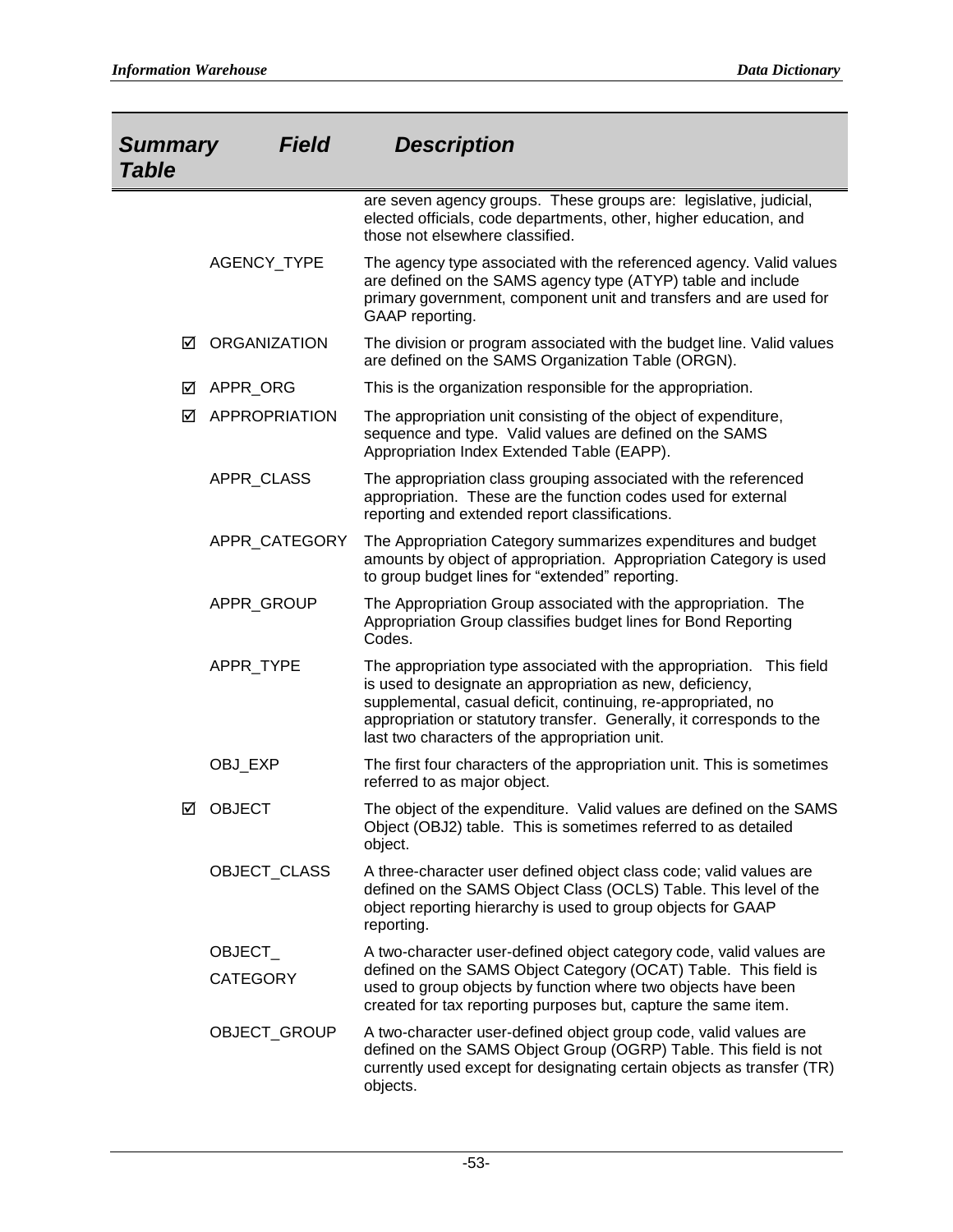| <b>Summary</b><br><b>Table</b> | <b>Field</b>        | <b>Description</b>                                                                                                                                                                                   |
|--------------------------------|---------------------|------------------------------------------------------------------------------------------------------------------------------------------------------------------------------------------------------|
|                                | OBJECT_TYPE         | A two-character user-defined object type code, valid values are<br>defined on the SAMS Object Type (OTYP) table. This field is used to<br>designate an object as operations, awards and grants, etc. |
| <b>AMT</b>                     | ENCUMBERED_         | Sum of the total encumbered amounts. This figure is calculated from<br>the summary budget table.                                                                                                     |
|                                | EXPENDED_YTD        | The year to date sum of the expended amounts. This figure is<br>calculated from the expenditure transaction table.                                                                                   |
|                                | EXPENDED_JUL        | Month to date expenditures for July. If the fiscal month is closed, this<br>amount will be the amount as of the final day of the fiscal month.                                                       |
|                                | EXPENDED_AUG        | Month to date expenditures for August. If the fiscal month is closed,<br>this amount will be the amount as of the final day of the fiscal month.                                                     |
|                                | EXPENDED_SEP        | Month to date expenditures for September. If the fiscal month is<br>closed, this amount will be the amount as of the final day of the fiscal<br>month.                                               |
|                                | EXPENDED_OCT        | Month to date expenditures for October. If the fiscal month is closed,<br>this amount will be the amount as of the final day of the fiscal month.                                                    |
|                                | EXPENDED_NOV        | Month to date expenditures for November. If the fiscal month is<br>closed, this amount will be the amount as of the final day of the fiscal<br>month.                                                |
|                                | EXPENDED_DEC        | Month to date expenditures for December. If the fiscal month is<br>closed, this amount will be the amount as of the final day of the fiscal<br>month.                                                |
|                                | EXPENDED_JAN        | Month to date expenditures for January. If the fiscal month is closed,<br>this amount will be the amount as of the final day of the fiscal month.                                                    |
|                                | <b>EXPENDED FEB</b> | Month to date expenditures for February. If the fiscal month is<br>closed, this amount will be the amount as of the final day of the fiscal<br>month.                                                |
|                                | <b>EXPENDED MAR</b> | Month to date expenditures for March. If the fiscal month is closed,<br>this amount will be the amount as of the final day of the fiscal month.                                                      |
|                                | EXPENDED_APR        | Month to date expenditures for April. If the fiscal month is closed,<br>this amount will be the amount as of the final day of the fiscal month.                                                      |
|                                | EXPENDED_MAY        | Month to date expenditures for May. If the fiscal month is closed, this<br>amount will be the amount as of the final day of the fiscal month.                                                        |
|                                | EXPENDED_JUN        | Month to date expenditures for June. If the fiscal month is closed,<br>this amount will be the amount as of the final day of the fiscal month.                                                       |
| EXPENDED_<br>LAPSE_1           |                     | Month to date expenditures for lapse period one (July). If the fiscal<br>month is closed, this amount will be the amount as of the final day of<br>the fiscal month.                                 |
| EXPENDED_<br>LAPSE 2           |                     | Month to date expenditures for lapse period two (August). If the fiscal<br>month is closed, this amount will be the amount as of the final day of<br>the fiscal month.                               |
| EXPENDED_                      |                     | Month to date expenditures for lapse period three (September). If the                                                                                                                                |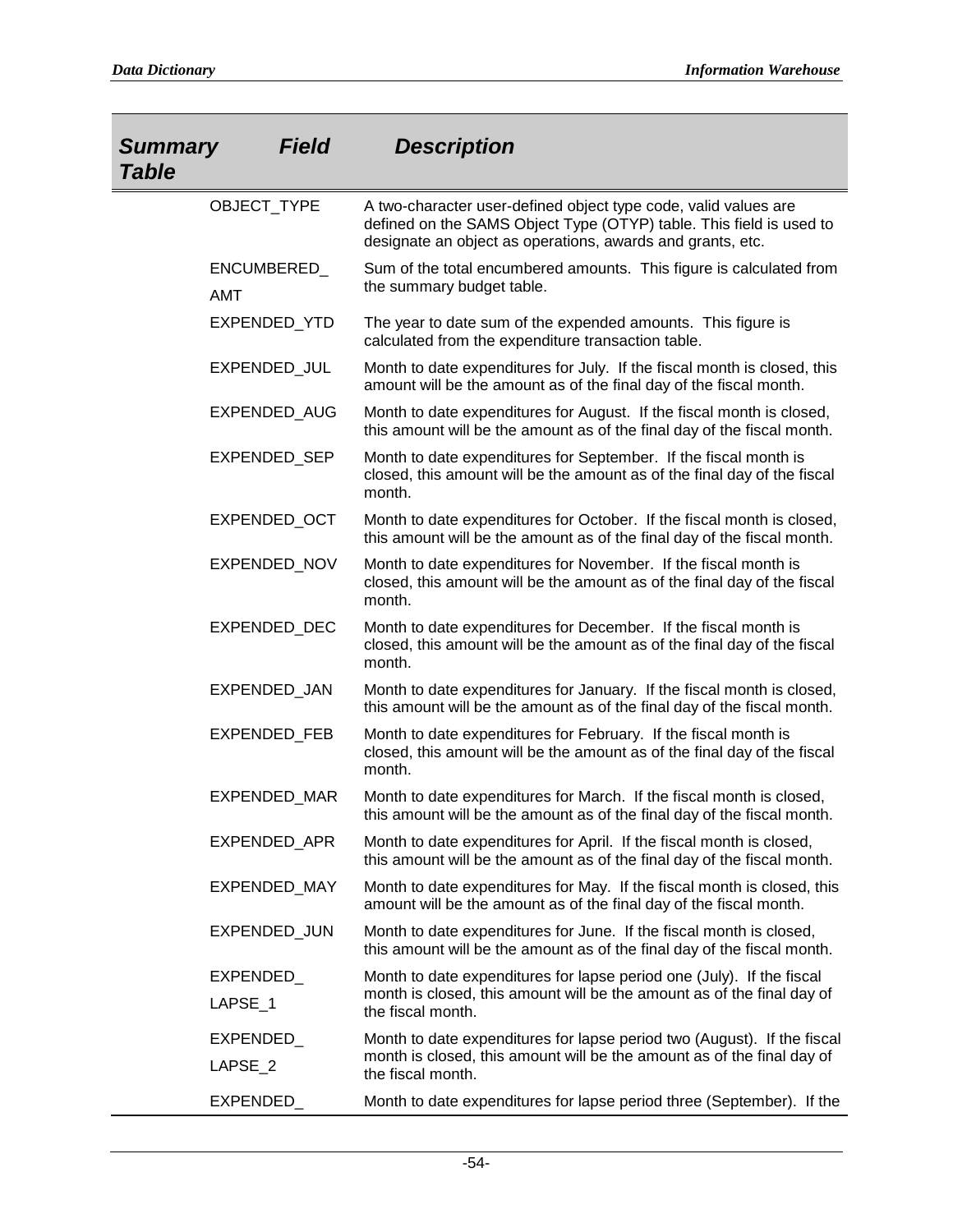| Field<br><b>Summary</b><br><b>Table</b> |   |                            | <b>Description</b>                                                                                                                                                                                                                                                                                                                      |
|-----------------------------------------|---|----------------------------|-----------------------------------------------------------------------------------------------------------------------------------------------------------------------------------------------------------------------------------------------------------------------------------------------------------------------------------------|
|                                         |   | LAPSE_3                    | fiscal month is closed, this amount will be the amount as of the final<br>day of the fiscal month.                                                                                                                                                                                                                                      |
| EI.                                     |   | <b>WH SUMM REV</b>         | A Tier II table. The Summary Revenue table contains the year to<br>date and monthly revenues for each accounting line. This table is<br>produced from the following tables: WH_TRANS_REV, WH_FUND,<br>WH_AGENCY and WH_REV_SRC.                                                                                                         |
|                                         | ☑ | SUMMARY_DATE               | The date the warehouse revenue summary process ran and updated<br>the summary tables.                                                                                                                                                                                                                                                   |
|                                         |   | RUN_NUMBER                 | A unique number automatically assigned by the system to distinguish<br>the nightly warehouse processing cycles.                                                                                                                                                                                                                         |
|                                         | ☑ | <b>FISCAL YEAR</b>         | The fiscal year in which the revenue document was recorded and<br>processed.                                                                                                                                                                                                                                                            |
|                                         | ☑ | <b>FUND</b>                | The 4 digit fund associated with the revenue source. This number<br>comes from the revenue transaction table. Valid values are defined<br>on the Fund Index Table (FUND).                                                                                                                                                               |
|                                         |   | FUND_CLASS                 | The fund class associated with the fund. Fund Class combines<br>similar funds within an agency for financial reporting purposes.                                                                                                                                                                                                        |
|                                         |   | FUND_CATEGORY              | The fund category associated with the fund. This level of the fund<br>hierarchy is used to assign each fund to a budgetary fund group.                                                                                                                                                                                                  |
|                                         |   | FUND_GROUP                 | The fund group associated with the fund. Fund Groups are<br>predefined in SAMS to include the GAAP classifications such as<br>governmental, proprietary, fiduciary, etc.                                                                                                                                                                |
|                                         |   | FUND TYPE                  | The fund type associated with the fund. Valid values are defined on<br>the SAMS Fund Type (FTYP) table and are predefined to include<br>general, special revenue, debt service, etc.                                                                                                                                                    |
|                                         | ⋈ | <b>AGENCY</b>              | The agency associated with the referenced revenue. The agency is<br>part of the accounting line structure. Valid values are defined on the<br>Agency Index Table (AGCY).                                                                                                                                                                |
|                                         |   | AGENCY_CLASS               | The agency class associated with the agency. This field is not<br>currently used.                                                                                                                                                                                                                                                       |
|                                         |   | AGENCY_<br><b>CATEGORY</b> | The agency category associated with the agency. Agency category<br>refers to a group of related agencies aimed at accomplishing a major<br>activity such as human services, public safety, or higher education.<br>Valid values are defined on the SAMS agency category (AGCT)<br>table. Agency category combines agencies by activity. |
|                                         |   | AGENCY_GROUP               | The agency group associated with the agency. Valid values are<br>defined on the SAMS agency group (AGRP) table. There are seven<br>agency groups. These groups are: legislative, judicial, elected<br>officials, code departments, other, higher education, and those not<br>elsewhere classified.                                      |
|                                         |   | AGENCY_TYPE                | The agency type associated with the agency. Valid values are defined                                                                                                                                                                                                                                                                    |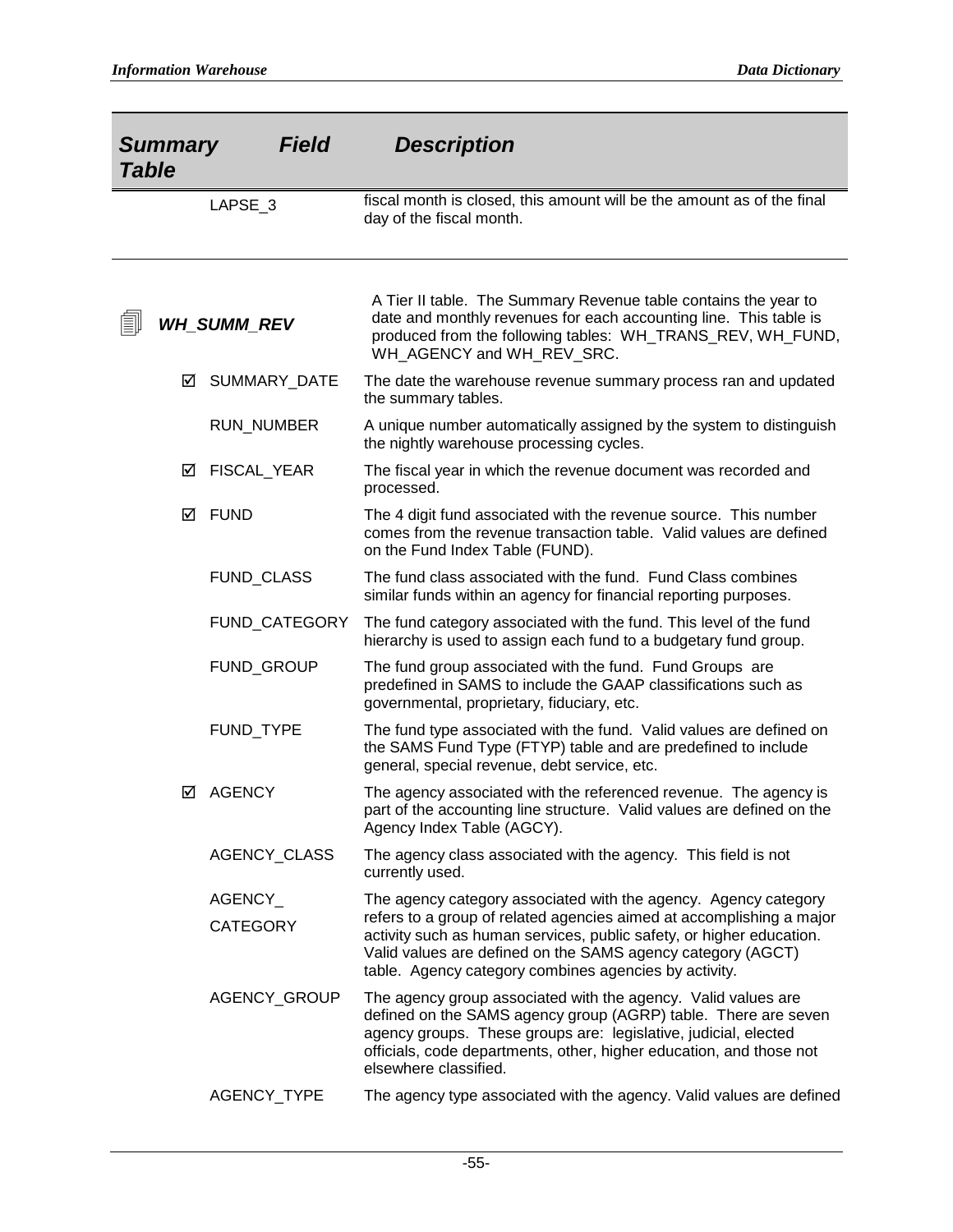| <b>Summary</b><br><b>Table</b> | <b>Field</b>                | <b>Description</b>                                                                                                                                                                                                                                                                                                                                                                                                                                                                  |
|--------------------------------|-----------------------------|-------------------------------------------------------------------------------------------------------------------------------------------------------------------------------------------------------------------------------------------------------------------------------------------------------------------------------------------------------------------------------------------------------------------------------------------------------------------------------------|
|                                |                             | on the SAMS agency type (ATYP) table and include primary<br>government, component unit and transfers and are used for GAAP<br>reporting.                                                                                                                                                                                                                                                                                                                                            |
| ☑                              | <b>ORGANIZATION</b>         | The division or program associated with the budget line. Valid values<br>are defined on the SAMS Organization Table (ORGN).                                                                                                                                                                                                                                                                                                                                                         |
| ☑                              | REVENUE_<br><b>SOURCE</b>   | The term 'revenue source' replaces the terms 'receipt source' and<br>'sub-source' from CUSAS. Valid values cross walked from CUSAS<br>can be found using the RSCX table or the SAMS (CUSAS) Manual<br>Procedure 25.50.10. Revenue source is the lowest level of a<br>classification hierarchy that puts similar revenue sources together in<br>progressively larger groups. Revenue source is the level used to<br>code transactions. Similar revenue sources make a revenue class. |
|                                | REV_SRC_CLASS               | The Revenue Source Class associated with the referenced revenue<br>source. This hierarchy level contains the major source designation.                                                                                                                                                                                                                                                                                                                                              |
|                                | REV_SRC_<br><b>CATEGORY</b> | The Revenue Source Category associated with the referenced<br>revenue source. Revenue Source Category defines the revenue sub-<br>source. This hierarchy level is not currently used.                                                                                                                                                                                                                                                                                               |
|                                | REV_SRC_GROUP               | The Revenue Source Group associated with the referenced revenue<br>source. This level of the hierarchy is being used to combine revenue<br>sources for GAAP reporting and designate certain revenue sources<br>as transfers (TR).                                                                                                                                                                                                                                                   |
|                                | REV_SRC_TYPE                | The Revenue Source Type associated with the referenced revenue<br>source. The type level of the hierarchy will be used to group revenue<br>sources for the Flash Report.                                                                                                                                                                                                                                                                                                            |
|                                | REVENUE_YTD                 | Year to date sum of all revenue. This amount is taken from the<br>revenue transaction table.                                                                                                                                                                                                                                                                                                                                                                                        |
|                                | REVENUE_JUL                 | Month to date revenues for July. If the fiscal month is closed, this<br>amount will be the amount as of the final day of the fiscal month.                                                                                                                                                                                                                                                                                                                                          |
|                                | REVENUE_AUG                 | Month to date revenues for August. If the fiscal month is closed, this<br>amount will be the amount as of the final day of the fiscal month.                                                                                                                                                                                                                                                                                                                                        |
|                                | REVENUE_SEP                 | Month to date revenues for September. If the fiscal month is closed,<br>this amount will be the amount as of the final day of the fiscal month.                                                                                                                                                                                                                                                                                                                                     |
|                                | REVENUE OCT                 | Month to date revenues for October. If the fiscal month is closed, this<br>amount will be the amount as of the final day of the fiscal month.                                                                                                                                                                                                                                                                                                                                       |
|                                | REVENUE_NOV                 | Month to date revenues for November. If the fiscal month is closed,<br>this amount will be the amount as of the final day of the fiscal month.                                                                                                                                                                                                                                                                                                                                      |
|                                | REVENUE_DEC                 | Month to date revenues for December. If the fiscal month is closed,<br>this amount will be the amount as of the final day of the fiscal month.                                                                                                                                                                                                                                                                                                                                      |
|                                | REVENUE_JAN                 | Month to date revenues for January. If the fiscal month is closed, this<br>amount will be the amount as of the final day of the fiscal month.                                                                                                                                                                                                                                                                                                                                       |
|                                | REVENUE_FEB                 | Month to date revenues for February. If the fiscal month is closed,<br>this amount will be the amount as of the final day of the fiscal month.                                                                                                                                                                                                                                                                                                                                      |
|                                | REVENUE_MAR                 | Month to date revenues for March. If the fiscal month is closed, this                                                                                                                                                                                                                                                                                                                                                                                                               |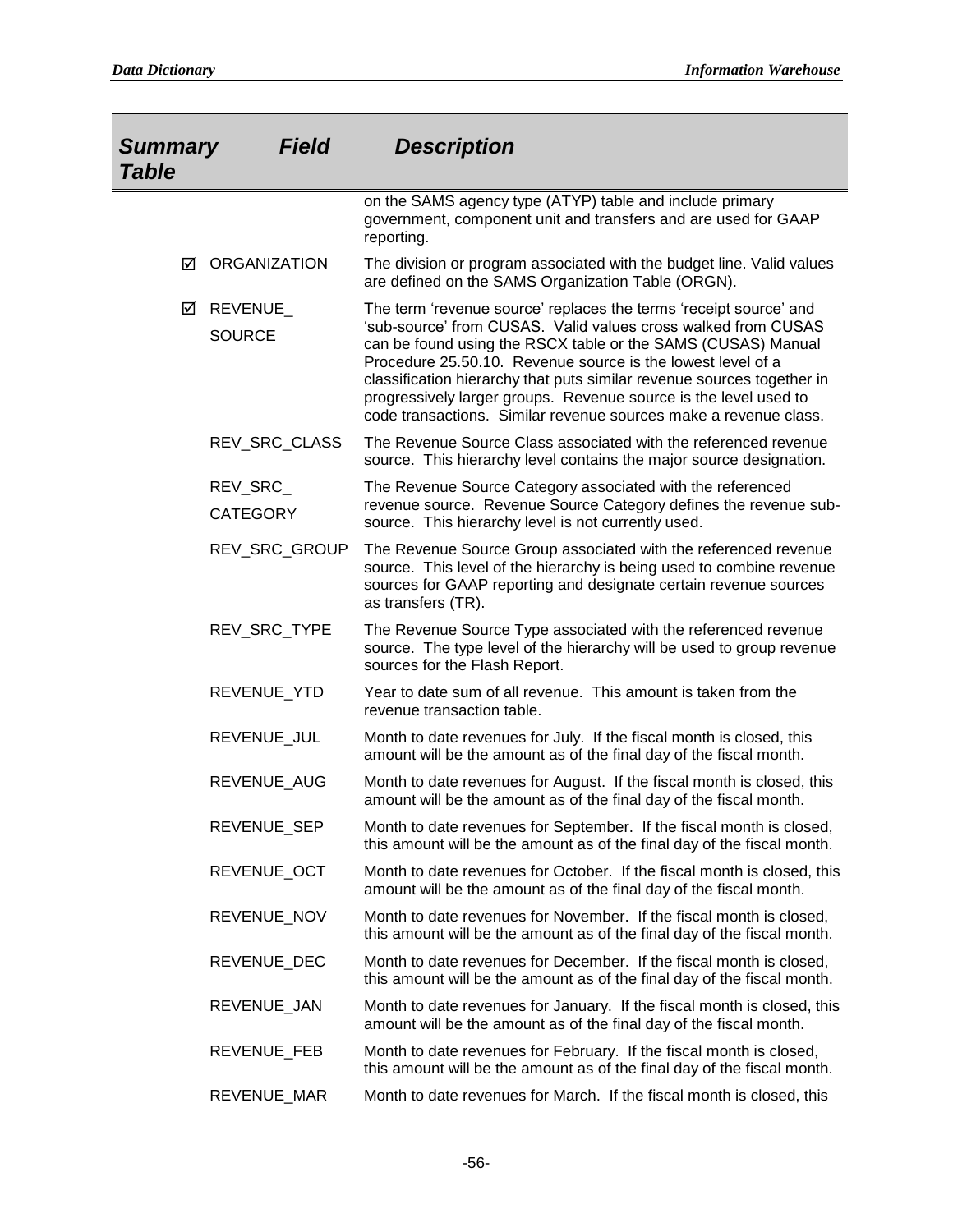| <b>Summary</b><br><b>Table</b> | <b>Field</b>                  | <b>Description</b>                                                                                                                                                                                                                                |
|--------------------------------|-------------------------------|---------------------------------------------------------------------------------------------------------------------------------------------------------------------------------------------------------------------------------------------------|
|                                |                               | amount will be the amount as of the final day of the fiscal month.                                                                                                                                                                                |
|                                | REVENUE_APR                   | Month to date revenues for April. If the fiscal month is closed, this<br>amount will be the amount as of the final day of the fiscal month.                                                                                                       |
|                                | REVENUE_MAY                   | Month to date revenues for May. If the fiscal month is closed, this<br>amount will be the amount as of the final day of the fiscal month.                                                                                                         |
|                                | REVENUE_JUN                   | Month to date revenues for June. If the fiscal month is closed, this<br>amount will be the amount as of the final day of the fiscal month.                                                                                                        |
|                                | STATUS_IND                    | This field indicates whether the revenue budget is Active (A) or<br>Inactive (A).                                                                                                                                                                 |
|                                |                               |                                                                                                                                                                                                                                                   |
| EI                             | <b>WH_SUMM_VEND_CONT</b>      | A Tier II table, the Summary Vendor Contract table contains year<br>to date contract totals and expenditures against those contracts<br>by vendor. This table is produced from the following tables:<br>WH_TRANS_CONT_HDR and WH_TRANS_CONT_LINE. |
| ☑                              | <b>SUMMARY DATE</b>           | The date the warehouse vendor contract summary process ran and<br>updated the summary tables.                                                                                                                                                     |
|                                | RUN_NUMBER                    | A unique number automatically assigned by the system to distinguish<br>the nightly warehouse processing cycles.                                                                                                                                   |
| ☑                              | FISCAL_YEAR                   | The fiscal year the contract and obligation was recorded and<br>processed.                                                                                                                                                                        |
| ☑                              | VENDOR_TIN                    | The taxpayer identification number (TIN) uniquely identifies a vendor<br>with whom the State does business. Refer to the SAMS Vendor<br>(VEND) table for valid values.                                                                            |
| ☑                              | TRANS_STATE                   | The 2 character code representing the vendor's State.                                                                                                                                                                                             |
|                                | TRANS_ZIP                     | The zip code associated with the vendor.                                                                                                                                                                                                          |
|                                | <b>TRANSACTION</b><br>AGENCY  | A unique three digit code identifying the agency from which the<br>transaction originated.                                                                                                                                                        |
| ⊻                              | TRANSACTION_<br><b>NUMBER</b> | The CUSAS contract/obligation number on the Contract-Obligation<br>(COD) document is translated to the SAMS Purchase order number<br>for recording an obligation.                                                                                 |
|                                | LEGAL_STATUS                  | The vendor's legal status (e.g. individual, governmental entity, etc.).<br>For a certified vendor, the legal status on the Purchase Order (PO)<br>must match the legal status on the vendor file.                                                 |
|                                | MASTER_IND                    | The vendor contract summary includes a master indicator field used<br>to identify all master contracts.                                                                                                                                           |
|                                | <b>VENDOR NAME</b>            | The name associated with the contract as it appears on the SAMS<br>OPOC Table.                                                                                                                                                                    |
|                                | CONTRACT_AMT                  | Sum of the Contract Amount.                                                                                                                                                                                                                       |
|                                | CONTRACT_ENC_                 | Sum of the Encumbered Amount.                                                                                                                                                                                                                     |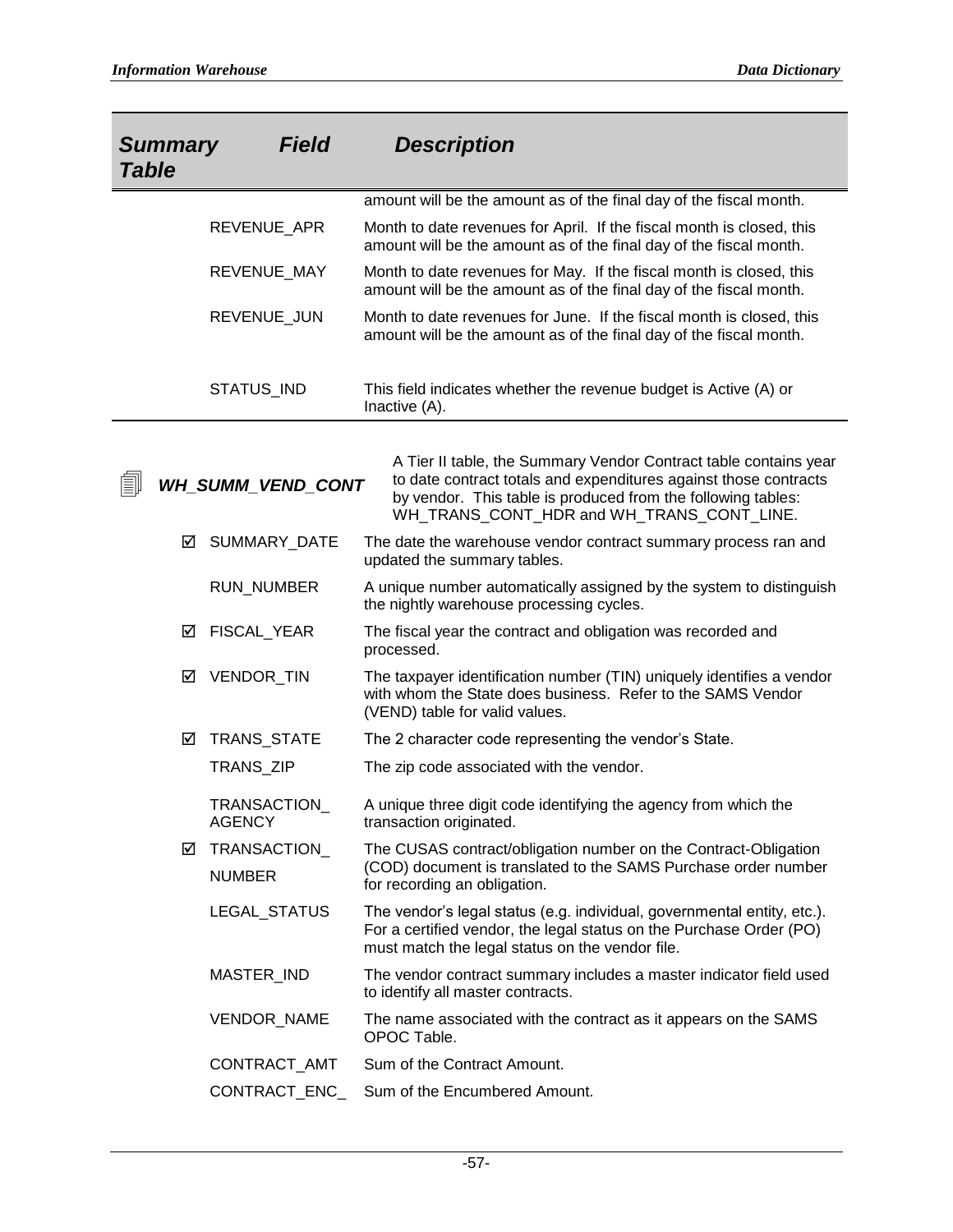| <b>Summary</b><br><b>Field</b><br><b>Table</b> |                         |                                    | <b>Description</b>                                                                                                                                                                                                                                                                                 |
|------------------------------------------------|-------------------------|------------------------------------|----------------------------------------------------------------------------------------------------------------------------------------------------------------------------------------------------------------------------------------------------------------------------------------------------|
|                                                |                         | <b>AMT</b><br>CONTRACT_EXP_<br>AMT | Sum of the Expended Amount.                                                                                                                                                                                                                                                                        |
| b                                              | <b>WH_SUMM_VEND_EXP</b> |                                    | A Tier III table, the Summary Vendor Expenditure table contains<br>year to date expenditures by vendor, agency and object. This<br>table is produced from the following table: WH TRANS EXP.                                                                                                       |
|                                                | ⋈                       | SUMMARY_DATE                       | The date the warehouse vendor expenditure summary process ran<br>and updated the summary tables.                                                                                                                                                                                                   |
|                                                |                         | <b>RUN_NUMBER</b>                  | A unique number automatically assigned by the system to distinguish<br>the nightly warehouse processing cycles.                                                                                                                                                                                    |
|                                                | ⋈                       | FISCAL_YEAR                        | The fiscal year the expenditure was recorded and processed.                                                                                                                                                                                                                                        |
|                                                | ☑                       | VENDOR_TIN                         | The taxpayer identification number (TIN) uniquely identifies a vendor<br>with whom the State does business. Refer to the SAMS Vendor<br>(VEND) table for valid values.                                                                                                                             |
|                                                |                         | CONTRACT<br><b>AGENCY</b>          | A unique three digit code identifying the agency from which the<br>contract originated.                                                                                                                                                                                                            |
|                                                | ☑                       | CONTRACT_<br><b>NUMBER</b>         | The CUSAS contract/obligation number on the Contract-Obligation<br>(COD) document is translated to the SAMS Purchase order number<br>for recording an obligation.                                                                                                                                  |
|                                                | ☑                       | TRANS_STATE                        | The 2 character code representing the vendor's State.                                                                                                                                                                                                                                              |
|                                                |                         | TRANS_ZIP                          | The zip code associated with the vendor.                                                                                                                                                                                                                                                           |
|                                                |                         | <b>AGENCY</b>                      | The agency associated with the expenditure. The agency is part of<br>the accounting line structure. Valid values are defined on the Agency<br>Index Table (AGCY).                                                                                                                                  |
|                                                |                         | AGENCY_CLASS                       | The agency class associated with the agency. This field is not<br>currently used.                                                                                                                                                                                                                  |
|                                                |                         | <b>AGENCY</b>                      | The agency category associated with the agency. Agency category                                                                                                                                                                                                                                    |
|                                                |                         | <b>CATEGORY</b>                    | refers to a group of related agencies aimed at accomplishing a major<br>activity such as human services, public safety, or higher education.<br>Valid values are defined on the SAMS agency category (AGCT)<br>table. Agency category combines agencies by activity.                               |
|                                                |                         | AGENCY_GROUP                       | The agency group associated with the agency. Valid values are<br>defined on the SAMS agency group (AGRP) table. There are seven<br>agency groups. These groups are: legislative, judicial, elected<br>officials, code departments, other, higher education, and those not<br>elsewhere classified. |
|                                                |                         | AGENCY_TYPE                        | The agency type associated with the agency. Valid values are defined<br>on the SAMS agency type (ATYP) table and include primary<br>government, component unit and transfers and are used for GAAP<br>reporting.                                                                                   |
|                                                | ☑                       | <b>OBJECT</b>                      | The object of the expenditure, valid values are defined on the SAMS                                                                                                                                                                                                                                |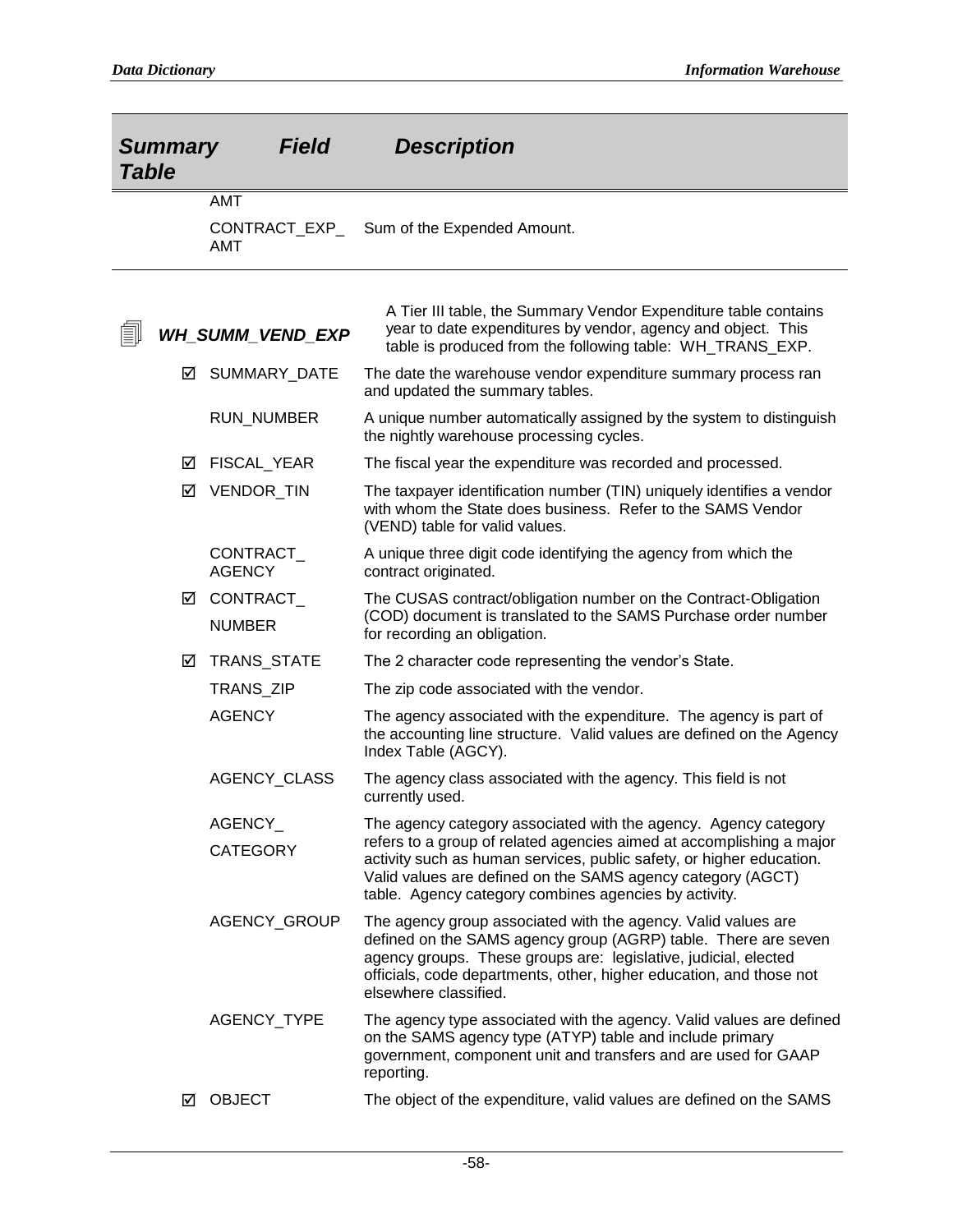| <b>Summary</b><br><b>Table</b>   | <b>Field</b> | <b>Description</b>                                                                                                                                                                                                                                                        |
|----------------------------------|--------------|---------------------------------------------------------------------------------------------------------------------------------------------------------------------------------------------------------------------------------------------------------------------------|
|                                  |              | Object (OBJ2) table. This is sometimes referred to as detailed<br>object.                                                                                                                                                                                                 |
| OBJECT_CLASS                     |              | A three-character user defined object class code, valid values are<br>defined on the SAMS Object Class (OCLS) Table. This level of the<br>hierarchy is used to group objects for GAAP reporting.                                                                          |
| <b>OBJECT</b><br><b>CATEGORY</b> |              | A two-character user-defined object category code, valid values are<br>defined on the SAMS Object Category (OCAT) Table. This field is<br>used to group objects by function where two objects have been<br>created for tax reporting purposes but, capture the same item. |
| OBJECT_GROUP                     |              | A two-character user-defined object group code, valid values are<br>defined on the SAMS Object Group (OGRP) Table. This field is not<br>currently used except for designating certain objects as transfer (TR)<br>objects.                                                |
| OBJECT_TYPE                      |              | A two-character user-defined object type code, valid values are<br>defined on the SAMS Object Type (OTYP) table. This field is used to<br>designate an object as operations, awards and grants, etc.                                                                      |
| <b>VENDOR NAME</b>               |              | Name of the Vendor. Refer to the Vendor (VEND) table for defined<br>values. This is the name that appears on the warrants.                                                                                                                                                |
| SEN DIST NUM                     |              | The Illinois Senate District that is associated with the transaction.                                                                                                                                                                                                     |
| REP_DIST_NUM                     |              | The Illinois Representative District associated with the transaction.                                                                                                                                                                                                     |
| ENCUMBERED_<br><b>AMT</b>        |              | Sum of the encumbered amounts. This amount is taken from the<br>expenditure transaction table.                                                                                                                                                                            |
| EXPENDED AMT                     |              | Sum of the expended amounts. This amount is taken from the<br>expenditure transaction table.                                                                                                                                                                              |

| 氲 | <b>WH_SUMM_DAILY_CASH</b> | The Summary Daily Cash Table contains a reconciliation of the<br>beginning of day cash balance to the end of day cash balance for<br>each fund in SAMS for each business day of the year. |
|---|---------------------------|-------------------------------------------------------------------------------------------------------------------------------------------------------------------------------------------|
| ☑ | <b>BALANCE DATE</b>       | The date of the transactions summarized from the SAMS general<br>ledger that affect the cash balance.                                                                                     |
| ☑ | <b>FUND</b>               | The 4 digit fund associated with the cash balance. Valid values are<br>defined on the Fund Index Table (FUND) in SAMS.                                                                    |
|   | <b>BEGIN DAILY</b><br>AMT | The cash balance per SAMS for the fund at the beginning of the<br>balance date day.                                                                                                       |
|   | END DAILY AMT             | The cash balance per SAMS for the fund at the end of the balance<br>date day.                                                                                                             |
|   | RECEIPT AMT               | The total cash receipts deposited into the fund for balance date<br>including any intergovernmental electronic receipts.                                                                  |
|   | REFUND_AMT                | The cash refunds deposited into the fund for the balance date. Cash<br>refunds are defined as erroneous payments or overpayments that                                                     |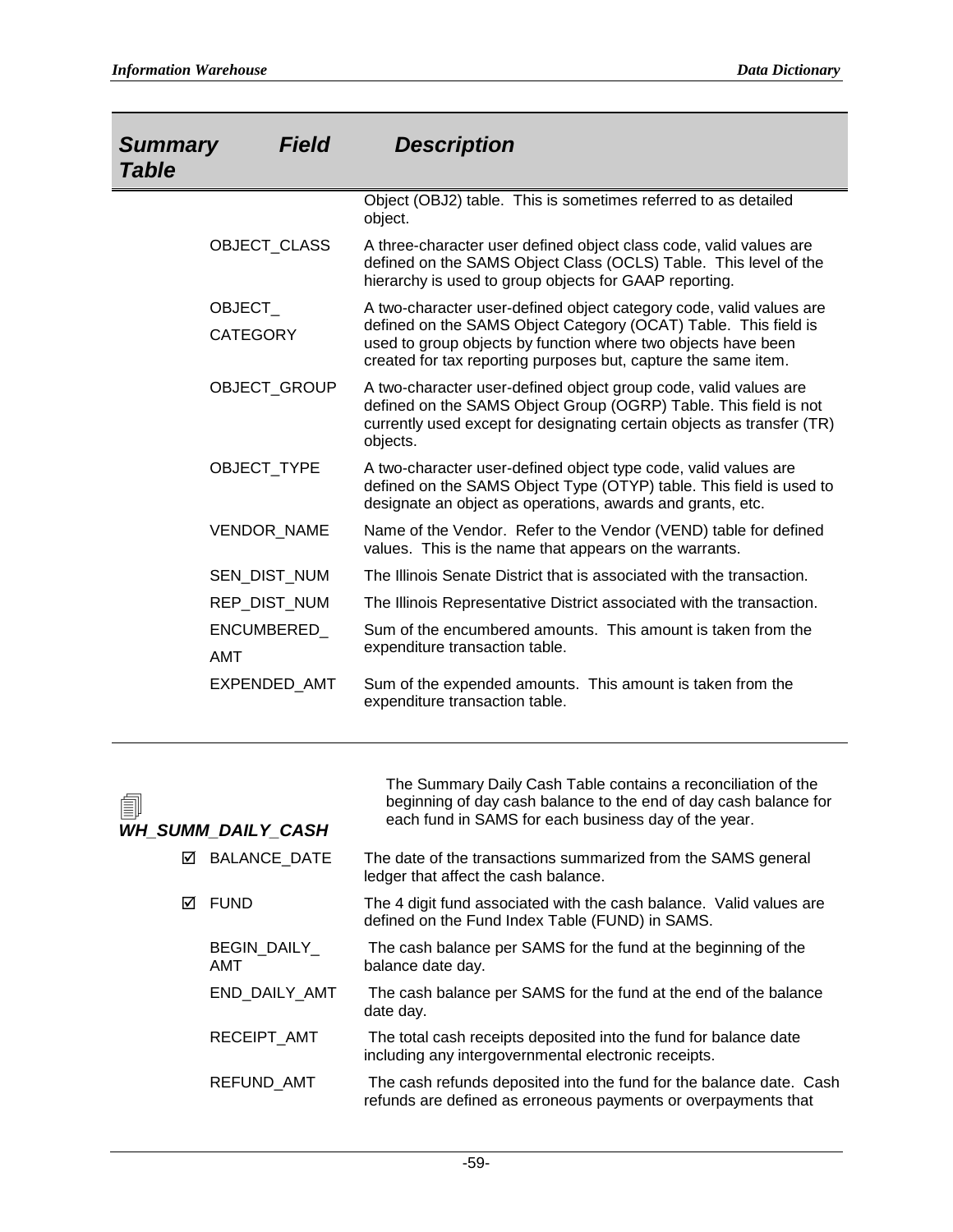| <b>Summary</b><br><b>Table</b> | <b>Field</b>                  | <b>Description</b>                                                                                                                                                                                                                                                         |
|--------------------------------|-------------------------------|----------------------------------------------------------------------------------------------------------------------------------------------------------------------------------------------------------------------------------------------------------------------------|
|                                |                               | have been returned to the Comptroller's Office.                                                                                                                                                                                                                            |
|                                | TRANS_IN_AMT                  | The statutory transfers into the fund for the balance date.                                                                                                                                                                                                                |
|                                | TRANS_OUT_AMT                 | The statutory transfers out of the fund for the balance date. The<br>amount will normally be preceded by a negative sign to indicate an<br>outflow of cash from the Fund.                                                                                                  |
|                                | WARR_ISSUED_<br>AMT           | The commercial warrants issued by SAMS for the balance date<br>including warrantless interfund payments. The amount will normally<br>be preceded by a negative sign to indicate an outflow of cash from<br>the Fund.                                                       |
|                                | WARR_VOIDED_<br><b>AMT</b>    | The warrants voided for the balance date.                                                                                                                                                                                                                                  |
|                                | <b>MISCELLANEOUS</b><br>AMT   | A summary of all transactions not classified elsewhere that had an<br>impact on the cash balance for the balance date. An outflow of cash<br>will be preceded by a negative sign. Normally, this classification is for<br>non-commercial warrants written outside of SAMS. |
|                                |                               |                                                                                                                                                                                                                                                                            |
| 剾<br><b>BAL</b>                | <b>WH_BLNCESHT_ENDNG_</b>     | The Balance Sheet Ending Balance Table lists each entry on the<br>SAMS BBAL Table as of the end of the SAMS daily cycle for each<br>business day.                                                                                                                          |
| ☑                              | FUND                          | The 4 digit fund associated with the account balance. Valid values<br>are defined on the Fund Index Table (FUND) in SAMS.                                                                                                                                                  |
| ☑                              | $BS_$                         | The 4 digit account number associated with the account balance.                                                                                                                                                                                                            |
|                                | <b>ACCOUNT</b>                | Valid values are defined on the Balance Sheet Account Index Table<br>(BACC) in SAMS.                                                                                                                                                                                       |
|                                | <b>NAME</b>                   | The descriptive title of the account.                                                                                                                                                                                                                                      |
| ☑                              | <b>BALANCE_DATE</b>           | The date associated with the balance amount. The date coincides<br>with the SAMS cycle date. It will normally be one business day earlier<br>than the current business day since the cycle takes its date from the<br>day's transactions it is processing.                 |
|                                | END_OF_DAY_<br><b>BALANCE</b> | The amount of the balance for the account indicates as of the<br>balance date. It represents the account balance as of the end of the<br>SAMS cycle for the balance date.                                                                                                  |
|                                | <b>TYPE</b>                   | The type denotes the nature of the associated account. Valid values<br>are 01 for an asset account, 02 for a liability account or, 03 for an<br>equity account.                                                                                                            |

## *SPECIAL WAREHOUSE TABLES*

Those agencies that have entered into an agreement with the Comptroller's Statewide Accounting Department to perform online error correction may be granted access to the Warehouse SUSF Tables.